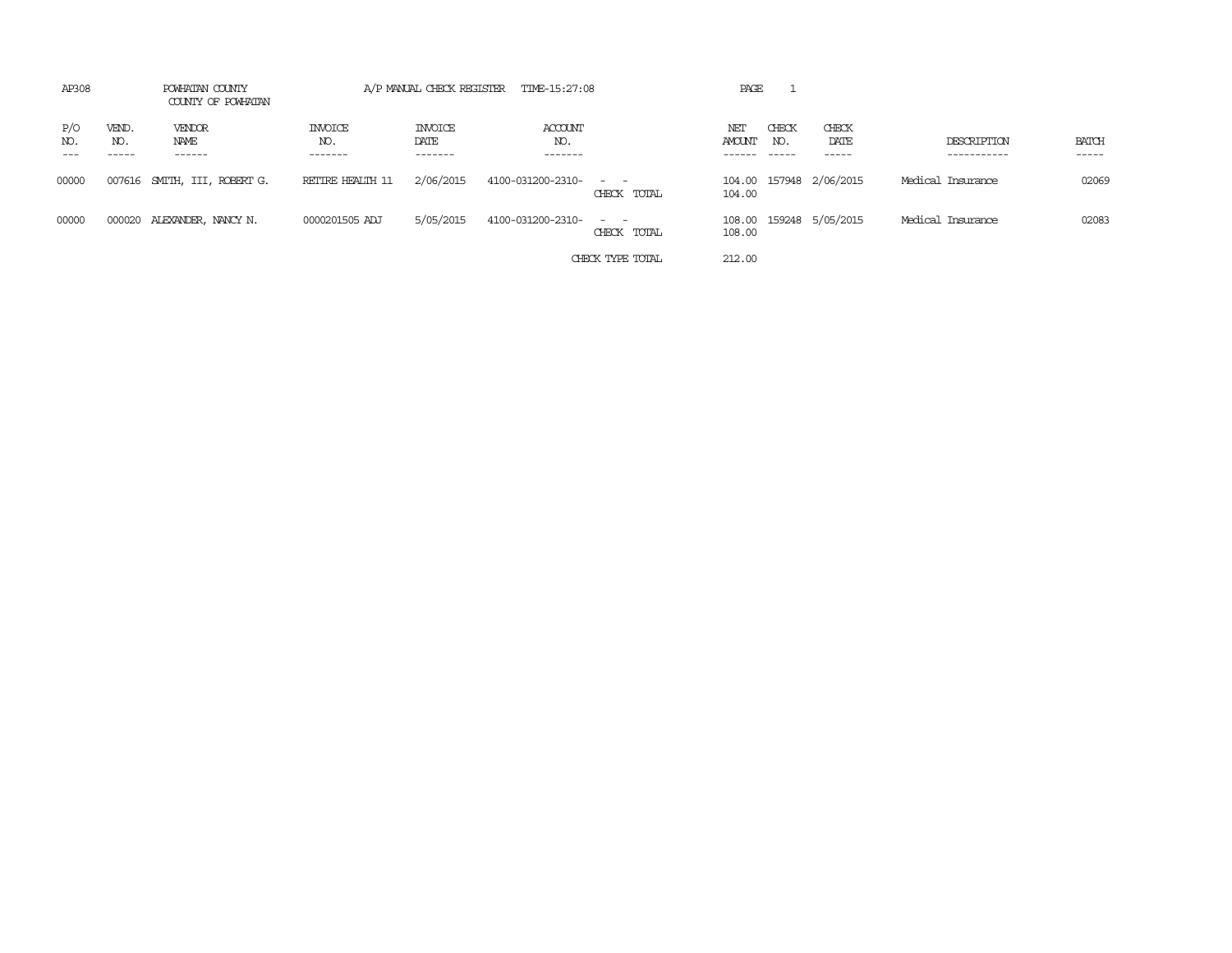| AP308                   |                               | POWHATAN COUNTY<br>COUNTY OF POWHATAN                                                                |                                   | A/P REGULAR CHECK REGISTER                | TIME-15:27:08                                               |                                                                                                                                          | PAGE                                  | 2                             |                                                                   |                                                            |                             |
|-------------------------|-------------------------------|------------------------------------------------------------------------------------------------------|-----------------------------------|-------------------------------------------|-------------------------------------------------------------|------------------------------------------------------------------------------------------------------------------------------------------|---------------------------------------|-------------------------------|-------------------------------------------------------------------|------------------------------------------------------------|-----------------------------|
| P/O<br>NO.<br>$- - -$   | VEND.<br>NO.<br>$\frac{1}{2}$ | <b>VENDOR</b><br>NAME<br>$- - - - - -$                                                               | <b>INVOICE</b><br>NO.<br>-------- | <b>INVOICE</b><br>DATE<br>$- - - - - - -$ | <b>ACCOUNT</b><br>NO.<br>-------                            |                                                                                                                                          | NET<br><b>AMOUNT</b><br>$- - - - - -$ | CHECK<br>NO.<br>$\frac{1}{2}$ | CHECK<br>DATE<br>$- - - - -$                                      | DESCRIPTION<br>-----------                                 | <b>BATCH</b><br>$- - - - -$ |
| 00000                   | 000020                        | ALEXANDER, NANCY N.                                                                                  | 0000201505                        | 5/05/2015                                 | 4100-031200-2310-                                           | $\sim$ $ \sim$<br>CHECK TOTAL                                                                                                            | 108.00<br>108.00                      |                               | 159248 5/05/2015                                                  | Medical Insurance                                          | 02057                       |
| 00000                   |                               | 009751 ANTHEM BLUE CROSS &                                                                           | 0097201505                        | 5/05/2015                                 | 100-000100-0008-                                            | $\overline{\phantom{a}}$<br>$\sim$<br>CHECK TOTAL                                                                                        | 3,470.00<br>3,470.00                  |                               | 159249 5/05/2015                                                  | Due from Cobra                                             | 02057                       |
| 00000                   |                               | 000045 BLANKENSHIP, SUSAN M.                                                                         | 0000201505                        | 5/05/2015                                 | 4100-012310-2310-                                           | $ -$<br>CHECK TOTAL                                                                                                                      | 104.00<br>104.00                      |                               | 159250 5/05/2015                                                  | Medical Insurance                                          | 02057                       |
| 00000                   |                               | 007838 BROUGHTON, THOMAS B. JR.                                                                      | 0078201505                        | 5/05/2015                                 | 4100-031200-2310-                                           | $\frac{1}{2} \left( \frac{1}{2} \right) \left( \frac{1}{2} \right) = \frac{1}{2} \left( \frac{1}{2} \right)$<br>CHECK TOTAL              | 92.00<br>92.00                        |                               | 159251 5/05/2015                                                  | Medical Insurance                                          | 02057                       |
| 00000                   |                               | 001380 FORD, SUSAN P.                                                                                | 0013201505                        | 5/05/2015                                 | 4100-012310-2310-                                           | $\sim$<br>$\sim$<br>CHECK TOTAL                                                                                                          | 104.00<br>104.00                      |                               | 159252 5/05/2015                                                  | Medical Insurance                                          | 02057                       |
| 00000                   |                               | 009638 POE, INEZ L                                                                                   | 0096201505                        | 5/05/2015                                 | 4100-013200-2310-                                           | $\overline{\phantom{a}}$<br>$\sim$<br>CHECK TOTAL                                                                                        | 120.00<br>120.00                      |                               | 159253 5/05/2015                                                  | Medical Insurance                                          | 02057                       |
| 00000                   |                               | 001980 POORE, FRANCES                                                                                | 0019201505                        | 5/05/2015                                 | 4100-012100-2310-                                           | CHECK TOTAL                                                                                                                              | 88.00<br>88.00                        |                               | 159254 5/05/2015                                                  | Medical Insurance                                          | 02057                       |
| 00000                   |                               | 006043 POWERS, KATHRYN C.                                                                            | 0060201505                        | 5/05/2015                                 | 4100-021600-2310-                                           | $\frac{1}{2} \left( \frac{1}{2} \right) \left( \frac{1}{2} \right) = \frac{1}{2} \left( \frac{1}{2} \right)$<br>CHECK TOTAL              | 120.00<br>120.00                      |                               | 159255 5/05/2015                                                  | Medical Insurance                                          | 02057                       |
| 00000                   |                               | 007805 PUETT, VIRGINIA                                                                               | 0078201505                        | 5/05/2015                                 | 4100-014100-2310-                                           | $\frac{1}{2} \left( \frac{1}{2} \right) \left( \frac{1}{2} \right) = \frac{1}{2} \left( \frac{1}{2} \right)$<br>CHECK TOTAL              | 80.00<br>80.00                        |                               | 159257 5/05/2015                                                  | Medical Insurance                                          | 02057                       |
| 00000                   |                               | 009077 REYNOLDS, SHIRLEY                                                                             | 0090201505                        | 5/05/2015                                 | 4100-031200-2310-                                           | CHECK TOTAL                                                                                                                              | 96.00<br>96.00                        |                               | 159258 5/05/2015                                                  | Medical Insurance                                          | 02057                       |
| 00000                   |                               | 007616 SMITH, III, ROBERT G.                                                                         | 0076201505                        | 5/05/2015                                 | 4100-031200-2310-                                           | $\sim$<br>CHECK TOTAL                                                                                                                    | 104.00<br>104.00                      |                               | 159259 5/05/2015                                                  | Medical Insurance                                          | 02057                       |
| 00000                   |                               | 006569 STICKELS, RANDAL LEE                                                                          | 0065201505                        | 5/05/2015                                 | 4100-031200-2310-                                           | $\frac{1}{2} \left( \frac{1}{2} \right) \left( \frac{1}{2} \right) = \frac{1}{2} \left( \frac{1}{2} \right)$<br>CHECK TOTAL              | 72.00<br>72.00                        |                               | 159260 5/05/2015                                                  | Medical Insurance                                          | 02057                       |
| 00000                   |                               | 007115 STOKES, GARLAND KENNETH                                                                       | 0071201505                        | 5/05/2015                                 | 4100-031200-2310-                                           | $\frac{1}{2} \left( \frac{1}{2} \right) \left( \frac{1}{2} \right) = \frac{1}{2} \left( \frac{1}{2} \right)$<br>CHECK TOTAL              | 68.00<br>68.00                        |                               | 159261 5/05/2015                                                  | Medical Insurance                                          | 02057                       |
| 00000                   |                               | 002080 WOODCOCK, LYNN T.                                                                             | 0020201505                        | 5/05/2015                                 | 4100-031200-2310-                                           | $\sim$ $ \sim$<br>CHECK TOTAL                                                                                                            | 108.00<br>108.00                      |                               | 159262 5/05/2015                                                  | Medical Insurance                                          | 02057                       |
| 00000<br>00000<br>00000 | 010688                        | 010688 A&B CLEANING SERVICE, INC.<br>A&B CLEANING SERVICE, INC.<br>010688 A&B CLEANING SERVICE, INC. | 8133<br>8133<br>8133              | 5/01/2015<br>5/01/2015<br>5/01/2015       | 4100-014100-3180-<br>4100-032210-6005-<br>4100-032220-6005- | $\sim$<br>$\overline{\phantom{a}}$<br>$\sim$<br>CHECK TOTAL                                                                              | 147.69<br>246.15<br>5,919.61          |                               | 5,525.77 159263 5/08/2015<br>159263 5/08/2015<br>159263 5/08/2015 | Cleaning Service<br>Cleaning Supplies<br>Cleaning Supplies | 02052<br>02052<br>02052     |
| 00000                   |                               | 006175 ADAMS OIL COMPANY, INC.                                                                       | 81305 04282015                    | 4/28/2015                                 | 4100-035500-6023-                                           | $\frac{1}{2} \left( \frac{1}{2} \right) \left( \frac{1}{2} \right) \left( \frac{1}{2} \right) \left( \frac{1}{2} \right)$<br>CHECK TOTAL | 25.94<br>25.94                        |                               | 159264 5/08/2015                                                  | Mobile Command Post                                        | 02052                       |
| 00000                   |                               | 007139 AIRECO SUPPLY INC.                                                                            | 5151730-00                        | 4/27/2015                                 | 4100-014100-3308-                                           | $\sim$<br>$\sim$<br>CHECK TOTAL                                                                                                          | 646.00<br>646.00                      |                               | 159265 5/08/2015                                                  | HVAC Service and Repairs                                   | 02052                       |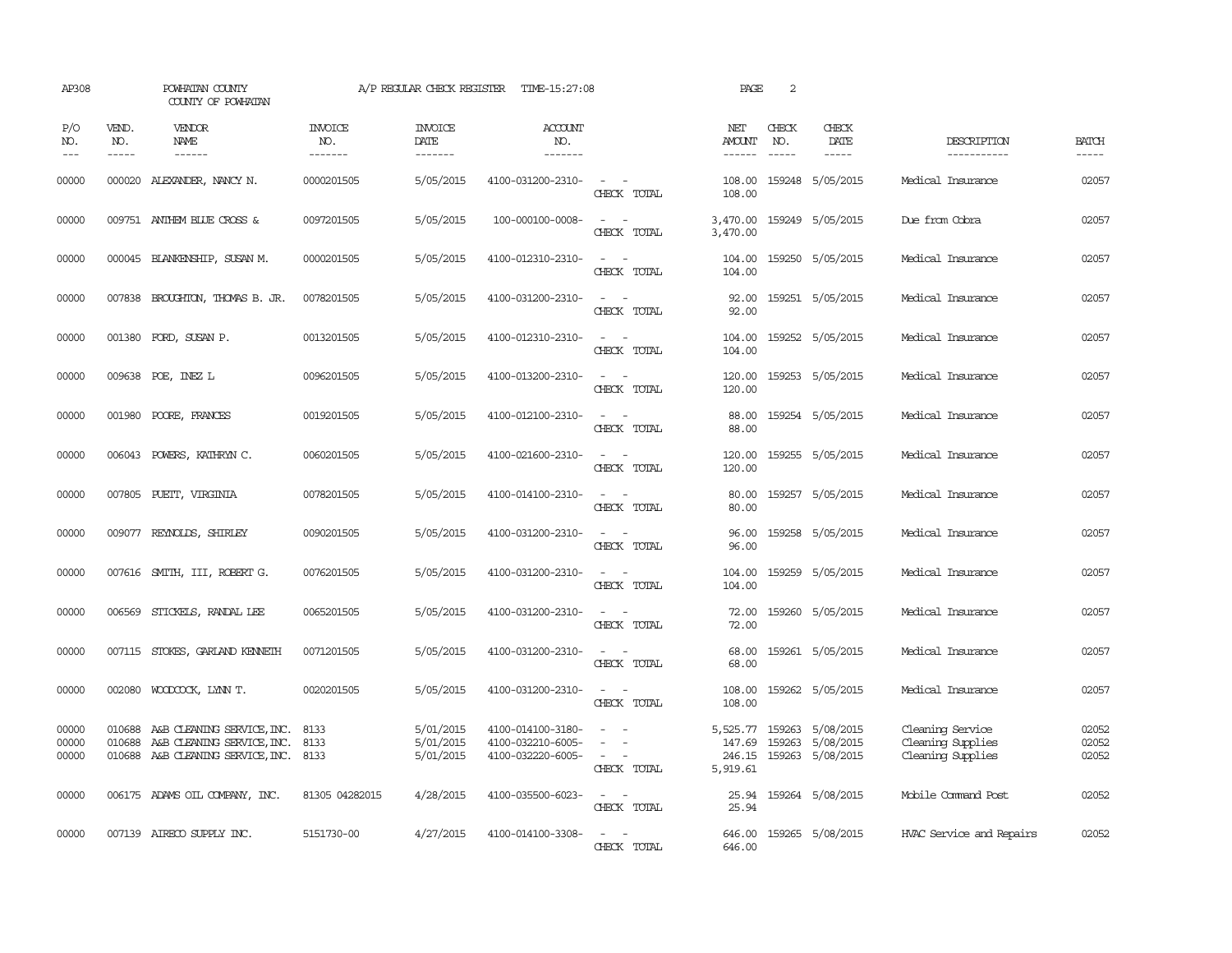| AP308                                              |                                                | POWHATAN COUNTY<br>COUNTY OF POWHATAN                                                                                                                                       |                                              | A/P REGULAR CHECK REGISTER                                                 | TIME-15:27:08                                                                                                              |                                                                     | PAGE                                                                 | 3                                              |                                                                                   |                                                                                                                                                          |                                                    |
|----------------------------------------------------|------------------------------------------------|-----------------------------------------------------------------------------------------------------------------------------------------------------------------------------|----------------------------------------------|----------------------------------------------------------------------------|----------------------------------------------------------------------------------------------------------------------------|---------------------------------------------------------------------|----------------------------------------------------------------------|------------------------------------------------|-----------------------------------------------------------------------------------|----------------------------------------------------------------------------------------------------------------------------------------------------------|----------------------------------------------------|
| P/O<br>NO.<br>$---$                                | VEND.<br>NO.<br>$\frac{1}{2}$                  | <b>VENDOR</b><br>NAME<br>$- - - - - -$                                                                                                                                      | <b>INVOICE</b><br>NO.<br>-------             | <b>INVOICE</b><br>DATE<br>-------                                          | <b>ACCOUNT</b><br>NO.<br>-------                                                                                           |                                                                     | NET<br><b>AMOUNT</b><br>------                                       | CHECK<br>NO.<br>$\frac{1}{2}$                  | CHECK<br>DATE<br>$- - - - -$                                                      | DESCRIPTION<br>-----------                                                                                                                               | <b>BATCH</b><br>$- - - - -$                        |
| 00000                                              |                                                | 010780 ALL GOOD AUTOMOTTVE LLC                                                                                                                                              | 279                                          | 4/30/2015                                                                  | 4100-031200-6008-                                                                                                          | $\overline{\phantom{a}}$<br>CHECK TOTAL                             | 69.77                                                                |                                                | 69.77 159266 5/08/2015                                                            | Gas/Grease/Oil                                                                                                                                           | 02052                                              |
| 00000                                              | 001120 AT&T                                    |                                                                                                                                                                             | 8044925951 0415                              | 4/18/2015                                                                  | 4100-032300-5240-                                                                                                          | CHECK TOTAL                                                         | 48.73<br>48.73                                                       |                                                | 159267 5/08/2015                                                                  | Long Distance Charges                                                                                                                                    | 02052                                              |
| 00000                                              |                                                | 007941 BAKER & TAYLOR                                                                                                                                                       | 5013611862                                   | 5/01/2015                                                                  | 4100-073100-6012-                                                                                                          | $\sim$ $\sim$<br>CHECK TOTAL                                        | 376.38<br>376.38                                                     |                                                | 159268 5/08/2015                                                                  | Books & Subscriptions                                                                                                                                    | 02052                                              |
| 00000                                              |                                                | 008793 BENEFITS SOLUTIONS, INC.                                                                                                                                             | 21052                                        | 5/01/2015                                                                  | 4100-012220-2311-                                                                                                          | $\sim$ 100 $\sim$<br>CHECK TOTAL                                    | 62.40<br>62.40                                                       |                                                | 159269 5/08/2015                                                                  | Cobra Fees                                                                                                                                               | 02052                                              |
| 00000                                              |                                                | 009888 BROAD REACH                                                                                                                                                          | ARU0175111                                   | 4/23/2015                                                                  | 4100-073100-6012-                                                                                                          | CHECK TOTAL                                                         | 669.48<br>669.48                                                     |                                                | 159270 5/08/2015                                                                  | Books & Subscriptions                                                                                                                                    | 02052                                              |
| 00000                                              | 009780                                         | BROWN, GRETCHEN HUTT                                                                                                                                                        | 6999052                                      | 4/27/2015                                                                  | 4100-021200-3150-                                                                                                          | $\sim$<br>CHECK TOTAL                                               | 120.00<br>120.00                                                     |                                                | 159271 5/08/2015                                                                  | Outside Counsel                                                                                                                                          | 02052                                              |
| 00000                                              |                                                | 009876 BSN SPORTS, INC.                                                                                                                                                     | 96865667                                     | 4/16/2015                                                                  | 4100-014500-3190-                                                                                                          | $\overline{\phantom{a}}$<br>$\overline{\phantom{a}}$<br>CHECK TOTAL | 232.64<br>232.64                                                     |                                                | 159272 5/08/2015                                                                  | Grounds Maintenance                                                                                                                                      | 02052                                              |
| 00000<br>00000                                     | 009637<br>009637                               | CATERPILLAR FINANCIAL<br>CATERPILLAR FINANCIAL                                                                                                                              | 16332726<br>16332726                         | 4/23/2015<br>4/23/2015                                                     | 4100-014300-8110-<br>4100-014300-8112-                                                                                     | $\sim$<br>$\sim$<br>$\sim$<br>CHECK TOTAL                           | 1,080.33<br>16.57<br>1,096.90                                        |                                                | 159273 5/08/2015<br>159273 5/08/2015                                              | Capital Lease - Backhoe<br>Capital Lease - Interest                                                                                                      | 02052<br>02052                                     |
| 00000<br>00000                                     | 006965<br>006965                               | CINIAS CORPORATION<br>CINIAS CORPORATION                                                                                                                                    | 143544028<br>143544029                       | 4/29/2015<br>4/29/2015                                                     | 4100-014100-6011-<br>4100-014300-6011-                                                                                     | $\sim$ 100 $\sim$ 100 $\sim$<br>$\equiv$<br>CHECK TOTAL             | 132.01<br>110.60<br>242.61                                           |                                                | 159274 5/08/2015<br>159274 5/08/2015                                              | Uniforms<br>Uniforms                                                                                                                                     | 02052<br>02052                                     |
| 00000                                              | 009178                                         | COMCAST                                                                                                                                                                     | 016841415660415                              | 4/21/2015                                                                  | 4100-032210-5260-                                                                                                          | $\sim$<br>CHECK TOTAL                                               | 83.59<br>83.59                                                       |                                                | 159275 5/08/2015                                                                  | Intemet                                                                                                                                                  | 02052                                              |
| 00000                                              |                                                | 009889 CONDON, ROBERT B.                                                                                                                                                    | 6999050                                      | 4/27/2015                                                                  | 4100-021200-3150-                                                                                                          | $ -$<br>CHECK TOTAL                                                 | 120.00<br>120.00                                                     |                                                | 159276 5/08/2015                                                                  | Outside Counsel                                                                                                                                          | 02052                                              |
| 00000                                              | 009149                                         | COST MANAGEMENT ASSOCIATE 15-1034                                                                                                                                           |                                              | 4/27/2015                                                                  | 4100-053910-5643-                                                                                                          | $\overline{\phantom{a}}$<br>$\sim$<br>CHECK TOTAL                   | 3,200.00<br>3,200.00                                                 |                                                | 159277 5/08/2015                                                                  | PCCAA Services - Federal CSBG                                                                                                                            | 02052                                              |
| 00000                                              | 010079                                         | DEAL & LACHENEY P.C.                                                                                                                                                        | 4620                                         | 5/04/2015                                                                  | 4100-012210-3150-                                                                                                          | CHECK TOTAL                                                         | 10,000.00<br>10,000.00                                               |                                                | 159278 5/08/2015                                                                  | Contracted County Attorney                                                                                                                               | 02052                                              |
| 00000                                              |                                                | 006842 EAGLE FIRE INC.                                                                                                                                                      | SRVCE087226                                  | 4/22/2015                                                                  | 4100-014300-3310-                                                                                                          | $\sim$<br>$\sim$<br>CHECK TOTAL                                     | 170.00<br>170.00                                                     |                                                | 159279 5/08/2015                                                                  | Repairs & Maintenance                                                                                                                                    | 02052                                              |
| 00000<br>00000<br>00000<br>00000<br>00000<br>00000 | 008373<br>008373<br>008373<br>008373<br>008373 | EMERGENCY MOBILE SERVICE<br>EMERGENCY MOBILE SERVICE<br>EMERGENCY MOBILE SERVICE<br>EMERGENCY MOBILE SERVICE<br>EMERGENCY MOBILE SERVICE<br>008373 EMERGENCY MOBILE SERVICE | 2121<br>2122<br>2123<br>2124<br>2125<br>2126 | 4/22/2015<br>4/22/2015<br>4/22/2015<br>4/22/2015<br>4/22/2015<br>4/22/2015 | 4100-032200-6009-<br>4100-032200-6009-<br>4100-032200-6009-<br>4100-032200-6009-<br>4100-032200-6009-<br>4100-032200-6009- | CHECK TOTAL                                                         | 455.00<br>415.00<br>275.00<br>375.00<br>295.00<br>295.00<br>2,110.00 | 159280<br>159280<br>159280<br>159280<br>159280 | 5/08/2015<br>5/08/2015<br>5/08/2015<br>5/08/2015<br>5/08/2015<br>159280 5/08/2015 | Auto Repairs and Parts<br>Auto Repairs and Parts<br>Auto Repairs and Parts<br>Auto Repairs and Parts<br>Auto Repairs and Parts<br>Auto Repairs and Parts | 02052<br>02052<br>02052<br>02052<br>02052<br>02052 |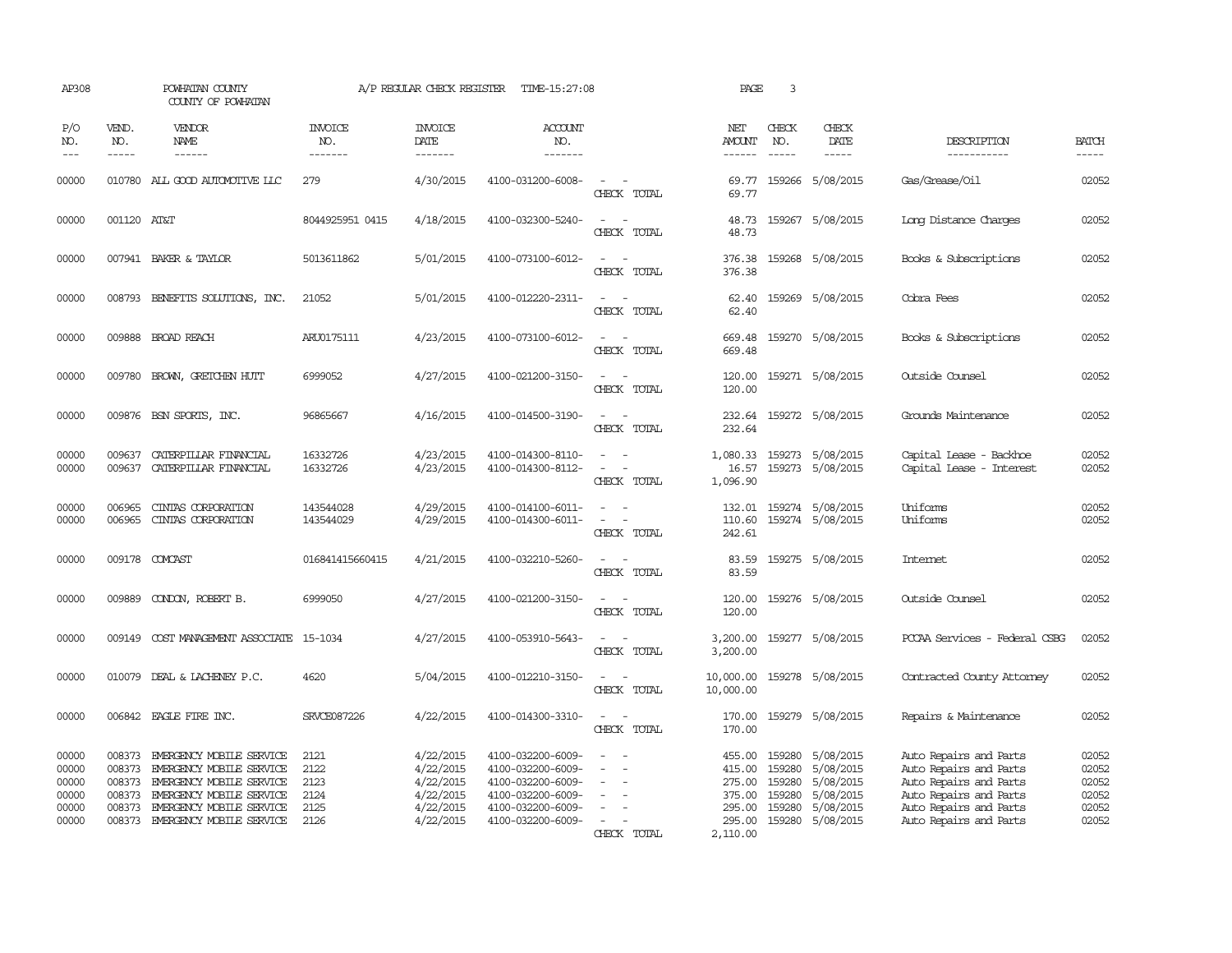| AP308                 |                               | POWHATAN COUNTY<br>COUNTY OF POWHATAN                        |                                  | A/P REGULAR CHECK REGISTER         | TIME-15:27:08                          |                                                                                                                             | PAGE                           | $\overline{4}$                |                                             |                                                                  |                             |
|-----------------------|-------------------------------|--------------------------------------------------------------|----------------------------------|------------------------------------|----------------------------------------|-----------------------------------------------------------------------------------------------------------------------------|--------------------------------|-------------------------------|---------------------------------------------|------------------------------------------------------------------|-----------------------------|
| P/O<br>NO.<br>$- - -$ | VEND.<br>NO.<br>$\frac{1}{2}$ | VENDOR<br>NAME                                               | <b>INVOICE</b><br>NO.<br>------- | <b>INVOICE</b><br>DATE<br>-------- | <b>ACCOUNT</b><br>NO.<br>--------      |                                                                                                                             | NET<br><b>AMOUNT</b><br>------ | CHECK<br>NO.<br>$\frac{1}{2}$ | CHECK<br>DATE<br>$- - - - -$                | DESCRIPTION<br>-----------                                       | <b>BATCH</b><br>$- - - - -$ |
| 00000                 |                               | 009763 ENGLISBY, MARK E. PC                                  | 7612054                          | 4/17/2015                          | 4100-021200-3150-                      | $\sim$ $ -$<br>CHECK TOTAL                                                                                                  | 120.00<br>120.00               |                               | 159281 5/08/2015                            | Outside Counsel                                                  | 02055                       |
| 00000                 |                               | 006074 EVIDENT, INC.                                         | 94236A                           | 4/29/2015                          | 4100-031200-6014-                      | $\frac{1}{2} \left( \frac{1}{2} \right) \left( \frac{1}{2} \right) = \frac{1}{2} \left( \frac{1}{2} \right)$<br>CHECK TOTAL | 279.50<br>279.50               |                               | 159282 5/08/2015                            | Other Operating Supplies                                         | 02055                       |
| 00000                 |                               | 007537 FERGUSON ENTERPRISES, INC 3272151                     |                                  | 4/03/2015                          | 4100-035100-6014-                      | $\sim$ 10 $\sim$ 10 $\sim$<br>CHECK TOTAL                                                                                   | 46.52<br>46.52                 |                               | 159283 5/08/2015                            | Other Operating Supplies                                         | 02055                       |
| 00000<br>00000        | 006666                        | FINE CREEK FIRE DEPT<br>006666 FINE CREEK FIRE DEPT          | 04252015<br>04252015 B           | 4/25/2015<br>4/25/2015             | 4100-032200-5540-<br>4100-032200-5540- | $\equiv$<br>CHECK TOTAL                                                                                                     | 1,050.00<br>1,160.11           |                               | 110.11 159284 5/08/2015<br>159284 5/08/2015 | Travel - Convention & Educatio<br>Travel - Convention & Educatio | 02055<br>02055              |
| 00000                 | 000690                        | FLATROCK TIRE & AUTO                                         | 0011477                          | 4/14/2015                          | 4100-032200-6009-                      | $\sim$ $\sim$<br>CHECK TOTAL                                                                                                | 59.75<br>59.75                 |                               | 159285 5/08/2015                            | Auto Repairs and Parts                                           | 02055                       |
| 00000                 |                               | 008700 GRADWELL, MELISSA LOWE                                | 05012015                         | 5/01/2015                          | 4100-012220-5510-                      | $\sim$ 100 $\sim$<br>CHECK TOTAL                                                                                            | 153.59<br>153.59               |                               | 159286 5/08/2015                            | Travel-mileage                                                   | 02055                       |
| 00000                 |                               | 008041 HILL, LUCKY                                           | 04292015                         | 4/29/2015                          | 4100-033300-5510-                      | CHECK TOTAL                                                                                                                 | 39.84                          |                               | 39.84 159287 5/08/2015                      | Travel/Mileage/Parking/Tolls                                     | 02055                       |
| 00000                 | 009652                        | HORIZON DISTRIBUTORS INC                                     | 4R002971                         | 4/24/2015                          | 4100-014500-3319-                      | $\sim$<br>$\sim$<br>CHECK TOTAL                                                                                             | 124.31<br>124.31               |                               | 159288 5/08/2015                            | Equipment Repairs and Maintena                                   | 02055                       |
| 00000<br>00000        | 010487<br>010487              | IBM CORPORATION<br>IBM CORPORATION                           | I5409EQ<br>I5409EO               | 5/01/2015<br>5/01/2015             | 4100-012510-8211-<br>4100-012510-8212- | $\omega_{\rm{max}}$ and $\omega_{\rm{max}}$<br>$\overline{\phantom{a}}$<br>CHECK TOTAL                                      | 92.10<br>853.23                |                               | 761.13 159289 5/08/2015<br>159289 5/08/2015 | AS400 Lease - Principal<br>AS400 Lease - Interest                | 02055<br>02055              |
| 00000                 |                               | 000120 JAMES RIVER AIR                                       | S55128                           | 4/23/2015                          | 4100-014100-3308-                      | $\sim$ 100 $\sim$ 100 $\sim$<br>CHECK TOTAL                                                                                 | 827.94<br>827.94               |                               | 159290 5/08/2015                            | HVAC Service and Repairs                                         | 02055                       |
| 00000<br>00000        | 000157                        | KORMAN SIGNS, INC.<br>000157 KORMAN SIGNS, INC.              | 280471<br>280473                 | 4/29/2015<br>4/29/2015             | 4100-081100-6021-<br>4100-081100-6021- | $\sim$<br>$\overline{\phantom{a}}$<br>$\overline{\phantom{a}}$<br>$\overline{\phantom{a}}$<br>CHECK TOTAL                   | 279.59<br>346.79<br>626.38     |                               | 159291 5/08/2015<br>159291 5/08/2015        | Street Signs<br>Street Signs                                     | 02055<br>02055              |
| 00000                 |                               | 009164 LIBRARY IDEAS, LLC                                    | 45383                            | 5/04/2015                          | 4100-073100-6012-                      | $\sim$ $\sim$<br>CHECK TOTAL                                                                                                | 645.00<br>645.00               |                               | 159292 5/08/2015                            | Books & Subscriptions                                            | 02055                       |
| 00000<br>00000        |                               | 009552 MANSFIELD OIL COMPANY<br>009552 MANSFIELD OIL COMPANY | 400001-5<br>700002               | 5/04/2015<br>5/04/2015             | 4100-032200-5120-<br>4100-031200-6008- | $\sim$ 10 $\sim$ 10 $\sim$<br>$\omega_{\rm{max}}$ and $\omega_{\rm{max}}$<br>CHECK TOTAL                                    | 44.19<br>207.55                |                               | 163.36 159293 5/08/2015<br>159293 5/08/2015 | Apparatus Fuel<br>Gas/Grease/Oil                                 | 02055<br>02055              |
| 00000                 |                               | 006146 MCCLELLAN, WENDY SUSAN                                | 04302015                         | 4/30/2015                          | 4100-031710-5510-                      | $\sim$<br>CHECK TOTAL                                                                                                       | 152.01<br>152.01               |                               | 159294 5/08/2015                            | Travel/Mileage/Parking/Tolls                                     | 02055                       |
| 00000                 |                               | 010086 MEDPROUS                                              | MC24612                          | 5/01/2015                          | 4100-032300-3310-                      | $\omega_{\rm{max}}$ and $\omega_{\rm{max}}$<br>CHECK TOTAL                                                                  | 330.00<br>330.00               |                               | 159295 5/08/2015                            | Repairs & Maintenance                                            | 02055                       |
| 00000                 |                               | 009705 MEYER, ANDREW D.                                      | 6996129                          | 4/17/2015                          | 4100-021200-3150-                      | $\sim$ 100 $\sim$ 100 $\sim$<br>CHECK TOTAL                                                                                 | 240.00<br>240.00               |                               | 159296 5/08/2015                            | Outside Counsel                                                  | 02055                       |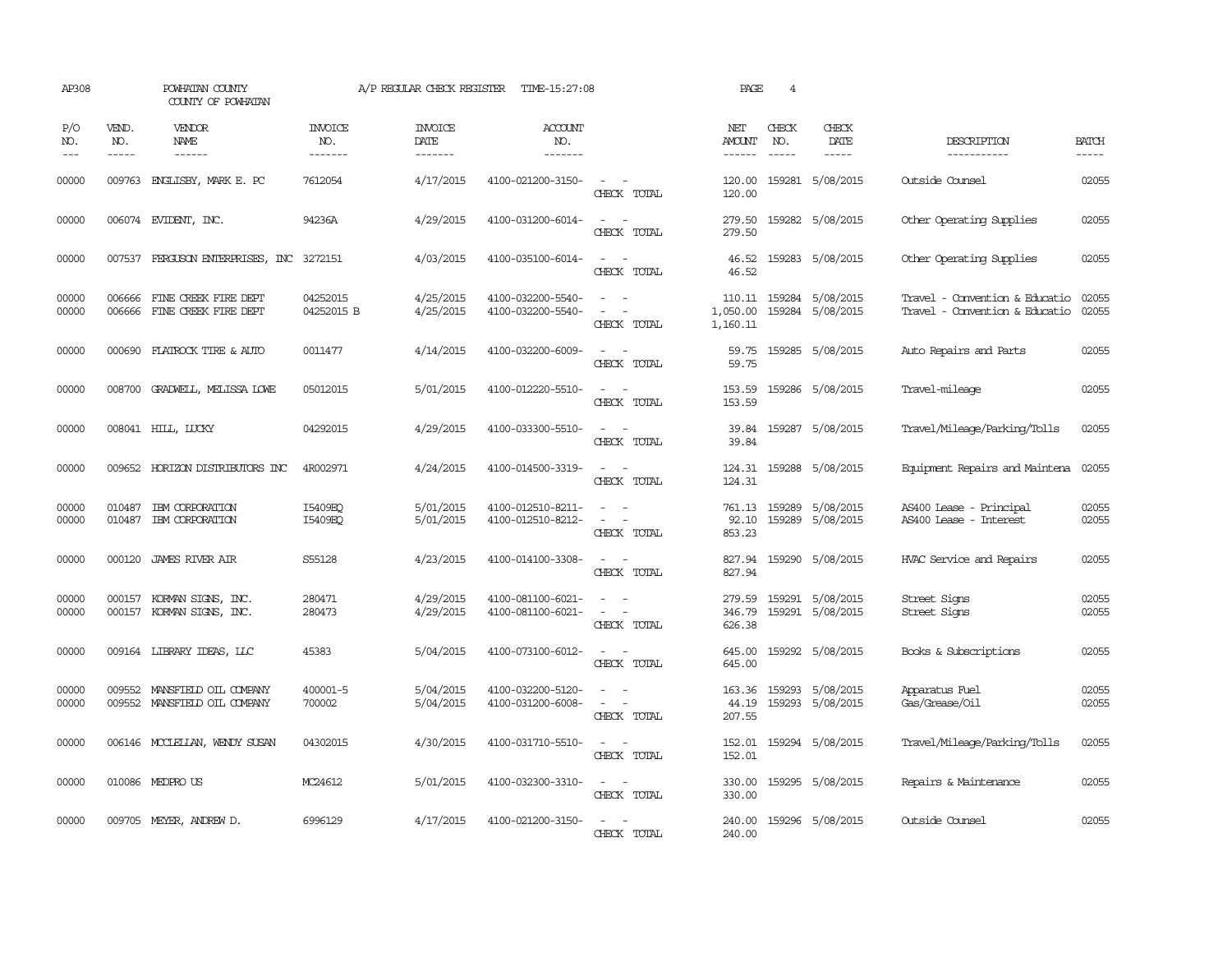| AP308                                                       |                                                | POWHATAN COUNTY<br>COUNTY OF POWHATAN                                                                                                                                                                                         |                                                                | A/P REGULAR CHECK REGISTER                                                              | TIME-15:27:08                                                                                                                                   |                                         | PAGE                                                             | 5                                              |                                                                                                       |                                                                                                                                                                        |                                                                                                                                                                                                                                                                                                                                                                                                                                                                                                     |
|-------------------------------------------------------------|------------------------------------------------|-------------------------------------------------------------------------------------------------------------------------------------------------------------------------------------------------------------------------------|----------------------------------------------------------------|-----------------------------------------------------------------------------------------|-------------------------------------------------------------------------------------------------------------------------------------------------|-----------------------------------------|------------------------------------------------------------------|------------------------------------------------|-------------------------------------------------------------------------------------------------------|------------------------------------------------------------------------------------------------------------------------------------------------------------------------|-----------------------------------------------------------------------------------------------------------------------------------------------------------------------------------------------------------------------------------------------------------------------------------------------------------------------------------------------------------------------------------------------------------------------------------------------------------------------------------------------------|
| P/O<br>NO.<br>$\qquad \qquad - -$                           | VEND.<br>NO.<br>$- - - - -$                    | VENDOR<br><b>NAME</b><br>------                                                                                                                                                                                               | <b>INVOICE</b><br>NO.<br>-------                               | <b>INVOICE</b><br>DATE<br>-------                                                       | <b>ACCOUNT</b><br>NO.<br>-------                                                                                                                |                                         | NET<br>AMOUNT                                                    | CHECK<br>NO.<br>$\frac{1}{2}$                  | CHECK<br><b>DATE</b><br>-----                                                                         | DESCRIPTION<br>-----------                                                                                                                                             | <b>BATCH</b><br>$\begin{tabular}{ccccc} \multicolumn{2}{c}{} & \multicolumn{2}{c}{} & \multicolumn{2}{c}{} & \multicolumn{2}{c}{} & \multicolumn{2}{c}{} & \multicolumn{2}{c}{} & \multicolumn{2}{c}{} & \multicolumn{2}{c}{} & \multicolumn{2}{c}{} & \multicolumn{2}{c}{} & \multicolumn{2}{c}{} & \multicolumn{2}{c}{} & \multicolumn{2}{c}{} & \multicolumn{2}{c}{} & \multicolumn{2}{c}{} & \multicolumn{2}{c}{} & \multicolumn{2}{c}{} & \multicolumn{2}{c}{} & \multicolumn{2}{c}{} & \mult$ |
| 00000<br>00000                                              | 000205                                         | MUNICIPAL CODE CORP.<br>000205 MUNICIPAL CODE CORP.                                                                                                                                                                           | 164056<br>164056                                               | 4/20/2015<br>4/20/2015                                                                  | 4100-012100-6001-<br>4100-012210-3002-                                                                                                          | CHECK TOTAL                             | 106.00<br>53.00<br>159.00                                        | 159297                                         | 5/08/2015<br>159297 5/08/2015                                                                         | Office Supplies<br>County Code                                                                                                                                         | 02055<br>02055                                                                                                                                                                                                                                                                                                                                                                                                                                                                                      |
| 00000<br>00000                                              | 007297                                         | NAFECO, INC.<br>007297 NAFECO, INC.                                                                                                                                                                                           | 778044<br>778880                                               | 4/17/2015<br>4/23/2015                                                                  | 4100-032200-3310-<br>4100-032200-6009-                                                                                                          | CHECK TOTAL                             | 320.40<br>81.75<br>402.15                                        |                                                | 159298 5/08/2015<br>159298 5/08/2015                                                                  | Equipment Repair<br>Auto Repairs and Parts                                                                                                                             | 02055<br>02055                                                                                                                                                                                                                                                                                                                                                                                                                                                                                      |
| 00000                                                       |                                                | 007098 OLD DOMINION ROOFING AND                                                                                                                                                                                               | 4663                                                           | 4/14/2015                                                                               | 4100-014100-3310-                                                                                                                               | $\overline{\phantom{a}}$<br>CHECK TOTAL | 1,055.00<br>1,055.00                                             |                                                | 159299 5/08/2015                                                                                      | Repairs & Maintenance                                                                                                                                                  | 02055                                                                                                                                                                                                                                                                                                                                                                                                                                                                                               |
| 00000                                                       |                                                | 000761 POSTMASTER OF POWHATAN                                                                                                                                                                                                 | 05012015                                                       | 5/01/2015                                                                               | 4100-012310-5210-                                                                                                                               | CHECK TOTAL                             | 200.00<br>200.00                                                 |                                                | 159300 5/08/2015                                                                                      | Postage                                                                                                                                                                | 02055                                                                                                                                                                                                                                                                                                                                                                                                                                                                                               |
| 00000                                                       | 001250                                         | POWHATAN AUTO & TRACTOR                                                                                                                                                                                                       | 348322                                                         | 4/28/2015                                                                               | 4100-014500-3319-                                                                                                                               | CHECK TOTAL                             | 2.99<br>2.99                                                     |                                                | 159301 5/08/2015                                                                                      | Equipment Repairs and Maintena                                                                                                                                         | 02055                                                                                                                                                                                                                                                                                                                                                                                                                                                                                               |
| 00000<br>00000<br>00000<br>00000                            | 006914<br>006914                               | POWHATAN AUTO REPAIR<br>POWHATAN AUTO REPAIR<br>006914 POWHATAN AUTO REPAIR<br>006914 POWHATAN AUTO REPAIR                                                                                                                    | 676<br>681<br>682<br>683                                       | 4/09/2015<br>4/29/2015<br>4/29/2015<br>4/30/2015                                        | 4100-014500-6009-<br>4100-032200-6009-<br>4100-032200-6009-<br>4100-035100-6009-                                                                | CHECK TOTAL                             | 1,244.67<br>16.00<br>16.00<br>161.56<br>1,438.23                 | 159302<br>159302                               | 5/08/2015<br>5/08/2015<br>159302 5/08/2015<br>159302 5/08/2015                                        | Auto Parts & Repairs<br>Auto Repairs and Parts<br>Auto Repairs and Parts<br>Auto Parts/Repairs                                                                         | 02055<br>02055<br>02055<br>02055                                                                                                                                                                                                                                                                                                                                                                                                                                                                    |
| 00000                                                       | 005050                                         | POWHATAN LOCK SERVICES                                                                                                                                                                                                        | 1287                                                           | 4/24/2015                                                                               | 4100-012200-3320-                                                                                                                               | CHECK TOTAL                             | 105.50<br>105.50                                                 |                                                | 159303 5/08/2015                                                                                      | Maintenance & Service Contract                                                                                                                                         | 02055                                                                                                                                                                                                                                                                                                                                                                                                                                                                                               |
| 00000<br>00000<br>00000                                     | 006474<br>006474<br>006474                     | PROGRESSIVE AUTO WORKS<br>PROGRESSIVE AUTO WORKS<br>PROGRESSIVE AUTO WORKS                                                                                                                                                    | 0027706<br>0027707<br>0027767                                  | 4/28/2015<br>4/28/2015<br>5/01/2015                                                     | 4100-031200-6009-<br>4100-031200-6009-<br>4100-031200-6008-                                                                                     | $\equiv$<br>CHECK TOTAL                 | 996.20<br>672.67<br>55.14<br>1,724.01                            | 159304<br>159304                               | 159304 5/08/2015<br>5/08/2015<br>5/08/2015                                                            | Auto Parts/Repairs<br>Auto Parts/Repairs<br>Gas/Grease/Oil                                                                                                             | 02056<br>02056<br>02056                                                                                                                                                                                                                                                                                                                                                                                                                                                                             |
| 00000<br>00000<br>00000                                     | 000780<br>000780                               | <b>QUILL CORPORATION</b><br><b>CUILL CORPORATION</b><br>000780 CUILL CORPORATION                                                                                                                                              | 3491145<br>3653979<br>3657263                                  | 4/21/2015<br>4/24/2015<br>4/24/2015                                                     | 4100-012520-6001-<br>4100-012310-6001-<br>4100-012310-6001-                                                                                     | CHECK TOTAL                             | 271.96<br>11.98<br>47.60<br>331.54                               | 159305<br>159305                               | 5/08/2015<br>5/08/2015<br>159305 5/08/2015                                                            | Office Supplies<br>Office Supplies<br>Office Supplies                                                                                                                  | 02056<br>02056<br>02056                                                                                                                                                                                                                                                                                                                                                                                                                                                                             |
| 00000<br>00000<br>00000<br>00000<br>00000<br>00000<br>00000 | 000620<br>000620<br>000620<br>000620<br>000620 | 000620 R. C. GOODWYN & SONS, INC<br>R. C. GOODWYN & SONS, INC<br>R. C. GOODWYN & SONS, INC<br>R. C. GOODWYN & SONS, INC<br>R. C. GOODWYN & SONS, INC<br>R. C. GOODWYN & SONS, INC<br>000620 R. C. GOODWYN & SONS, INC 0667846 | 0665411<br>0666526<br>0667225<br>0667608<br>0667623<br>0667798 | 4/06/2015<br>4/14/2015<br>4/20/2015<br>4/22/2015<br>4/22/2015<br>4/23/2015<br>4/23/2015 | 4100-035100-6014-<br>4100-014300-3310-<br>4100-073100-6001-<br>4100-014500-6004-<br>4100-014100-3310-<br>4100-014100-3310-<br>4100-014100-3310- | $\sim$<br>CHECK TOTAL                   | 1.99<br>11.94<br>25.56<br>44.57<br>1.08<br>12.50<br>.80<br>98.44 | 159306<br>159306<br>159306<br>159306<br>159306 | 159306 5/08/2015<br>5/08/2015<br>5/08/2015<br>5/08/2015<br>5/08/2015<br>5/08/2015<br>159306 5/08/2015 | Other Operating Supplies<br>Repairs & Maintenance<br>Office Supplies<br>Tools and Equipment<br>Repairs & Maintenance<br>Repairs & Maintenance<br>Repairs & Maintenance | 02056<br>02056<br>02056<br>02056<br>02056<br>02056<br>02056                                                                                                                                                                                                                                                                                                                                                                                                                                         |
| 00000<br>00000<br>00000<br>00000                            | 006466<br>006466<br>006466<br>006466           | RADIO COMMUNICATION OF VA 120000362-1<br>RADIO COMMUNICATION OF VA 120000363-2<br>RADIO COMMUNICATION OF VA 120000375-1<br>RADIO COMUNICATION OF VA 301001331-1                                                               |                                                                | 4/24/2015<br>4/24/2015<br>4/24/2015<br>4/30/2015                                        | 4100-032200-3310-<br>4100-032200-3310-<br>4100-032200-3310-<br>4100-031200-3310-                                                                | $\overline{\phantom{a}}$<br>CHECK TOTAL | 143.17<br>143.17<br>174.46<br>517.00<br>977.80                   | 159307<br>159307<br>159307<br>159307           | 5/08/2015<br>5/08/2015<br>5/08/2015<br>5/08/2015                                                      | Equipment Repair<br>Equipment Repair<br>Equipment Repair<br>Repairs & Maintenance                                                                                      | 02056<br>02056<br>02056<br>02056                                                                                                                                                                                                                                                                                                                                                                                                                                                                    |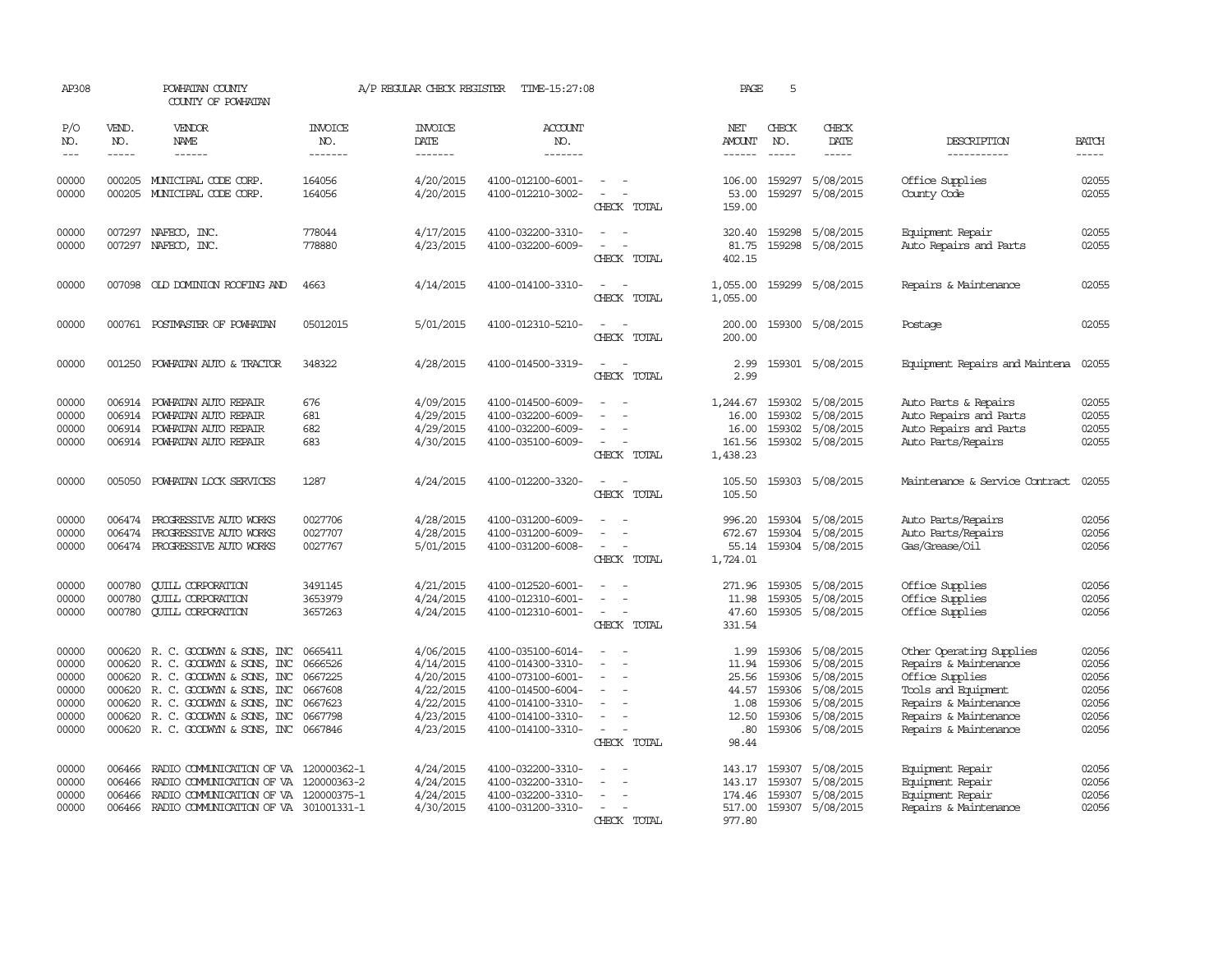| AP308                                     |                                      | POWHATAN COUNTY<br>COUNTY OF POWHATAN                                                                                       |                                                                          | A/P REGULAR CHECK REGISTER                                    | TIME-15:27:08                                                                                         |                                                                     | PAGE                                                  | 6            |                                                                                                  |                                                                                                                |                                           |
|-------------------------------------------|--------------------------------------|-----------------------------------------------------------------------------------------------------------------------------|--------------------------------------------------------------------------|---------------------------------------------------------------|-------------------------------------------------------------------------------------------------------|---------------------------------------------------------------------|-------------------------------------------------------|--------------|--------------------------------------------------------------------------------------------------|----------------------------------------------------------------------------------------------------------------|-------------------------------------------|
| P/O<br>NO.<br>$---$                       | VEND.<br>NO.<br>$- - - - -$          | VENDOR<br><b>NAME</b><br>------                                                                                             | <b>INVOICE</b><br>NO.<br>-------                                         | <b>INVOICE</b><br>DATE<br>-------                             | <b>ACCOUNT</b><br>NO.<br>-------                                                                      |                                                                     | NET<br>AMOUNT<br>$- - - - - -$                        | CHECK<br>NO. | CHECK<br>DATE<br>$- - - - -$                                                                     | DESCRIPTION<br>-----------                                                                                     | <b>BATCH</b><br>-----                     |
| 00000                                     |                                      | 007975 REMOVAL SERVICES OF VA                                                                                               | D115046035                                                               | 5/04/2015                                                     | 4100-035300-3110-                                                                                     | $\equiv$<br>CHECK TOTAL                                             | 79.00<br>79.00                                        |              | 159308 5/08/2015                                                                                 | Professional Health Services                                                                                   | 02056                                     |
| 00000                                     |                                      | 006579 RICHMOND ALARM COMPANY                                                                                               | 59631                                                                    | 5/01/2015                                                     | 4100-032210-3310-                                                                                     | $\sim$<br>CHECK TOTAL                                               | 295.00<br>295.00                                      |              | 159309 5/08/2015                                                                                 | Repairs & Maintenance                                                                                          | 02056                                     |
| 00000<br>00000                            |                                      | 007942 RICHMOND SUBURBAN<br>007942 RICHMOND SUBURBAN                                                                        | I00001452460325<br>I00001461710325                                       | 3/29/2015<br>3/29/2015                                        | 4100-081100-3600-<br>4100-011010-3600-                                                                | $\overline{\phantom{a}}$<br>$\sim$<br>CHECK TOTAL                   | 136.50<br>136.50<br>273.00                            |              | 159310 5/08/2015<br>159310 5/08/2015                                                             | Advertising<br>Advertising                                                                                     | 02056<br>02056                            |
| 00000                                     |                                      | 007062 RUIHERFORD JANITOR SUPPLY                                                                                            | 881238                                                                   | 4/27/2015                                                     | 4100-032210-6005-                                                                                     | $\overline{a}$<br>CHECK TOTAL                                       | 19.53<br>19.53                                        |              | 159311 5/08/2015                                                                                 | Cleaning Supplies                                                                                              | 02056                                     |
| 00000                                     |                                      | 007345 S.A.G. SERVICE, INC.                                                                                                 | 19040                                                                    | 4/23/2015                                                     | 4100-032200-6009-                                                                                     | CHECK TOTAL                                                         | 135.00<br>135.00                                      |              | 159312 5/08/2015                                                                                 | Auto Repairs and Parts                                                                                         | 02056                                     |
| 00000<br>00000<br>00000                   | 007400<br>007400                     | SAFE AIR SYSTEMS, INC.<br>SAFE AIR SYSTEMS, INC.<br>007400 SAFE AIR SYSTEMS, INC.                                           | 0071519<br>0071520<br>0071521                                            | 4/29/2015<br>4/29/2015<br>4/29/2015                           | 4100-032200-6010-<br>4100-032200-6010-<br>4100-032200-6010-                                           | CHECK TOTAL                                                         | 711.70<br>792.75<br>670.90<br>2,175.35                |              | 159313 5/08/2015<br>159313 5/08/2015<br>159313 5/08/2015                                         | Breathing Apparatus<br>Breathing Apparatus<br>Breathing Apparatus                                              | 02056<br>02056<br>02056                   |
| 00000<br>00000                            | 001320<br>001320                     | SOUTHERN POLICE<br>SOUTHERN POLICE                                                                                          | 179533<br>179553                                                         | 4/28/2015<br>4/29/2015                                        | 4100-031200-6011-<br>4100-031200-6011-                                                                | CHECK TOTAL                                                         | 685.00<br>290.00<br>975.00                            |              | 159314 5/08/2015<br>159314 5/08/2015                                                             | Uniforms<br>Uniforms                                                                                           | 02056<br>02056                            |
| 00000<br>00000<br>00000<br>00000          | 006594<br>006594<br>006594           | SOUTHSIDE ELECTRIC COOP<br>SOUTHSIDE ELECTRIC COOP<br>SOUTHSIDE ELECTRIC COOP<br>006594 SOUTHSIDE ELECTRIC COOP             | 101754003 0415<br>53286001<br>540723001 0415<br>63504004 0415            | 4/16/2015<br>4/09/2015<br>4/16/2015<br>4/16/2015              | 4100-053910-5643-<br>4100-053910-5643-<br>4100-053910-5643-<br>4100-035100-5110-                      | $\overline{\phantom{a}}$<br>CHECK TOTAL                             | 381.58<br>577.47<br>211.21<br>521.45<br>1,691.71      |              | 159315 5/08/2015<br>159315 5/08/2015<br>159315 5/08/2015<br>159315 5/08/2015                     | PCCAA Services - Federal CSBG<br>PCCAA Services - Federal CSBG<br>PCCAA Services - Federal CSBG<br>Electricity | 02056<br>02056<br>02056<br>02056          |
| 00000<br>00000                            | 001940                               | STANDBY SYSTEMS, INC.<br>001940 STANDBY SYSTEMS, INC.                                                                       | 04150743<br>04150759                                                     | 4/23/2015<br>4/27/2015                                        | 4100-035500-6023-<br>4100-035500-6023-                                                                | $\equiv$<br>CHECK TOTAL                                             | 180.00<br>135.00<br>315.00                            |              | 159316 5/08/2015<br>159316 5/08/2015                                                             | Mobile Command Post<br>Mobile Command Post                                                                     | 02059<br>02059                            |
| 00000<br>00000<br>00000<br>00000<br>00000 | 008578<br>008578<br>008578<br>008578 | STAPLES BUSINESS AD-<br>STAPLES BUSINESS AD-<br>STAPLES BUSINESS AD-<br>STAPLES BUSINESS AD-<br>008578 STAPLES BUSINESS AD- | 3263452179<br>3263452179<br>3263452190<br>3263670331<br>3263858195       | 4/18/2015<br>4/18/2015<br>4/18/2015<br>4/21/2015<br>4/24/2015 | 4100-012220-6001-<br>4100-012200-6001-<br>4100-031200-6001-<br>4100-021600-6001-<br>4100-031200-6001- | $\overline{\phantom{a}}$<br>$\overline{\phantom{a}}$<br>CHECK TOTAL | 14.50<br>37.56<br>316.65<br>43.88<br>547.89<br>960.48 |              | 159317 5/08/2015<br>159317 5/08/2015<br>159317 5/08/2015<br>159317 5/08/2015<br>159317 5/08/2015 | Supplies<br>Office Supplies<br>Office Supplies<br>Office Supplies<br>Office Supplies                           | 02059<br>02059<br>02059<br>02059<br>02059 |
| 00000                                     |                                      | 000410 THOMAS, PETE                                                                                                         | 33004 04302015                                                           | 4/30/2015                                                     | 4100-014100-3180-                                                                                     | $\equiv$<br>CHECK TOTAL                                             | 772.00<br>772.00                                      |              | 159318 5/08/2015                                                                                 | Cleaning Service                                                                                               | 02059                                     |
| 00000<br>00000<br>00000<br>00000          | 008140<br>008140<br>008140<br>008140 | VERIZON<br>VERIZON<br>VERIZON<br>VERIZON                                                                                    | 1658100717Y0515<br>67127755998Y515<br>86731870878Y515<br>92142242152Y415 | 5/01/2015<br>5/01/2015<br>4/28/2015<br>4/25/2015              | 4100-035500-5232-<br>4100-035500-5232-<br>4100-035500-5232-<br>4100-032220-5230-                      | CHECK TOTAL                                                         | 1,500.60<br>13.52<br>182.38<br>167.10<br>1,863.60     | 159319       | 5/08/2015<br>159319 5/08/2015<br>159319 5/08/2015<br>159319 5/08/2015                            | Wireline 911<br>Wireline 911<br>Wireline 911<br>Telephone System                                               | 02059<br>02059<br>02059<br>02059          |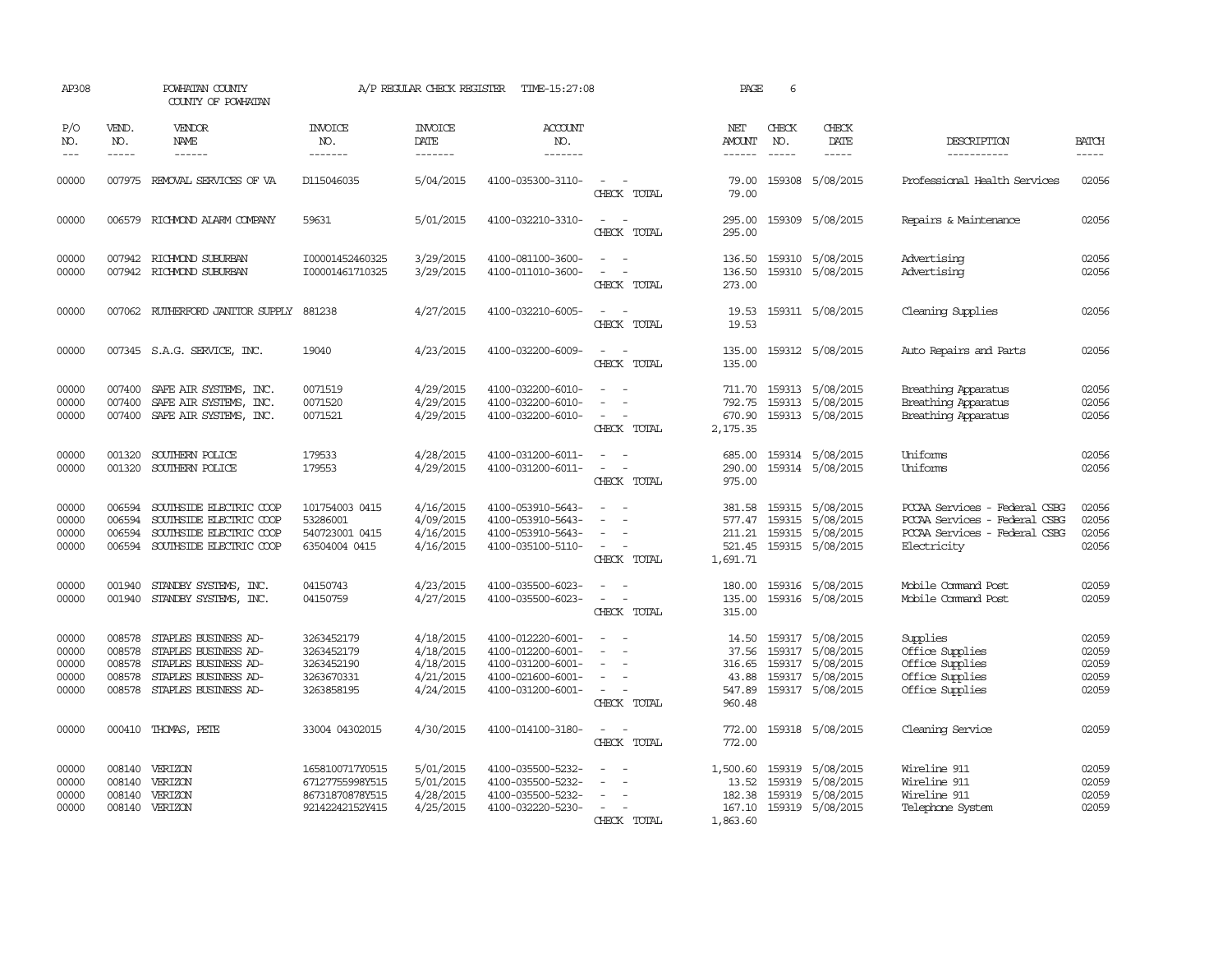| AP308                                                                                  |                                                                                                  | POWHATAN COUNTY<br>COUNTY OF POWHATAN                                                                                                                                                      |                                                                                                                                          | A/P REGULAR CHECK REGISTER                                                                                                     | TIME-15:27:08                                                                                                                                                                                                  |                                                                          | PAGE                                                                                   | 7                                                                                                |                                                                                                                                |                                                                                                                                                                                                            |                                                                                        |
|----------------------------------------------------------------------------------------|--------------------------------------------------------------------------------------------------|--------------------------------------------------------------------------------------------------------------------------------------------------------------------------------------------|------------------------------------------------------------------------------------------------------------------------------------------|--------------------------------------------------------------------------------------------------------------------------------|----------------------------------------------------------------------------------------------------------------------------------------------------------------------------------------------------------------|--------------------------------------------------------------------------|----------------------------------------------------------------------------------------|--------------------------------------------------------------------------------------------------|--------------------------------------------------------------------------------------------------------------------------------|------------------------------------------------------------------------------------------------------------------------------------------------------------------------------------------------------------|----------------------------------------------------------------------------------------|
| P/O<br>NO.<br>$---$                                                                    | VEND.<br>NO.<br>$- - - - -$                                                                      | VENDOR<br>NAME<br>------                                                                                                                                                                   | <b>INVOICE</b><br>NO.<br>-------                                                                                                         | <b>INVOICE</b><br>DATE<br>-------                                                                                              | ACCOUNT<br>NO.<br>-------                                                                                                                                                                                      |                                                                          | NET<br>AMOUNT<br>$- - - - - -$                                                         | CHECK<br>NO.<br>$\frac{1}{2}$                                                                    | CHECK<br>DATE<br>$- - - - -$                                                                                                   | DESCRIPTION<br>-----------                                                                                                                                                                                 | <b>BATCH</b><br>-----                                                                  |
| 00000                                                                                  |                                                                                                  | 008785 VERIZON CABS                                                                                                                                                                        | M55049170615115                                                                                                                          | 4/25/2015                                                                                                                      | 4100-035500-5232-                                                                                                                                                                                              | CHECK TOTAL                                                              | 477.41<br>477.41                                                                       |                                                                                                  | 159320 5/08/2015                                                                                                               | Wireline 911                                                                                                                                                                                               | 02059                                                                                  |
| 00000                                                                                  |                                                                                                  | 009079 VERIZON COMUNICATIONS                                                                                                                                                               | 9620004525 0415                                                                                                                          | 4/13/2015                                                                                                                      | 4100-032200-5260-                                                                                                                                                                                              | CHECK TOTAL                                                              | 89.99<br>89.99                                                                         |                                                                                                  | 159321 5/08/2015                                                                                                               | Internet                                                                                                                                                                                                   | 02059                                                                                  |
| 00000                                                                                  |                                                                                                  | 008126 VERIZON WIRELESS                                                                                                                                                                    | 9744554263                                                                                                                               | 4/23/2015                                                                                                                      | 4100-032300-5260-                                                                                                                                                                                              | $\equiv$<br>CHECK TOTAL                                                  | 360.09<br>360.09                                                                       |                                                                                                  | 159322 5/08/2015                                                                                                               | Internet                                                                                                                                                                                                   | 02059                                                                                  |
| 00000                                                                                  |                                                                                                  | 009882 VIRGINIA FORENSIC SCIENCE 2015-2016                                                                                                                                                 |                                                                                                                                          | 5/05/2015                                                                                                                      | 4100-031200-5810-                                                                                                                                                                                              | CHECK TOTAL                                                              | 160.00<br>160.00                                                                       |                                                                                                  | 159323 5/08/2015                                                                                                               | Dues/Association Memberships                                                                                                                                                                               | 02059                                                                                  |
| 00000                                                                                  |                                                                                                  | 009186 WHITTEN BROTHERS, INC.                                                                                                                                                              | DOCS445462                                                                                                                               | 4/30/2015                                                                                                                      | 4100-031200-6009-                                                                                                                                                                                              | $\equiv$<br>CHECK TOTAL                                                  | 41.95<br>41.95                                                                         |                                                                                                  | 159324 5/08/2015                                                                                                               | Auto Parts/Repairs                                                                                                                                                                                         | 02059                                                                                  |
| 00000<br>00000<br>00000<br>00000<br>00000<br>00000<br>00000<br>00000<br>00000<br>00000 | 008668<br>008668<br>008668<br>008668<br>008668<br>008668<br>008668<br>008668<br>008668<br>008668 | BANK OF AMERICA<br>BANK OF AMERICA<br>BANK OF AMERICA<br>BANK OF AMERICA<br>BANK OF AMERICA<br>BANK OF AMERICA<br>BANK OF AMERICA<br>BANK OF AMERICA<br>BANK OF AMERICA<br>BANK OF AMERICA | 05/01/2015<br>05/01/2015<br>05/01/2015<br>05/01/2015<br>05/01/2015<br>05/01/2015<br>05/01/2015<br>05/01/2015<br>05/01/2015<br>05/01/2015 | 5/01/2015<br>5/01/2015<br>5/01/2015<br>5/01/2015<br>5/01/2015<br>5/01/2015<br>5/01/2015<br>5/01/2015<br>5/01/2015<br>5/01/2015 | 4100-012200-6001-<br>4100-012200-6001-<br>4100-012510-8205-<br>4100-012310-5540-<br>4100-012310-5540-<br>4100-012410-3321-<br>4100-032200-6012-<br>4100-012200-5210-<br>4100-013200-5210-<br>4100-073100-5210- | $\sim$<br>$\overline{\phantom{a}}$<br>$\sim$<br>$\overline{\phantom{a}}$ | .00.<br>334.43<br>99.95<br>125.00<br>125.00<br>19.95<br>24.95<br>6.70<br>16.95<br>6.34 | 159365<br>159365<br>159365<br>159365<br>159365<br>159365<br>159365<br>159365<br>159365<br>159365 | 5/12/2015<br>5/12/2015<br>5/12/2015<br>5/12/2015<br>5/12/2015<br>5/12/2015<br>5/12/2015<br>5/12/2015<br>5/12/2015<br>5/12/2015 | Office Supplies<br>Office Supplies<br>Internet and Website Costs<br>Conferences & Training<br>Conferences & Training<br>BAI.NET Credit Card Fees<br>Books & Subscriptions<br>Postage<br>Postage<br>Postage | 02061<br>02061<br>02061<br>02061<br>02061<br>02061<br>02061<br>02061<br>02061<br>02061 |
| 00000<br>00000<br>00000<br>00000<br>00000<br>00000<br>00000<br>00000                   | 008668<br>008668<br>008668<br>008668<br>008668<br>008668<br>008668<br>008668                     | BANK OF AMERICA<br>BANK OF AMERICA<br>BANK OF AMERICA<br>BANK OF AMERICA<br>BANK OF AMERICA<br>BANK OF AMERICA<br>BANK OF AMERICA<br>BANK OF AMERICA                                       | 05/01/2015<br>05/01/2015<br>05/01/2015<br>05/01/2015<br>05/01/2015<br>05/01/2015<br>05/01/2015<br>05/01/2015                             | 5/01/2015<br>5/01/2015<br>5/01/2015<br>5/01/2015<br>5/01/2015<br>5/01/2015<br>5/01/2015<br>5/01/2015                           | 4100-073100-5210-<br>4100-073100-5210-<br>4100-073100-5210-<br>4100-032200-6014-<br>4100-073100-6001-<br>4100-014100-3400-<br>4100-073100-6012-<br>4100-073100-6012-                                           | $\equiv$<br>$\sim$                                                       | 3.48<br>10.70<br>49.00<br>34.32<br>55.89<br>28.90<br>28.12<br>24.00                    | 159365<br>159365<br>159365<br>159365<br>159365<br>159365<br>159365<br>159365                     | 5/12/2015<br>5/12/2015<br>5/12/2015<br>5/12/2015<br>5/12/2015<br>5/12/2015<br>5/12/2015<br>5/12/2015                           | Postage<br>Postage<br>Postage<br>Dry Hydrants<br>Office Supplies<br>Misc. Meetings - Set Up<br>Books & Subscriptions<br>Books & Subscriptions                                                              | 02061<br>02061<br>02061<br>02061<br>02061<br>02061<br>02061<br>02061                   |
| 00000<br>00000<br>00000<br>00000<br>00000<br>00000<br>00000                            | 008668<br>008668<br>008668<br>008668<br>008668<br>008668<br>008668                               | BANK OF AMERICA<br>BANK OF AMERICA<br>BANK OF AMERICA<br>BANK OF AMERICA<br>BANK OF AMERICA<br>BANK OF AMERICA<br>BANK OF AMERICA                                                          | 05/01/2015<br>05/01/2015<br>05/01/2015<br>05/01/2015<br>05/01/2015<br>05/01/2015<br>05/01/2015                                           | 5/01/2015<br>5/01/2015<br>5/01/2015<br>5/01/2015<br>5/01/2015<br>5/01/2015<br>5/01/2015                                        | 4100-073100-6012-<br>4100-073100-5210-<br>4100-073100-6012-<br>4100-014100-3310-<br>4100-032210-3310-<br>4100-083500-6014-<br>4100-032200-5120-                                                                | $\sim$<br>$\overline{\phantom{a}}$                                       | 10.72<br>25.71<br>15.00<br>5.27<br>29.97<br>63.46<br>46.68                             | 159365<br>159365<br>159365<br>159365<br>159365<br>159365                                         | 5/12/2015<br>159365 5/12/2015<br>5/12/2015<br>5/12/2015<br>5/12/2015<br>5/12/2015<br>5/12/2015                                 | Books & Subscriptions<br>Postage<br>Books & Subscriptions<br>Repairs & Maintenance<br>Repairs & Maintenance<br>Other Operating Supplies<br>Apparatus Fuel                                                  | 02061<br>02061<br>02061<br>02061<br>02061<br>02061<br>02061                            |
| 00000<br>00000<br>00000<br>00000<br>00000<br>00000                                     | 008668<br>008668<br>008668<br>008668<br>008668<br>008668                                         | BANK OF AMERICA<br>BANK OF AMERICA<br>BANK OF AMERICA<br>BANK OF AMERICA<br>BANK OF AMERICA<br>BANK OF AMERICA                                                                             | 05/01/2015<br>05/01/2015<br>05/01/2015<br>05/01/2015<br>05/01/2015<br>05/01/2015                                                         | 5/01/2015<br>5/01/2015<br>5/01/2015<br>5/01/2015<br>5/01/2015<br>5/01/2015                                                     | 4100-014500-3190-<br>4100-014500-3190-<br>4100-013200-6001-<br>4100-014500-3190-<br>4100-014500-3319-<br>4100-073100-6002-                                                                                     | $\equiv$<br>$\overline{\phantom{a}}$                                     | 45.94<br>24.00<br>27.38<br>59.99<br>59.97<br>199.75                                    | 159365<br>159365<br>159365<br>159365<br>159365<br>159365                                         | 5/12/2015<br>5/12/2015<br>5/12/2015<br>5/12/2015<br>5/12/2015<br>5/12/2015                                                     | Grounds Maintenance<br>Grounds Maintenance<br>Office Supplies<br>Grounds Maintenance<br>Equipment Repairs and Maintena<br>Computer Equipment-non-capital                                                   | 02061<br>02061<br>02061<br>02061<br>02061<br>02061                                     |
| 00000<br>00000<br>00000<br>00000<br>00000                                              | 008668<br>008668<br>008668<br>008668<br>008668                                                   | BANK OF AMERICA<br>BANK OF AMERICA<br>BANK OF AMERICA<br>BANK OF AMERICA<br>BANK OF AMERICA                                                                                                | 05/01/2015<br>05/01/2015<br>05/01/2015<br>05/01/2015<br>05/01/2015                                                                       | 5/01/2015<br>5/01/2015<br>5/01/2015<br>5/01/2015<br>5/01/2015                                                                  | 4100-032200-6009-<br>4100-012220-5540-<br>4100-012510-8205-<br>4100-012220-6001-<br>4100-033300-6001-                                                                                                          | $\equiv$<br>$\sim$                                                       | 16.00<br>254.00<br>17.49<br>9.25<br>17.75                                              | 159365<br>159365<br>159365<br>159365                                                             | 5/12/2015<br>5/12/2015<br>5/12/2015<br>5/12/2015<br>159365 5/12/2015                                                           | Auto Repairs and Parts<br>Travel and Education<br>Internet and Website Costs<br>Supplies<br>Office Supplies                                                                                                | 02061<br>02061<br>02061<br>02061<br>02061                                              |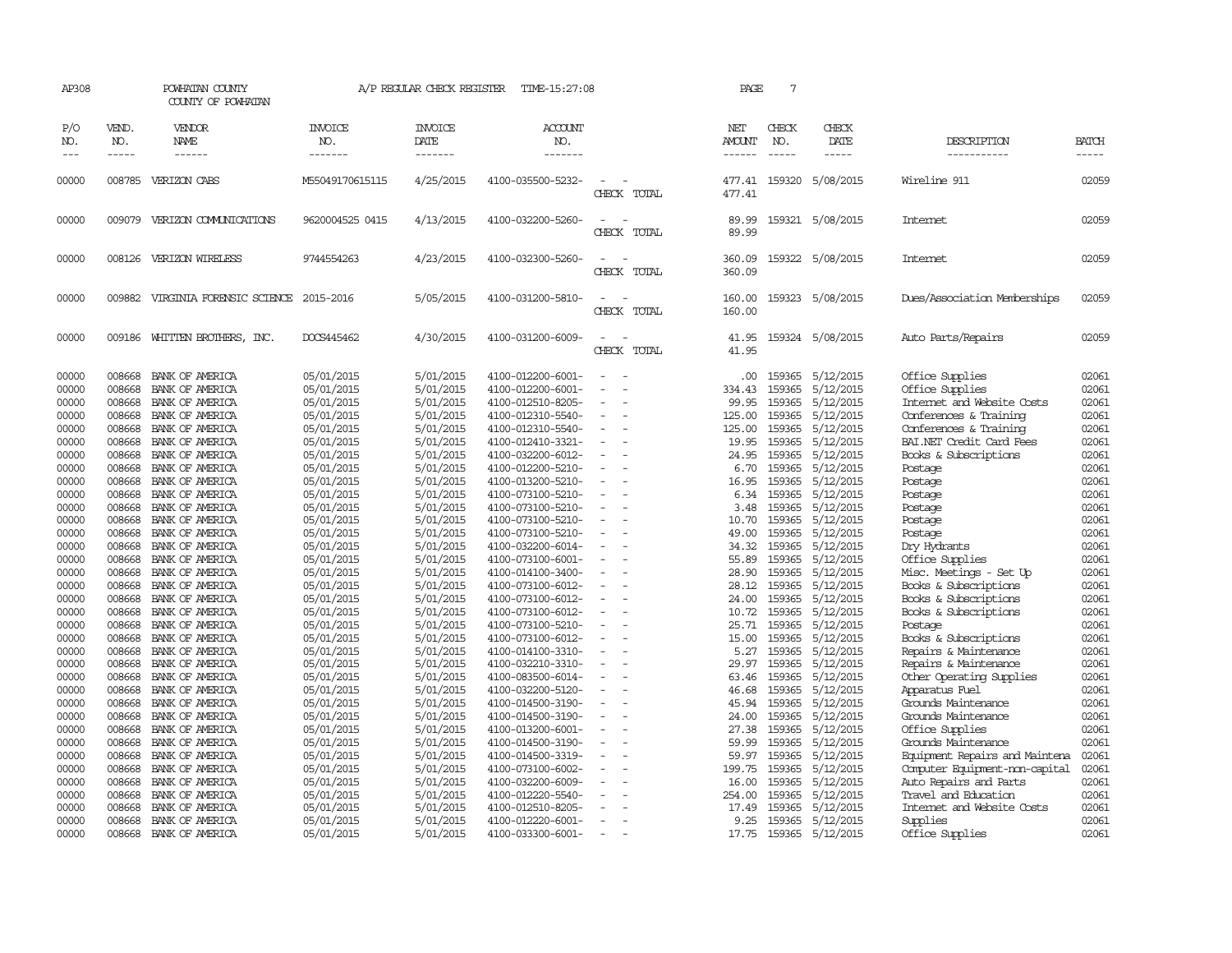| AP308          |                  | POWHATAN COUNTY<br>COUNTY OF POWHATAN        |                          |                        | A/P REGULAR CHECK REGISTER TIME-15:27:08 |                                         | PAGE            | 8                      |                         |                                                          |                |
|----------------|------------------|----------------------------------------------|--------------------------|------------------------|------------------------------------------|-----------------------------------------|-----------------|------------------------|-------------------------|----------------------------------------------------------|----------------|
| P/O<br>NO.     | VEND.<br>NO.     | VENDOR<br>NAME                               | INVOICE<br>NO.           | <b>INVOICE</b><br>DATE | <b>ACCOUNT</b><br>NO.                    |                                         | NET<br>AMOUNT   | CHECK<br>NO.           | CHECK<br>DATE           | DESCRIPTION                                              | <b>BATCH</b>   |
| $---$          | $\frac{1}{2}$    | $- - - - - -$                                | --------                 | --------               | -------                                  |                                         | $- - - - - -$   | $\frac{1}{2}$          | -----                   | -----------                                              | $- - - - -$    |
| 00000<br>00000 | 008668<br>008668 | BANK OF AMERICA<br>BANK OF AMERICA           | 05/01/2015<br>05/01/2015 | 5/01/2015<br>5/01/2015 | 4100-081100-5540-<br>4100-012310-6001-   | $\overline{\phantom{a}}$<br>$\sim$      | 78.00           | 159365<br>24.31-159365 | 5/12/2015<br>5/12/2015  | Conferences & Training<br>Office Supplies                | 02061<br>02061 |
| 00000          | 008668           | BANK OF AMERICA                              | 05/01/2015               | 5/01/2015              | 4100-032200-5120-                        |                                         | 37.77           | 159365                 | 5/12/2015               | Apparatus Fuel                                           | 02061          |
| 00000          | 008668           | BANK OF AMERICA                              | 05/01/2015               | 5/01/2015              | 4100-034100-6001-                        | $\sim$                                  | 50.22           | 159365                 | 5/12/2015               | Office Supplies                                          | 02061          |
| 00000<br>00000 | 008668           | 008668 BANK OF AMERICA<br>BANK OF AMERICA    | 05/01/2015<br>05/01/2015 | 5/01/2015<br>5/01/2015 | 4100-034100-6011-<br>4100-032200-5540-   |                                         | 79.99<br>393.59 | 159365<br>159365       | 5/12/2015<br>5/12/2015  | Uniforms<br>Travel - Convention & Educatio               | 02061<br>02061 |
| 00000          | 008668           | BANK OF AMERICA                              | 05/01/2015               | 5/01/2015              | 4100-032200-5120-                        |                                         | 37.31           | 159365                 | 5/12/2015               | Apparatus Fuel                                           | 02061          |
| 00000          | 008668           | BANK OF AMERICA                              | 05/01/2015               | 5/01/2015              | 4100-081500-5540-                        |                                         | 47.17           | 159365                 | 5/12/2015               | Conferences & Training                                   | 02061          |
| 00000          | 008668           | BANK OF AMERICA                              | 05/01/2015               | 5/01/2015              | 4100-073100-5540-                        |                                         | 30.00           | 159365                 | 5/12/2015               | Conferences & Training                                   | 02061          |
| 00000          | 008668           | BANK OF AMERICA                              | 05/01/2015               | 5/01/2015              | 4100-073100-5840-                        |                                         | 95.37           | 159365                 | 5/12/2015               | Miscellaneous                                            | 02061          |
| 00000          | 008668           | BANK OF AMERICA                              | 05/01/2015               | 5/01/2015              | 4100-012220-5810-                        | $\overline{\phantom{a}}$<br>CHECK TOTAL | 25.00           |                        | 159365 5/12/2015        | Dues/Association Membership                              | 02061          |
|                |                  |                                              |                          |                        |                                          |                                         | 2,772.12        |                        |                         |                                                          |                |
| 00000          | 001340           | BUSINESS CARD                                | 04/27/2015               | 4/27/2015              | 4100-031200-6014-                        |                                         | .00             | 159366                 | 5/12/2015               | Other Operating Supplies                                 | 02058          |
| 00000          | 001340           | <b>BUSINESS CARD</b>                         | 04/27/2015               | 4/27/2015              | 4100-031200-6014-                        |                                         | 326.75          | 159366                 | 5/12/2015               | Other Operating Supplies                                 | 02058          |
| 00000          |                  | 001340 BUSINESS CARD                         | 04/27/2015               | 4/27/2015              | 4100-031200-5540-                        | $\overline{\phantom{a}}$                | 333.24          | 159366                 | 5/12/2015               | Conferences & Training                                   | 02058          |
| 00000          |                  | 001340 BUSINESS CARD                         | 04/27/2015               | 4/27/2015              | 4100-031200-5210-                        |                                         | 50.00           | 159366                 | 5/12/2015               | Postage                                                  | 02058          |
| 00000<br>00000 |                  | 001340 BUSINESS CARD<br>001340 BUSINESS CARD | 04/27/2015<br>04/27/2015 | 4/27/2015<br>4/27/2015 | 4100-031200-5210-<br>4100-031200-5210-   |                                         | 50.00<br>7.55   | 159366<br>159366       | 5/12/2015<br>5/12/2015  | Postage<br>Postage                                       | 02058<br>02058 |
| 00000          |                  | 001340 BUSINESS CARD                         | 04/27/2015               | 4/27/2015              | 4100-031200-5210-                        |                                         | 50.00           | 159366                 | 5/12/2015               | Postage                                                  | 02058          |
| 00000          | 001340           | BUSINESS CARD                                | 04/27/2015               | 4/27/2015              | 4100-031200-5210-                        |                                         | 15.99           | 159366                 | 5/12/2015               | Postage                                                  | 02058          |
| 00000          |                  | 001340 BUSINESS CARD                         | 04/27/2015               | 4/27/2015              | 4100-031710-5210-                        |                                         | 15.99           | 159366                 | 5/12/2015               | Postage                                                  | 02058          |
| 00000          |                  | 001340 BUSINESS CARD                         | 04/27/2015               | 4/27/2015              | 4100-031200-1203-                        | $\overline{\phantom{a}}$                | 30.00           | 159366                 | 5/12/2015               | Security for School Events                               | 02058          |
| 00000          |                  | 001340 BUSINESS CARD                         | 04/27/2015               | 4/27/2015              | 4100-035100-6014-                        |                                         | 120.00          | 159366                 | 5/12/2015               | Other Operating Supplies                                 | 02058          |
| 00000<br>00000 |                  | 001340 BUSINESS CARD<br>001340 BUSINESS CARD | 04/27/2015               | 4/27/2015              | 4100-031200-5540-<br>4100-031200-1203-   |                                         | 490.00<br>67.97 | 159366<br>159366       | 5/12/2015<br>5/12/2015  | Conferences & Training                                   | 02058<br>02058 |
| 00000          |                  | 001340 BUSINESS CARD                         | 04/27/2015<br>04/27/2015 | 4/27/2015<br>4/27/2015 | 4100-031200-1203-                        |                                         | 20.00           | 159366                 | 5/12/2015               | Security for School Events<br>Security for School Events | 02058          |
| 00000          | 001340           | <b>BUSINESS CARD</b>                         | 04/27/2015               | 4/27/2015              | 4100-031200-5540-                        |                                         | 478.20          | 159366                 | 5/12/2015               | Conferences & Training                                   | 02058          |
| 00000          |                  | 001340 BUSINESS CARD                         | 04/27/2015               | 4/27/2015              | 4100-031200-5540-                        |                                         | 43.50           | 159366                 | 5/12/2015               | Conferences & Training                                   | 02058          |
| 00000          |                  | 001340 BUSINESS CARD                         | 04/27/2015               | 4/27/2015              | 4100-031200-5540-                        | $\overline{\phantom{a}}$                | 11.56           |                        | 159366 5/12/2015        | Conferences & Training                                   | 02058          |
|                |                  |                                              |                          |                        |                                          | CHECK TOTAL                             | 2,110.75        |                        |                         |                                                          |                |
| 00000          |                  | 007616 SMITH, III, ROBERT G.                 | RETIREE HEALTH           | 2/06/2015              | 4100-031200-2310-                        |                                         | 104.00          |                        | 159367 5/12/2015        | Medical Insurance                                        | 02054          |
|                |                  |                                              |                          |                        |                                          | CHECK TOTAL                             | 104.00          |                        |                         |                                                          |                |
|                |                  |                                              |                          |                        |                                          |                                         |                 |                        |                         |                                                          |                |
| 00000          |                  | 006175 ADAMS OIL COMPANY, INC.               | 202540 04302015          | 4/30/2015              | 4100-032200-5120-                        |                                         | 353.19          |                        | 159368 5/15/2015        | Apparatus Fuel                                           | 02062          |
|                |                  |                                              |                          |                        |                                          | CHECK TOTAL                             | 353.19          |                        |                         |                                                          |                |
|                |                  |                                              |                          |                        |                                          |                                         |                 |                        |                         |                                                          |                |
| 00000          |                  | 007139 AIRECO SUPPLY INC.                    | 5142515-00               | 4/21/2015              | 4100-014100-3308-                        | CHECK TOTAL                             | 52.79<br>52.79  |                        | 159369 5/15/2015        | HVAC Service and Repairs                                 | 02062          |
|                |                  |                                              |                          |                        |                                          |                                         |                 |                        |                         |                                                          |                |
| 00000          |                  | 007941 BAKER & TAYLOR                        | 5013618337               | 5/05/2015              | 4100-073100-6012-                        |                                         | 160.17          |                        | 159370 5/15/2015        | Books & Subscriptions                                    | 02062          |
|                |                  |                                              |                          |                        |                                          | CHECK TOTAL                             | 160.17          |                        |                         |                                                          |                |
|                |                  |                                              |                          |                        |                                          |                                         |                 |                        |                         |                                                          |                |
| 00000          |                  | 000032 BARTON, FAYE G.                       | 05122015                 | 5/12/2015              | 4100-012410-5510-                        |                                         |                 |                        | 97.75 159371 5/15/2015  | Travel/Mileage/Parking/Tolls                             | 02062          |
|                |                  |                                              |                          |                        |                                          | TOTAL<br>CHECK                          | 97.75           |                        |                         |                                                          |                |
| 00000          | 000540           | CENTRAL VIRGINIA WASTE                       | 20157                    | 5/05/2015              | 4100-014300-3176-                        |                                         | 354.92          |                        | 159372 5/15/2015        | Recycling Pulls                                          | 02062          |
|                |                  |                                              |                          |                        |                                          | CHECK TOTAL                             | 354.92          |                        |                         |                                                          |                |
|                |                  |                                              |                          |                        |                                          |                                         |                 |                        |                         |                                                          |                |
| 00000          |                  | 006965 CINTAS CORPORATION                    | 143547578                | 5/06/2015              | 4100-014300-6011-                        |                                         |                 |                        | 110.60 159373 5/15/2015 | Uniforms                                                 | 02062          |
|                |                  |                                              |                          |                        |                                          | CHECK<br>TOTAL                          | 110.60          |                        |                         |                                                          |                |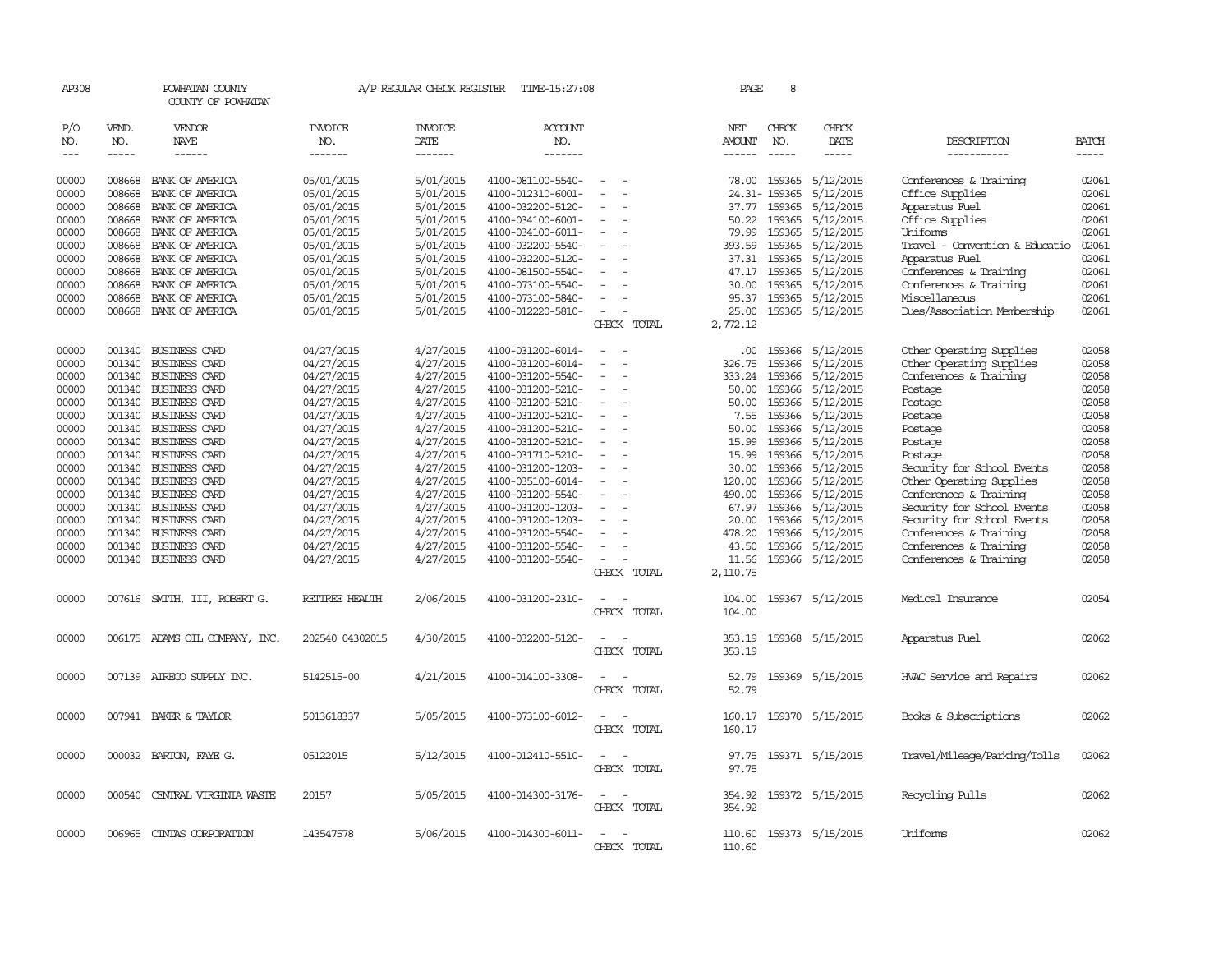| AP308                                                                                  |                                                                                                  | POWHATAN COUNTY<br>COUNTY OF POWHATAN                                                                                                                                                                                                                                      |                                                                                                                                                                                            | A/P REGULAR CHECK REGISTER                                                                                                     | TIME-15:27:08                                                                                                                                                                                                  |                                         | PAGE                                                                                                    | 9                                                                                                                                                                                                                                                                                                                                                                                                                                                                                          |                                                                                                                                                                          |                                                                                                                                                    |                                                                                        |
|----------------------------------------------------------------------------------------|--------------------------------------------------------------------------------------------------|----------------------------------------------------------------------------------------------------------------------------------------------------------------------------------------------------------------------------------------------------------------------------|--------------------------------------------------------------------------------------------------------------------------------------------------------------------------------------------|--------------------------------------------------------------------------------------------------------------------------------|----------------------------------------------------------------------------------------------------------------------------------------------------------------------------------------------------------------|-----------------------------------------|---------------------------------------------------------------------------------------------------------|--------------------------------------------------------------------------------------------------------------------------------------------------------------------------------------------------------------------------------------------------------------------------------------------------------------------------------------------------------------------------------------------------------------------------------------------------------------------------------------------|--------------------------------------------------------------------------------------------------------------------------------------------------------------------------|----------------------------------------------------------------------------------------------------------------------------------------------------|----------------------------------------------------------------------------------------|
| P/O<br>NO.<br>$---$                                                                    | VEND.<br>NO.<br>-----                                                                            | <b>VENDOR</b><br>NAME<br>------                                                                                                                                                                                                                                            | <b>INVOICE</b><br>NO.<br>-------                                                                                                                                                           | <b>INVOICE</b><br>DATE<br>-------                                                                                              | ACCOUNT<br>NO.<br>-------                                                                                                                                                                                      |                                         | NET<br>AMOUNT<br>------                                                                                 | CHECK<br>NO.<br>$\frac{1}{2} \left( \frac{1}{2} \right) \left( \frac{1}{2} \right) \left( \frac{1}{2} \right) \left( \frac{1}{2} \right) \left( \frac{1}{2} \right) \left( \frac{1}{2} \right) \left( \frac{1}{2} \right) \left( \frac{1}{2} \right) \left( \frac{1}{2} \right) \left( \frac{1}{2} \right) \left( \frac{1}{2} \right) \left( \frac{1}{2} \right) \left( \frac{1}{2} \right) \left( \frac{1}{2} \right) \left( \frac{1}{2} \right) \left( \frac{1}{2} \right) \left( \frac$ | CHECK<br>DATE                                                                                                                                                            | DESCRIPTION<br>-----------                                                                                                                         | <b>BATCH</b><br>-----                                                                  |
| 00000                                                                                  |                                                                                                  | 009178 COMCAST                                                                                                                                                                                                                                                             | 1684141177024                                                                                                                                                                              | 5/01/2015                                                                                                                      | 4100-014300-5260-                                                                                                                                                                                              | CHECK TOTAL                             | 72.90                                                                                                   |                                                                                                                                                                                                                                                                                                                                                                                                                                                                                            | 72.90 159374 5/15/2015                                                                                                                                                   | Internet.                                                                                                                                          | 02062                                                                                  |
| 00000                                                                                  |                                                                                                  | 009784 COMMISSIONER OF THE                                                                                                                                                                                                                                                 | 2015-2016                                                                                                                                                                                  | 5/05/2015                                                                                                                      | 4100-012310-5810-                                                                                                                                                                                              | CHECK TOTAL                             | 415.00<br>415.00                                                                                        |                                                                                                                                                                                                                                                                                                                                                                                                                                                                                            | 159375 5/15/2015                                                                                                                                                         | Dues/Association Memberships                                                                                                                       | 02062                                                                                  |
| 00000                                                                                  |                                                                                                  | 007765 COUNTY WASTE & RECYCLING                                                                                                                                                                                                                                            | 0660855                                                                                                                                                                                    | 5/01/2015                                                                                                                      | 4100-032300-3185-                                                                                                                                                                                              | CHECK TOTAL                             | 68.00<br>68.00                                                                                          |                                                                                                                                                                                                                                                                                                                                                                                                                                                                                            | 159376 5/15/2015                                                                                                                                                         | Trash Removal                                                                                                                                      | 02062                                                                                  |
| 00000                                                                                  | 000550                                                                                           | CRATER CRIMINAL JUSTICE                                                                                                                                                                                                                                                    | 1005                                                                                                                                                                                       | 5/05/2015                                                                                                                      | 4100-031200-6011-                                                                                                                                                                                              | $\overline{\phantom{a}}$<br>CHECK TOTAL | 298.00<br>298.00                                                                                        |                                                                                                                                                                                                                                                                                                                                                                                                                                                                                            | 159377 5/15/2015                                                                                                                                                         | Uniforms                                                                                                                                           | 02062                                                                                  |
| 00000                                                                                  |                                                                                                  | 007731 D & E EQUIPMENT SERVICES                                                                                                                                                                                                                                            | 13038                                                                                                                                                                                      | 2/03/2015                                                                                                                      | 4100-014300-3310-                                                                                                                                                                                              | $\sim$<br>CHECK TOTAL                   | 800.97<br>800.97                                                                                        |                                                                                                                                                                                                                                                                                                                                                                                                                                                                                            | 159378 5/15/2015                                                                                                                                                         | Repairs & Maintenance                                                                                                                              | 02062                                                                                  |
| 00000                                                                                  |                                                                                                  | 006879 DEMCO, INC.                                                                                                                                                                                                                                                         | 5592615                                                                                                                                                                                    | 5/04/2015                                                                                                                      | 4100-073100-6014-                                                                                                                                                                                              | $ -$<br>CHECK TOTAL                     | 41.89<br>41.89                                                                                          |                                                                                                                                                                                                                                                                                                                                                                                                                                                                                            | 159379 5/15/2015                                                                                                                                                         | Library Supplies                                                                                                                                   | 02062                                                                                  |
| 00000<br>00000                                                                         | 006240<br>006240                                                                                 | DIAMOND SPRINGS WATER, INC 2669188<br>DIAMOND SPRINGS WATER, INC 417074500                                                                                                                                                                                                 |                                                                                                                                                                                            | 5/01/2015<br>4/17/2015                                                                                                         | 4100-014300-5130-<br>4100-014300-5130-                                                                                                                                                                         | $\sim$<br>CHECK TOTAL                   | 11.95<br>54.75<br>66.70                                                                                 |                                                                                                                                                                                                                                                                                                                                                                                                                                                                                            | 159380 5/15/2015<br>159380 5/15/2015                                                                                                                                     | Water<br>Water                                                                                                                                     | 02062<br>02062                                                                         |
| 00000                                                                                  | 008787 DW                                                                                        |                                                                                                                                                                                                                                                                            | 15120730                                                                                                                                                                                   | 4/30/2015                                                                                                                      | 4100-031200-6014-                                                                                                                                                                                              | $\sim$<br>$\sim$<br>CHECK TOTAL         | 30.00<br>30.00                                                                                          |                                                                                                                                                                                                                                                                                                                                                                                                                                                                                            | 159381 5/15/2015                                                                                                                                                         | Other Operating Supplies                                                                                                                           | 02062                                                                                  |
| 00000<br>00000<br>00000<br>00000<br>00000<br>00000<br>00000<br>00000<br>00000<br>00000 | 000860<br>000860<br>000860<br>000860<br>000860<br>000860<br>000860<br>000860<br>000860<br>000860 | DOMINION VIRGINIA POWER<br>DOMINION VIRGINIA POWER<br>DOMINION VIRGINIA POWER<br>DOMINION VIRGINIA POWER<br>DOMINION VIRGINIA POWER<br>DOMINION VIRGINIA POWER<br>DOMINION VIRGINIA POWER<br>DOMINION VIRGINIA POWER<br>DOMINION VIRGINIA POWER<br>DOMINION VIRGINIA POWER | 1221667833 0515<br>1223507334 0515<br>2202262503 0515<br>3848526962 0515<br>4062035391 0515<br>4165680929 0515<br>6211789810 0515<br>7765134072 0514<br>800093705710515<br>8762105008 0515 | 5/04/2015<br>5/04/2015<br>5/04/2015<br>5/04/2015<br>5/04/2015<br>5/05/2015<br>5/04/2015<br>4/29/2015<br>5/05/2015<br>5/04/2015 | 4100-035500-5110-<br>4100-014300-5110-<br>4100-032300-5110-<br>4100-032300-5110-<br>4100-035500-5110-<br>4100-035500-5110-<br>4100-035500-5110-<br>4100-014100-5110-<br>4100-035500-5110-<br>4100-032300-5110- | CHECK TOTAL                             | 206.97<br>177.50<br>252.79<br>590.24 159382<br>70.42<br>125.80<br>105.95<br>37.33<br>196.21<br>2,405.38 | 159382<br>159382<br>159382<br>159382                                                                                                                                                                                                                                                                                                                                                                                                                                                       | 159382 5/15/2015<br>159382 5/15/2015<br>5/15/2015<br>5/15/2015<br>5/15/2015<br>5/15/2015<br>159382 5/15/2015<br>642.17 159382 5/15/2015<br>5/15/2015<br>159382 5/15/2015 | Electricity<br>Electricity<br>Electricity<br>Electricity<br>Electricity<br>Electricity<br>Electricity<br>Electricity<br>Electricity<br>Electricity | 02062<br>02062<br>02062<br>02062<br>02062<br>02062<br>02062<br>02062<br>02062<br>02062 |
| 00000                                                                                  | 000860                                                                                           | DOMINION VIRGINIA POWER                                                                                                                                                                                                                                                    | 8971069334 0515                                                                                                                                                                            | 5/04/2015                                                                                                                      | 4100-014300-5110-                                                                                                                                                                                              | CHECK TOTAL                             | 106.54                                                                                                  |                                                                                                                                                                                                                                                                                                                                                                                                                                                                                            | 106.54 159383 5/15/2015                                                                                                                                                  | Electricity                                                                                                                                        | 02062                                                                                  |
| 00000<br>00000                                                                         | 008373                                                                                           | EMERGENCY MOBILE SERVICE<br>008373 EMERGENCY MOBILE SERVICE                                                                                                                                                                                                                | 2127<br>2128                                                                                                                                                                               | 5/08/2015<br>5/08/2015                                                                                                         | 4100-032200-6009-<br>4100-032200-6009-                                                                                                                                                                         | $\overline{\phantom{a}}$<br>CHECK TOTAL | 1,212.99<br>435.00<br>1,647.99                                                                          |                                                                                                                                                                                                                                                                                                                                                                                                                                                                                            | 159384 5/15/2015<br>159384 5/15/2015                                                                                                                                     | Auto Repairs and Parts<br>Auto Repairs and Parts                                                                                                   | 02063<br>02063                                                                         |
| 00000<br>00000<br>00000                                                                | 000338<br>000338                                                                                 | FIRE PROTECTION EQUIP. CO<br>FIRE PROTECTION EQUIP. CO<br>000338 FIRE PROTECTION EQUIP. CO                                                                                                                                                                                 | 00059410<br>00059445<br>00059457                                                                                                                                                           | 4/14/2015<br>4/27/2015<br>4/24/2015                                                                                            | 4100-032200-6010-<br>4100-032200-6010-<br>4100-032200-6011-                                                                                                                                                    | $\overline{\phantom{a}}$<br>CHECK TOTAL | 360.97<br>65.85<br>1,482.99<br>1,909.81                                                                 | 159385                                                                                                                                                                                                                                                                                                                                                                                                                                                                                     | 159385 5/15/2015<br>5/15/2015<br>159385 5/15/2015                                                                                                                        | Breathing Apparatus<br>Breathing Apparatus<br>Protective Gear/Uniforms                                                                             | 02063<br>02063<br>02063                                                                |
| 00000<br>00000                                                                         | 006626                                                                                           | HUGUENOT VOLUNTEER FIRE<br>006626 HUGUENOT VOLUNTEER FIRE                                                                                                                                                                                                                  | 05062015<br>05062015                                                                                                                                                                       | 5/06/2015<br>5/06/2015                                                                                                         | 4100-032200-3310-<br>4100-032200-5540-                                                                                                                                                                         | CHECK TOTAL                             | 36.90<br>3,003.16<br>3,040.06                                                                           |                                                                                                                                                                                                                                                                                                                                                                                                                                                                                            | 159386 5/15/2015<br>159386 5/15/2015                                                                                                                                     | Equipment Repair<br>Travel - Convention & Educatio                                                                                                 | 02063<br>02063                                                                         |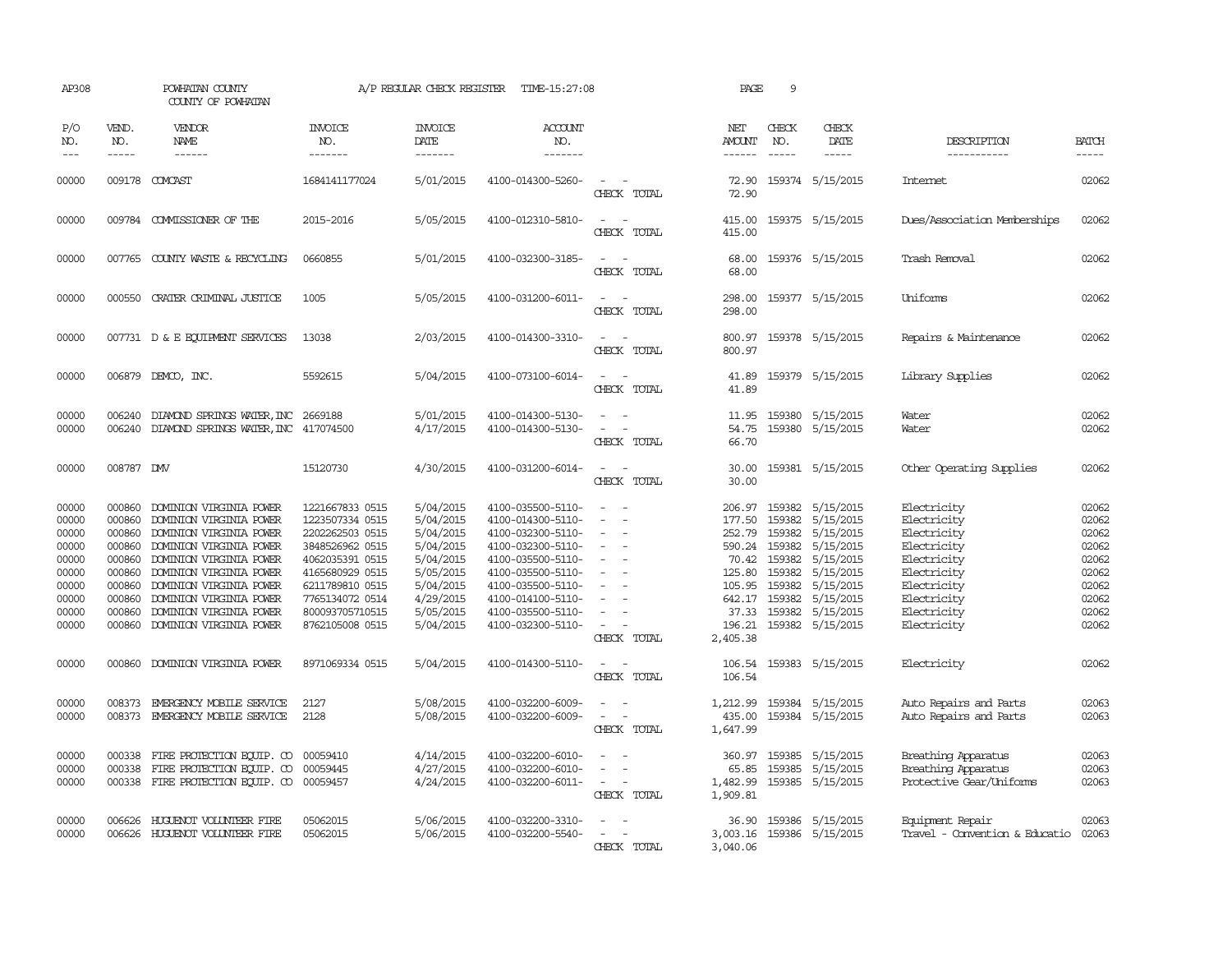| AP308                                     |                                      | POWHATAN COUNTY<br>COUNTY OF POWHATAN                                                                                                           |                                                    | A/P REGULAR CHECK REGISTER                                     | TIME-15:27:08                                                                                         |                                                                                                                             | PAGE                                                    | 10           |                                                                                                  |                                                                |                                           |
|-------------------------------------------|--------------------------------------|-------------------------------------------------------------------------------------------------------------------------------------------------|----------------------------------------------------|----------------------------------------------------------------|-------------------------------------------------------------------------------------------------------|-----------------------------------------------------------------------------------------------------------------------------|---------------------------------------------------------|--------------|--------------------------------------------------------------------------------------------------|----------------------------------------------------------------|-------------------------------------------|
| P/O<br>NO.<br>$---$                       | VEND.<br>NO.                         | VENDOR<br><b>NAME</b><br>$- - - - - -$                                                                                                          | <b>INVOICE</b><br>NO.<br>$- - - - - - -$           | <b>INVOICE</b><br>DATE<br>-------                              | <b>ACCOUNT</b><br>NO.<br>$- - - - - - -$                                                              |                                                                                                                             | NET<br>AMOUNT<br>------                                 | CHECK<br>NO. | CHECK<br>DATE                                                                                    | DESCRIPTION<br>-----------                                     | <b>BATCH</b><br>-----                     |
| 00000                                     |                                      | 007874 JONES, LINDA HOLLIN                                                                                                                      | 05082015                                           | 5/11/2015                                                      | 4100-012220-5510-                                                                                     | CHECK TOTAL                                                                                                                 | 94.88<br>94.88                                          |              | 159387 5/15/2015                                                                                 | Travel-mileage                                                 | 02063                                     |
| 00000                                     |                                      | 007061 LIBRARY STORE, INC.                                                                                                                      | 147351                                             | 5/01/2015                                                      | 4100-073100-6014-                                                                                     | $\overline{\phantom{a}}$<br>$\sim$<br>CHECK TOTAL                                                                           | 75.43<br>75.43                                          |              | 159388 5/15/2015                                                                                 | Library Supplies                                               | 02064                                     |
| 00000<br>00000                            |                                      | 001550 M & W PRINTERS, INC.<br>001550 M & W PRINTERS, INC.                                                                                      | 95528<br>95529                                     | 4/30/2015<br>4/30/2015                                         | 4100-012410-3500-<br>4100-012410-3500-                                                                | $\sim$<br>$\overline{\phantom{a}}$<br>$\sim$<br>CHECK TOTAL                                                                 | 1,045.17<br>2,542.45<br>3,587.62                        |              | 159389 5/15/2015<br>159389 5/15/2015                                                             | Printing & Binding<br>Printing & Binding                       | 02063<br>02063                            |
| 00000                                     |                                      | 009968 OLD DOMINION RESCUE                                                                                                                      | 1097                                               | 3/12/2015                                                      | 4100-032200-3310-                                                                                     | $\frac{1}{2} \left( \frac{1}{2} \right) \left( \frac{1}{2} \right) = \frac{1}{2} \left( \frac{1}{2} \right)$<br>CHECK TOTAL | 760.00<br>760.00                                        |              | 159390 5/15/2015                                                                                 | Equipment Repair                                               | 02063                                     |
| 00000                                     |                                      | 000761 POSTMASTER OF POWHATAN                                                                                                                   | PO BOX 87                                          | 5/12/2015                                                      | 4100-012410-5210-                                                                                     | $\sim$ $\sim$<br>CHECK TOTAL                                                                                                | 42.00<br>42.00                                          |              | 159391 5/15/2015                                                                                 | Postage                                                        | 02063                                     |
| 00000                                     |                                      | 006928 POWHATAN COUNTY DEPT. OF                                                                                                                 | VACAP-OCS WRKSP                                    | 6/09/2015                                                      | 4100-053910-5643-                                                                                     | $\sim$<br>CHECK TOTAL                                                                                                       | 200.00<br>200.00                                        |              | 159392 5/15/2015                                                                                 | PCCAA Services - Federal CSBG                                  | 02063                                     |
| 00000<br>00000<br>00000<br>00000<br>00000 | 009767<br>009767<br>009767<br>009767 | QUALITY UNIFORM CO, INC.<br>OUALITY UNIFORM CO, INC.<br>QUALITY UNIFORM CO, INC.<br>QUALITY UNIFORM CO, INC.<br>009767 QUALITY UNIFORM CO, INC. | 2475<br>2834<br>2980<br>3481<br>3482               | 6/05/2014<br>9/10/2014<br>10/31/2014<br>3/25/2015<br>4/15/2015 | 4100-031200-6011-<br>4100-031200-6011-<br>4100-031200-6011-<br>4100-031200-6011-<br>4100-031200-6011- | CHECK TOTAL                                                                                                                 | 344.00<br>58.00<br>39.00<br>99.00<br>462.50<br>1,002.50 |              | 159393 5/15/2015<br>159393 5/15/2015<br>159393 5/15/2015<br>159393 5/15/2015<br>159393 5/15/2015 | Uniforms<br>Uniforms<br>Uniforms<br>Uniforms<br>Uniforms       | 02063<br>02063<br>02063<br>02063<br>02063 |
| 00000<br>00000                            |                                      | 000620 R. C. GOODWYN & SONS, INC<br>000620 R. C. GOODWYN & SONS, INC 0668614                                                                    | 0668409                                            | 4/28/2015<br>4/29/2015                                         | 4100-032210-3310-<br>4100-032210-3310-                                                                | $\sim$ $-$<br>$\overline{\phantom{a}}$<br>CHECK TOTAL                                                                       | 137.56<br>140.71                                        |              | 159394 5/15/2015<br>3.15 159394 5/15/2015                                                        | Repairs & Maintenance<br>Repairs & Maintenance                 | 02063<br>02063                            |
| 00000                                     |                                      | 007942 RICHMOND SUBURBAN                                                                                                                        | I00001540980415                                    | 5/03/2015                                                      | 4100-013200-3600-                                                                                     | $\sim$<br>CHECK TOTAL                                                                                                       | 338.25<br>338.25                                        |              | 159395 5/15/2015                                                                                 | Advertising                                                    | 02063                                     |
| 00000<br>00000<br>00000                   | 007062<br>007062                     | RUTHERFORD JANITOR SUPPLY<br>RUIHERFORD JANITOR SUPPLY<br>007062 RUIHERFORD JANITOR SUPPLY 882902                                               | 875663<br>882901                                   | 3/16/2015<br>5/08/2015<br>5/08/2015                            | 4100-032210-6005-<br>4100-032210-6005-<br>4100-032220-6005-                                           | $\sim$<br>CHECK TOTAL                                                                                                       | 27.89<br>72.98<br>188.23<br>289.10                      |              | 159396 5/15/2015<br>159396 5/15/2015<br>159396 5/15/2015                                         | Cleaning Supplies<br>Cleaning Supplies<br>Cleaning Supplies    | 02063<br>02063<br>02063                   |
| 00000<br>00000                            | 006593                               | SHEEHY FORD<br>006593 SHEEHY FORD                                                                                                               | NOHB366202<br>NOHB59091                            | 4/29/2015<br>4/29/2015                                         | 4100-031200-6009-<br>4100-031200-6009-                                                                | $\frac{1}{2} \left( \frac{1}{2} \right) \left( \frac{1}{2} \right) = \frac{1}{2} \left( \frac{1}{2} \right)$<br>CHECK TOTAL | 69.00<br>596.28<br>665.28                               |              | 159397 5/15/2015<br>159397 5/15/2015                                                             | Auto Parts/Repairs<br>Auto Parts/Repairs                       | 02063<br>02063                            |
| 00000<br>00000                            | 006594                               | SOUTHSIDE ELECTRIC COOP<br>006594 SOUTHSIDE ELECTRIC COOP                                                                                       | 30433003<br>529692002                              | 4/23/2015<br>4/16/2015                                         | 4100-053910-5643-<br>4100-053910-5643-                                                                | $\sim$<br>CHECK TOTAL                                                                                                       | 188.84<br>435.97                                        |              | 159398 5/15/2015<br>247.13 159398 5/15/2015                                                      | PCCAA Services - Federal CSBG<br>PCCAA Services - Federal CSBG | 02063<br>02063                            |
| 00000<br>00000<br>00000                   | 006565<br>006565                     | SPRINT<br><b>SPRINT</b><br>006565 SPRINT                                                                                                        | 93043151005703<br>93043151005703<br>93043151005706 | 4/30/2015<br>4/30/2015<br>4/30/2015                            | 4100-012410-5240-<br>4100-031200-5240-<br>4100-021200-5230-                                           | $\sim$<br>CHECK TOTAL                                                                                                       | 13.76<br>8.59<br>23.75                                  |              | 1.40 159399 5/15/2015<br>159399 5/15/2015<br>159399 5/15/2015                                    | Long Distance<br>Long Distance<br>Telephone Services           | 02064<br>02064<br>02064                   |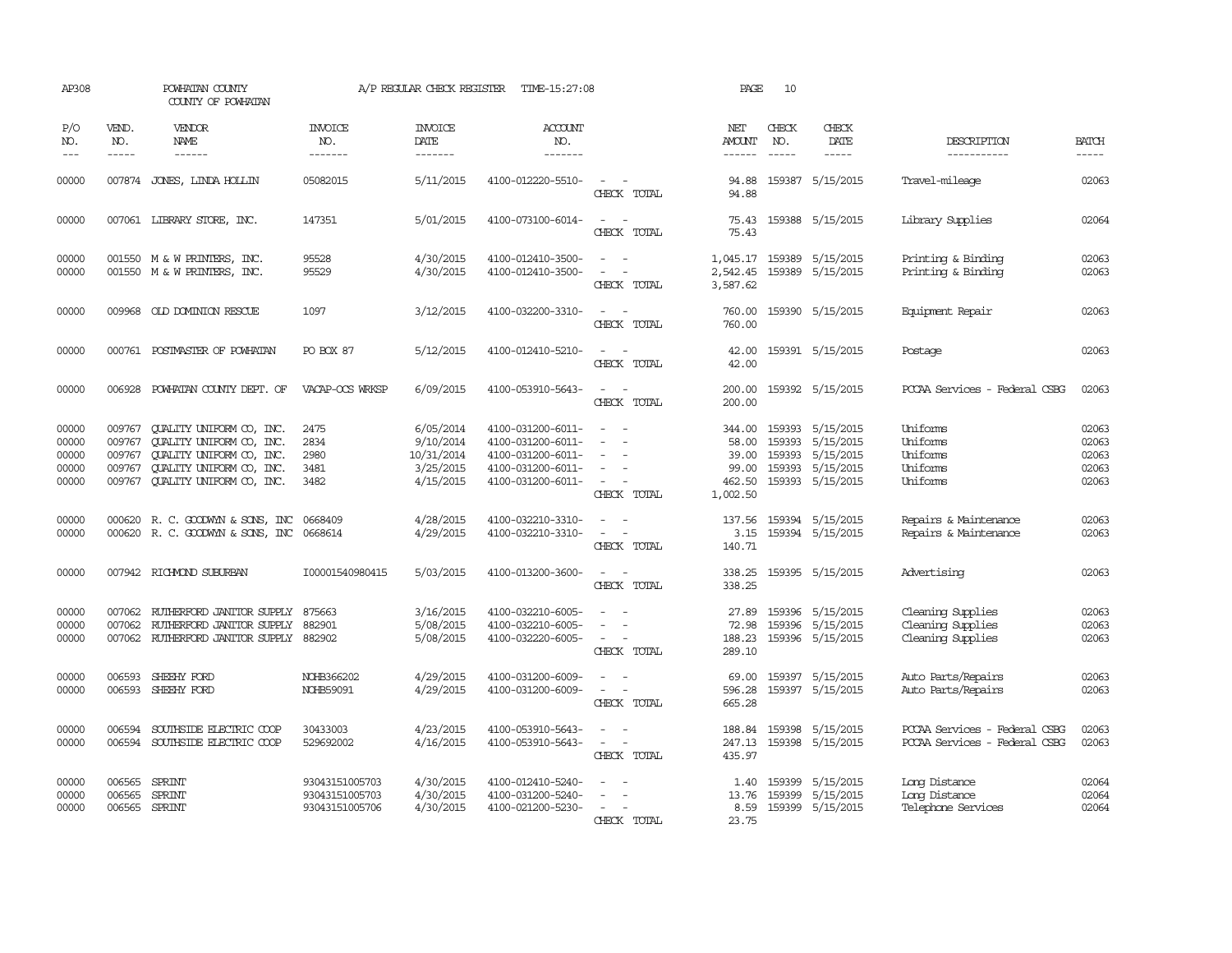| AP308                                                                                                                                                                                                                                                                                                                                                                                                                          | POWHATAN COUNTY<br>COUNTY OF POWHATAN                                                                                                                                                                                                                                                                                                                                                                                                                                                                                                                                                                                                                      |                                                                                                                                                                                                                                                                      | A/P REGULAR CHECK REGISTER                                                                                                                                                                                                                                                                 | TIME-15:27:08                                                                                                                                                                                                                                                                                                                                                                                                                                                              |                                                  | PAGE                                                                                                                                                                                               | 11                                                                                                                                                                                                             |                                                                                                                                                                                                                                                                                                   |                                                                                                                                                                                                                                                                                                                                                                                                                                                                                                                                                                                                                                                                                                                                              |                                                                                                                                                                                                    |
|--------------------------------------------------------------------------------------------------------------------------------------------------------------------------------------------------------------------------------------------------------------------------------------------------------------------------------------------------------------------------------------------------------------------------------|------------------------------------------------------------------------------------------------------------------------------------------------------------------------------------------------------------------------------------------------------------------------------------------------------------------------------------------------------------------------------------------------------------------------------------------------------------------------------------------------------------------------------------------------------------------------------------------------------------------------------------------------------------|----------------------------------------------------------------------------------------------------------------------------------------------------------------------------------------------------------------------------------------------------------------------|--------------------------------------------------------------------------------------------------------------------------------------------------------------------------------------------------------------------------------------------------------------------------------------------|----------------------------------------------------------------------------------------------------------------------------------------------------------------------------------------------------------------------------------------------------------------------------------------------------------------------------------------------------------------------------------------------------------------------------------------------------------------------------|--------------------------------------------------|----------------------------------------------------------------------------------------------------------------------------------------------------------------------------------------------------|----------------------------------------------------------------------------------------------------------------------------------------------------------------------------------------------------------------|---------------------------------------------------------------------------------------------------------------------------------------------------------------------------------------------------------------------------------------------------------------------------------------------------|----------------------------------------------------------------------------------------------------------------------------------------------------------------------------------------------------------------------------------------------------------------------------------------------------------------------------------------------------------------------------------------------------------------------------------------------------------------------------------------------------------------------------------------------------------------------------------------------------------------------------------------------------------------------------------------------------------------------------------------------|----------------------------------------------------------------------------------------------------------------------------------------------------------------------------------------------------|
| P/O<br>VEND.<br>NO.<br>NO.<br>$- - - - -$<br>$\frac{1}{2}$                                                                                                                                                                                                                                                                                                                                                                     | VENDOR<br>NAME<br>$- - - - - -$                                                                                                                                                                                                                                                                                                                                                                                                                                                                                                                                                                                                                            | <b>INVOICE</b><br>NO.<br>-------                                                                                                                                                                                                                                     | <b>INVOICE</b><br>DATE<br>-------                                                                                                                                                                                                                                                          | <b>ACCOUNT</b><br>NO.<br>-------                                                                                                                                                                                                                                                                                                                                                                                                                                           |                                                  | NET<br>AMOUNT<br>------                                                                                                                                                                            | CHECK<br>NO.<br>$\frac{1}{2}$                                                                                                                                                                                  | CHECK<br>DATE<br>$- - - - -$                                                                                                                                                                                                                                                                      | DESCRIPTION<br>-----------                                                                                                                                                                                                                                                                                                                                                                                                                                                                                                                                                                                                                                                                                                                   | <b>BATCH</b><br>-----                                                                                                                                                                              |
| 00000<br>008578                                                                                                                                                                                                                                                                                                                                                                                                                | STAPLES BUSINESS AD-                                                                                                                                                                                                                                                                                                                                                                                                                                                                                                                                                                                                                                       | 3263790172                                                                                                                                                                                                                                                           | 4/23/2015                                                                                                                                                                                                                                                                                  | 4100-021200-6001-                                                                                                                                                                                                                                                                                                                                                                                                                                                          | $\sim$<br>CHECK TOTAL                            | 131.46<br>131.46                                                                                                                                                                                   | 159400                                                                                                                                                                                                         | 5/15/2015                                                                                                                                                                                                                                                                                         | Office Supplies                                                                                                                                                                                                                                                                                                                                                                                                                                                                                                                                                                                                                                                                                                                              | 02064                                                                                                                                                                                              |
| 00000<br>010308                                                                                                                                                                                                                                                                                                                                                                                                                | TARA D. HATCHER                                                                                                                                                                                                                                                                                                                                                                                                                                                                                                                                                                                                                                            | 0322-252015                                                                                                                                                                                                                                                          | 4/15/2015                                                                                                                                                                                                                                                                                  | 4100-022100-5540-                                                                                                                                                                                                                                                                                                                                                                                                                                                          | CHECK TOTAL                                      | 100.49<br>100.49                                                                                                                                                                                   |                                                                                                                                                                                                                | 159401 5/15/2015                                                                                                                                                                                                                                                                                  | Conferences & Training                                                                                                                                                                                                                                                                                                                                                                                                                                                                                                                                                                                                                                                                                                                       | 02063                                                                                                                                                                                              |
| 00000                                                                                                                                                                                                                                                                                                                                                                                                                          | 000845 TOWN POLICE SUPPLY OF                                                                                                                                                                                                                                                                                                                                                                                                                                                                                                                                                                                                                               | 7031                                                                                                                                                                                                                                                                 | 5/04/2015                                                                                                                                                                                                                                                                                  | 4100-031200-6011-                                                                                                                                                                                                                                                                                                                                                                                                                                                          | $\sim$<br>CHECK TOTAL                            | 336.97<br>336.97                                                                                                                                                                                   |                                                                                                                                                                                                                | 159402 5/15/2015                                                                                                                                                                                                                                                                                  | Uniforms                                                                                                                                                                                                                                                                                                                                                                                                                                                                                                                                                                                                                                                                                                                                     | 02064                                                                                                                                                                                              |
| 00000                                                                                                                                                                                                                                                                                                                                                                                                                          | 009574 UNIOUE MANAGEMENT                                                                                                                                                                                                                                                                                                                                                                                                                                                                                                                                                                                                                                   | 305950                                                                                                                                                                                                                                                               | 5/01/2015                                                                                                                                                                                                                                                                                  | 4100-073100-6012-                                                                                                                                                                                                                                                                                                                                                                                                                                                          | CHECK TOTAL                                      | 50.00<br>50.00                                                                                                                                                                                     |                                                                                                                                                                                                                | 159403 5/15/2015                                                                                                                                                                                                                                                                                  | Books & Subscriptions                                                                                                                                                                                                                                                                                                                                                                                                                                                                                                                                                                                                                                                                                                                        | 02064                                                                                                                                                                                              |
| 00000                                                                                                                                                                                                                                                                                                                                                                                                                          | 008140 VERIZON                                                                                                                                                                                                                                                                                                                                                                                                                                                                                                                                                                                                                                             | 8045981340 0415                                                                                                                                                                                                                                                      | 4/28/2015                                                                                                                                                                                                                                                                                  | 4100-021100-5230-                                                                                                                                                                                                                                                                                                                                                                                                                                                          | CHECK TOTAL                                      | 45.97<br>45.97                                                                                                                                                                                     |                                                                                                                                                                                                                | 159404 5/15/2015                                                                                                                                                                                                                                                                                  | Telephone Services                                                                                                                                                                                                                                                                                                                                                                                                                                                                                                                                                                                                                                                                                                                           | 02064                                                                                                                                                                                              |
| 00000<br>010096<br>00000<br>010096                                                                                                                                                                                                                                                                                                                                                                                             | VERIZON<br>VERIZON                                                                                                                                                                                                                                                                                                                                                                                                                                                                                                                                                                                                                                         | 00052114<br>00052114                                                                                                                                                                                                                                                 | 5/10/2015<br>5/10/2015                                                                                                                                                                                                                                                                     | 4100-012510-5240-<br>4100-031200-5240-                                                                                                                                                                                                                                                                                                                                                                                                                                     | CHECK TOTAL                                      | 20.98<br>20.97<br>41.95                                                                                                                                                                            | 159405<br>159405                                                                                                                                                                                               | 5/15/2015<br>5/15/2015                                                                                                                                                                                                                                                                            | Long Distance<br>Long Distance                                                                                                                                                                                                                                                                                                                                                                                                                                                                                                                                                                                                                                                                                                               | 02064<br>02064                                                                                                                                                                                     |
| 00000                                                                                                                                                                                                                                                                                                                                                                                                                          | 009079 VERIZON COMUNICATIONS                                                                                                                                                                                                                                                                                                                                                                                                                                                                                                                                                                                                                               | 9629004604 0515                                                                                                                                                                                                                                                      | 5/01/2015                                                                                                                                                                                                                                                                                  | 4100-073100-5260-                                                                                                                                                                                                                                                                                                                                                                                                                                                          | CHECK TOTAL                                      | 139.99<br>139.99                                                                                                                                                                                   |                                                                                                                                                                                                                | 159406 5/15/2015                                                                                                                                                                                                                                                                                  | Internet                                                                                                                                                                                                                                                                                                                                                                                                                                                                                                                                                                                                                                                                                                                                     | 02064                                                                                                                                                                                              |
| 00000<br>008710<br>00000<br>008710<br>008710<br>00000<br>00000<br>008710<br>00000<br>008710<br>00000<br>008710<br>00000<br>008710<br>00000<br>008710<br>00000<br>008710<br>00000<br>008710<br>00000<br>008710<br>008710<br>00000<br>00000<br>008710<br>00000<br>008710<br>00000<br>008710<br>00000<br>008710<br>00000<br>008710<br>00000<br>008710<br>00000<br>008710<br>008710<br>00000<br>008710<br>00000<br>008710<br>00000 | VIRGINIA BUSINESS SYSTEMS<br>VIRGINIA BUSINESS SYSTEMS<br>VIRGINIA BUSINESS SYSTEMS<br>VIRGINIA BUSINESS SYSTEMS<br>VIRGINIA BUSINESS SYSTEMS<br>VIRGINIA BUSINESS SYSTEMS<br>VIRGINIA BUSINESS SYSTEMS<br>VIRGINIA BUSINESS SYSTEMS<br>VIRGINIA BUSINESS SYSTEMS<br>VIRGINIA BUSINESS SYSTEMS<br>VIRGINIA BUSINESS SYSTEMS<br>VIRGINIA BUSINESS SYSTEMS<br>VIRGINIA BUSINESS SYSTEMS<br>VIRGINIA BUSINESS SYSTEMS<br>VIRGINIA BUSINESS SYSTEMS<br>VIRGINIA BUSINESS SYSTEMS<br>VIRGINIA BUSINESS SYSTEMS<br>VIRGINIA BUSINESS SYSTEMS<br>VIRGINIA BUSINESS SYSTEMS<br>VIRGINIA BUSINESS SYSTEMS<br>VIRGINIA BUSINESS SYSTEMS<br>VIRGINIA BUSINESS SYSTEMS | 16929960<br>16929961<br>16929963<br>16929963<br>16929963<br>16929963<br>16929963<br>16929963<br>16929963<br>16929963<br>16929963<br>16929963<br>16929964<br>16929965<br>16929966<br>16929967<br>16929968<br>16929968<br>16929968<br>16929968<br>16929968<br>16929968 | 5/04/2015<br>5/04/2015<br>5/04/2015<br>5/04/2015<br>5/04/2015<br>5/04/2015<br>5/04/2015<br>5/04/2015<br>5/04/2015<br>5/04/2015<br>5/04/2015<br>5/04/2015<br>5/04/2015<br>5/04/2015<br>5/04/2015<br>5/04/2015<br>5/04/2015<br>5/04/2015<br>5/04/2015<br>5/04/2015<br>5/04/2015<br>5/04/2015 | 4100-013200-3320-<br>4100-021600-8002-<br>4100-034100-3320-<br>4100-012310-3320-<br>4100-012100-3320-<br>4100-012210-3320-<br>4100-014100-3320-<br>4100-012200-3320-<br>4100-053120-3320-<br>4100-081100-3320-<br>4100-012310-3320-<br>4100-012410-3320-<br>4100-021200-8002-<br>4100-022100-3320-<br>4100-032300-3320-<br>4100-031200-3320-<br>4100-034100-3320-<br>4100-012310-3320-<br>4100-012100-3320-<br>4100-012210-3320-<br>4100-014100-3320-<br>4100-012200-3320- | $\equiv$<br>$\equiv$<br>$\overline{\phantom{a}}$ | 174.99<br>179.18<br>3.89<br>12.34<br>101.98<br>6.59<br>.03<br>19.25<br>5.68<br>12.36<br>14.54<br>4.03<br>168.43<br>109.04<br>142.30<br>202.93<br>18.67<br>59.23<br>489.47<br>31.65<br>.13<br>92.49 | 159407<br>159407<br>159407<br>159407<br>159407<br>159407<br>159407<br>159407<br>159407<br>159407<br>159407<br>159407<br>159407<br>159407<br>159407<br>159407<br>159407<br>159407<br>159407<br>159407<br>159407 | 5/15/2015<br>5/15/2015<br>5/15/2015<br>5/15/2015<br>5/15/2015<br>5/15/2015<br>5/15/2015<br>5/15/2015<br>5/15/2015<br>5/15/2015<br>5/15/2015<br>5/15/2015<br>5/15/2015<br>5/15/2015<br>5/15/2015<br>5/15/2015<br>5/15/2015<br>5/15/2015<br>5/15/2015<br>5/15/2015<br>5/15/2015<br>159407 5/15/2015 | Maintenance & Service Contract<br>Copier Lease<br>Maintenance & Service Contract<br>Maintenance & Service Contract<br>Maintenance & Service Contract<br>Maintenance/Service Contracts<br>Maintenance & Service Contract<br>Maintenance & Service Contract<br>Maint/Service Contract/Copying<br>Maintenance & Service Contract<br>Maintenance & Service Contract<br>Maintenance & Service Contract<br>Copier Lease Agreement<br>Maintenance & Service Contract<br>Maintenance & Service Contract<br>Maintenance & Service Contract<br>Maintenance & Service Contract<br>Maintenance & Service Contract<br>Maintenance & Service Contract<br>Maintenance/Service Contracts<br>Maintenance & Service Contract<br>Maintenance & Service Contract | 02064<br>02064<br>02064<br>02064<br>02064<br>02064<br>02064<br>02064<br>02064<br>02064<br>02064<br>02064<br>02064<br>02064<br>02064<br>02064<br>02064<br>02064<br>02064<br>02064<br>02064<br>02064 |
| 008710<br>00000<br>00000<br>008710<br>00000<br>008710<br>00000<br>008710                                                                                                                                                                                                                                                                                                                                                       | VIRGINIA BUSINESS SYSTEMS<br>VIRGINIA BUSINESS SYSTEMS<br>VIRGINIA BUSINESS SYSTEMS<br>VIRGINIA BUSINESS SYSTEMS 16929968                                                                                                                                                                                                                                                                                                                                                                                                                                                                                                                                  | 16929968<br>16929968<br>16929968                                                                                                                                                                                                                                     | 5/04/2015<br>5/04/2015<br>5/04/2015<br>5/04/2015                                                                                                                                                                                                                                           | 4100-053120-3320-<br>4100-081100-3320-<br>4100-012310-3320-<br>4100-012410-3320-                                                                                                                                                                                                                                                                                                                                                                                           | CHECK TOTAL                                      | 27.25<br>59.33<br>69.69<br>19.33<br>2,200.09                                                                                                                                                       | 159407<br>159407                                                                                                                                                                                               | 159407 5/15/2015<br>5/15/2015<br>5/15/2015<br>159407 5/15/2015                                                                                                                                                                                                                                    | Maint/Service Contract/Copying<br>Maintenance & Service Contract<br>Maintenance & Service Contract<br>Maintenance & Service Contract                                                                                                                                                                                                                                                                                                                                                                                                                                                                                                                                                                                                         | 02064<br>02064<br>02064<br>02064                                                                                                                                                                   |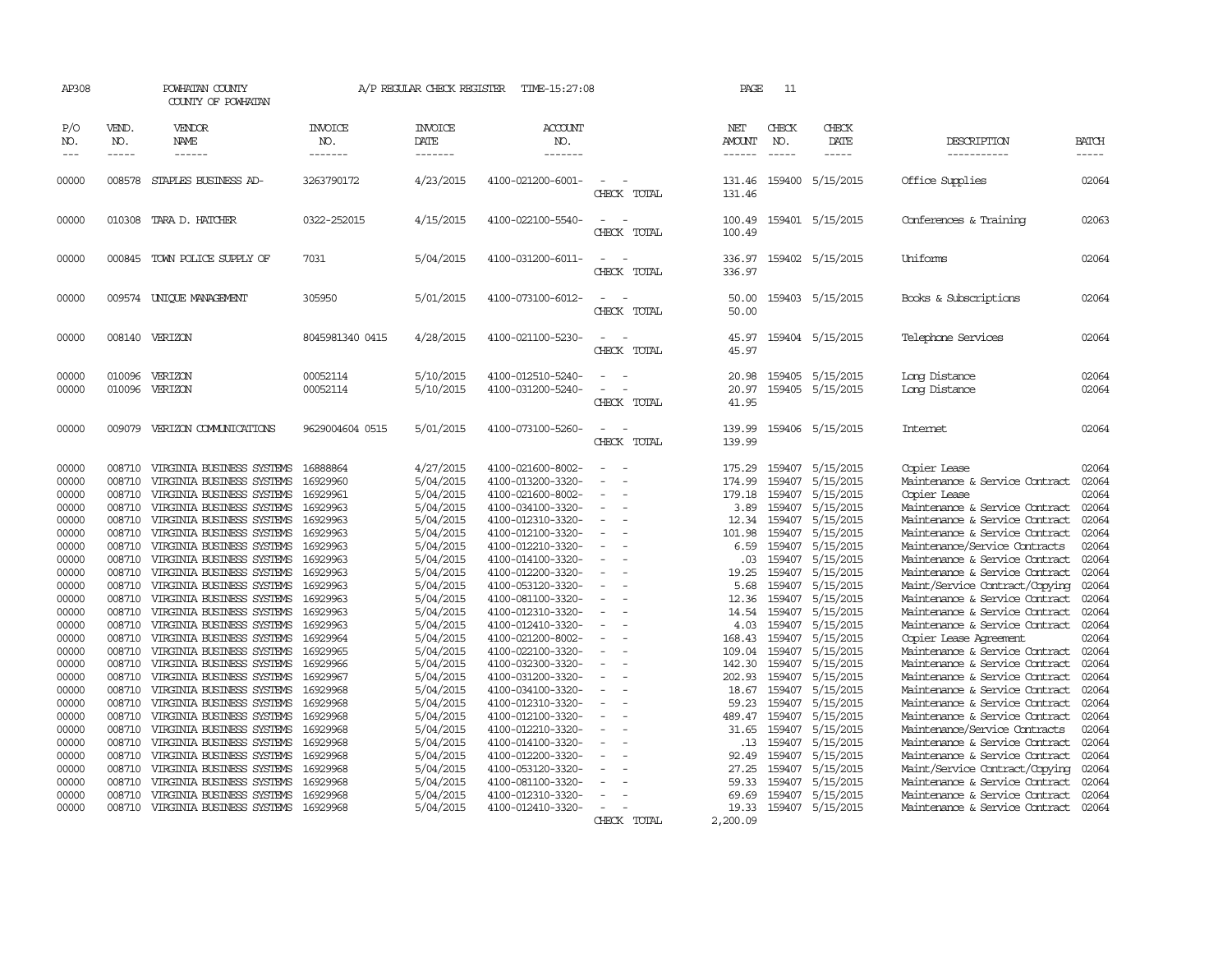| AP308                                                                |                                                | POWHATAN COUNTY<br>COUNTY OF POWHATAN                                                                                                                                                                                                        |                                                                                                                              | A/P REGULAR CHECK REGISTER                                                                           | TIME-15:27:08                                                                                                                                                        |                                                                                                                                                  | PAGE                          | 12                          |                                                                                                                                                                                                                   |                                                                                   |                                                                      |
|----------------------------------------------------------------------|------------------------------------------------|----------------------------------------------------------------------------------------------------------------------------------------------------------------------------------------------------------------------------------------------|------------------------------------------------------------------------------------------------------------------------------|------------------------------------------------------------------------------------------------------|----------------------------------------------------------------------------------------------------------------------------------------------------------------------|--------------------------------------------------------------------------------------------------------------------------------------------------|-------------------------------|-----------------------------|-------------------------------------------------------------------------------------------------------------------------------------------------------------------------------------------------------------------|-----------------------------------------------------------------------------------|----------------------------------------------------------------------|
| P/O<br>NO.<br>$\qquad \qquad - -$                                    | VEND.<br>NO.<br>$- - - - -$                    | VENDOR<br><b>NAME</b><br>------                                                                                                                                                                                                              | <b>INVOICE</b><br>NO.<br>-------                                                                                             | INVOICE<br>DATE<br>-------                                                                           | <b>ACCOUNT</b><br>NO.<br>-------                                                                                                                                     |                                                                                                                                                  | NET<br>AMOUNT<br>------       | CHECK<br>NO.<br>$- - - - -$ | CHECK<br>DATE<br>-----                                                                                                                                                                                            | DESCRIPTION<br>-----------                                                        | <b>BATCH</b><br>-----                                                |
|                                                                      |                                                |                                                                                                                                                                                                                                              |                                                                                                                              |                                                                                                      |                                                                                                                                                                      |                                                                                                                                                  |                               |                             |                                                                                                                                                                                                                   |                                                                                   |                                                                      |
| 00000                                                                |                                                | 009304 VIRGINIA BUSINESS SYSTEMS 1989549                                                                                                                                                                                                     |                                                                                                                              | 5/01/2015                                                                                            | 4100-034100-3320-                                                                                                                                                    | $\sim$ $ \sim$<br>CHECK TOTAL                                                                                                                    | 86.08                         |                             | 86.08 159408 5/15/2015                                                                                                                                                                                            | Maintenance & Service Contract 02064                                              |                                                                      |
| 00000<br>00000                                                       | 009768                                         | WAMPLER EANES APPRAISAL<br>009768 WAMPLER EANES APPRAISAL                                                                                                                                                                                    | $003 - 16$<br>$003 - 16$                                                                                                     | 5/04/2015<br>5/04/2015                                                                               | 100-000200-0009-<br>4100-012320-3160-                                                                                                                                | $\omega_{\rm{max}}$ and $\omega_{\rm{max}}$<br>$\sim$<br>$\sim$<br>CHECK TOTAL                                                                   | 25,650.00                     |                             | 2,850.00-159409 5/15/2015<br>28,500.00 159409 5/15/2015                                                                                                                                                           | Retainage Payable<br>Reassessment Services                                        | 02064<br>02064                                                       |
| 00000                                                                |                                                | 001680 WASTE MANAGEMENT OF                                                                                                                                                                                                                   | 303200824249                                                                                                                 | 5/01/2015                                                                                            | 4100-014300-3175-                                                                                                                                                    | $\sim$ $  -$<br>CHECK TOTAL                                                                                                                      | 291.94                        |                             | 291.94 159410 5/15/2015                                                                                                                                                                                           | Waste Disposal                                                                    | 02064                                                                |
| 00000                                                                |                                                | 009332 WITMER PUBLIC SAFETY                                                                                                                                                                                                                  | 1615795                                                                                                                      | 4/29/2015                                                                                            | 4100-031200-6011-                                                                                                                                                    | $\sim$ $ \sim$<br>CHECK TOTAL                                                                                                                    | 130.00                        |                             | 130.00 159411 5/15/2015                                                                                                                                                                                           | Uniforms                                                                          | 02064                                                                |
| 00000<br>00000                                                       | 010088<br>010088                               | TREASURER<br>TREASURER                                                                                                                                                                                                                       | 05/15/2015<br>05/15/2015                                                                                                     | 5/15/2015<br>5/15/2015                                                                               | 4100-014500-3319-<br>4100-014500-3319-                                                                                                                               | $\sim$<br>$\sim$<br>$\sim$<br>CHECK TOTAL                                                                                                        | $.00 \cdot$<br>21.00<br>21.00 |                             | 159428 5/19/2015<br>159428 5/19/2015                                                                                                                                                                              | Equipment Repairs and Maintena<br>Equipment Repairs and Maintena                  | 02068<br>02068                                                       |
| 00000                                                                |                                                | 009015 ABEC ELECTRONICS                                                                                                                                                                                                                      | 10053                                                                                                                        | 5/14/2015                                                                                            | 4100-014100-3310-                                                                                                                                                    | $\sim$ $ \sim$<br>CHECK TOTAL                                                                                                                    | 16.85                         |                             | 16.85 159429 5/19/2015                                                                                                                                                                                            | Repairs & Maintenance                                                             | 02070                                                                |
| 00000<br>00000<br>00000<br>00000<br>00000<br>00000<br>00000<br>00000 |                                                | 007436 AQUA VIRGINIA, INC.<br>007436 AQUA VIRGINIA, INC.<br>007436 AQUA VIRGINIA, INC.<br>007436 AQUA VIRGINIA, INC.<br>007436 AQUA VIRGINIA, INC.<br>007436 AQUA VIRGINIA, INC.<br>007436 AQUA VIRGINIA, INC.<br>007436 AOUA VIRGINIA, INC. | 0559913 5/15<br>0574622 5/15<br>0575072 5/15<br>0575528 5/15<br>0620830 5/15<br>0620830 5/15<br>0621132 5/15<br>0621730 5/15 | 5/12/2015<br>5/12/2015<br>5/12/2015<br>5/12/2015<br>5/12/2015<br>5/12/2015<br>5/12/2015<br>5/12/2015 | 4100-014100-5130-<br>4100-014100-5130-<br>4100-014100-5130-<br>4100-032210-5130-<br>4100-014100-5130-<br>4100-031200-5130-<br>4100-014100-5130-<br>4100-014100-5130- | $\sim$ $-$<br>$\sim$<br>$\sim$<br>$\sim$<br>$\sim$<br>$\sim$<br>$\sim$<br>$\sim$                                                                 |                               |                             | 19.92 159430 5/19/2015<br>106.67 159430 5/19/2015<br>87.17 159430 5/19/2015<br>71.78 159430 5/19/2015<br>100.80 159430 5/19/2015<br>100.80 159430 5/19/2015<br>113.82 159430 5/19/2015<br>196.47 159430 5/19/2015 | Water<br>Water<br>Water<br>Water<br>Water<br>Water<br>Water<br>Water              | 02070<br>02070<br>02070<br>02070<br>02070<br>02070<br>02070<br>02070 |
| 00000<br>00000<br>00000                                              |                                                | 007436 AQUA VIRGINIA, INC.<br>007436 AOUA VIRGINIA, INC.<br>007436 AQUA VIRGINIA, INC.                                                                                                                                                       | 0621781 5/15<br>0621784 5/15<br>1100656 5/15                                                                                 | 5/12/2015<br>5/12/2015<br>5/12/2015                                                                  | 4100-014100-5130-<br>4100-014600-5130-<br>4100-014600-5130-                                                                                                          | $\sim$<br>$\sim$<br>$\alpha = 1$ , $\alpha = 1$<br>CHECK TOTAL                                                                                   | 1,054.84                      |                             | 23.00 159430 5/19/2015<br>109.74 159430 5/19/2015<br>124.67 159430 5/19/2015                                                                                                                                      | Water<br>Water<br>Water                                                           | 02070<br>02070<br>02070                                              |
| 00000                                                                |                                                | 007436 AQUA VIRGINIA, INC.                                                                                                                                                                                                                   | 1100657 5/15                                                                                                                 | 5/12/2015                                                                                            | 4100-014100-5130-                                                                                                                                                    | $\sim$ $-$<br>CHECK TOTAL                                                                                                                        | 165.72                        |                             | 165.72 159431 5/19/2015                                                                                                                                                                                           | Water                                                                             | 02070                                                                |
| 00000                                                                |                                                | 010852 BARHAM, JR., ERNEST F.                                                                                                                                                                                                                | PA150423                                                                                                                     | 4/30/2015                                                                                            | 4100-083500-6014-                                                                                                                                                    | CHECK TOTAL                                                                                                                                      | 75.00                         |                             | 75.00 159432 5/19/2015                                                                                                                                                                                            | Other Operating Supplies                                                          | 02070                                                                |
| 00000                                                                | 006249                                         | BATTERY BARN OF VA INC.                                                                                                                                                                                                                      | 263095                                                                                                                       | 5/13/2015                                                                                            | 4100-032200-6001-                                                                                                                                                    | $\frac{1}{2} \left( \frac{1}{2} \right) \left( \frac{1}{2} \right) = \frac{1}{2} \left( \frac{1}{2} \right)$<br>CHECK TOTAL                      | 89.40                         |                             | 89.40 159433 5/19/2015                                                                                                                                                                                            | Stationery/Office Supplies                                                        | 02065                                                                |
| 00000<br>00000                                                       | 009984                                         | BRAME SPECIALITY CO., INC.<br>009984 BRAME SPECIALITY CO., INC.                                                                                                                                                                              | 4469202<br>6091278                                                                                                           | 6/03/2015<br>5/14/2015                                                                               | 4100-014100-6005-<br>4100-014100-6005-                                                                                                                               | $\frac{1}{2} \left( \frac{1}{2} \right) \left( \frac{1}{2} \right) = \frac{1}{2} \left( \frac{1}{2} \right)$<br>$\sim$ 100 $\sim$<br>CHECK TOTAL | 1,509.76                      |                             | 1,653.16 159434 5/19/2015<br>143.40-159434 5/19/2015                                                                                                                                                              | Cleaning Supplies<br>Cleaning Supplies                                            | 02070<br>02070                                                       |
| 00000<br>00000<br>00000<br>00000<br>00000                            | 000540<br>000540<br>000540<br>000540<br>000540 | CENTRAL VIRGINIA WASTE<br>CENTRAL VIRGINIA WASTE<br>CENTRAL VIRGINIA WASTE<br>CENTRAL VIRGINIA WASTE<br>CENTRAL VIRGINIA WASTE                                                                                                               | 20189<br>20189<br>20189<br>20189<br>20189                                                                                    | 5/11/2015<br>5/11/2015<br>5/11/2015<br>5/11/2015<br>5/11/2015                                        | 4100-014600-3185-<br>4100-014100-3185-<br>4100-035100-3185-<br>4100-073100-3185-<br>4100-032210-3185-                                                                | $\overline{\phantom{a}}$<br>$\equiv$<br>$\overline{\phantom{a}}$<br>$\sim$<br>$\sim$                                                             | 16.02                         |                             | 288.37 159435 5/19/2015<br>192.25 159435 5/19/2015<br>159435 5/19/2015<br>32.04 159435 5/19/2015<br>7.40 159435 5/19/2015                                                                                         | Trash Removal<br>Trash Removal<br>Trash Removal<br>Trash Removal<br>Trash Removal | 02070<br>02070<br>02070<br>02070<br>02070                            |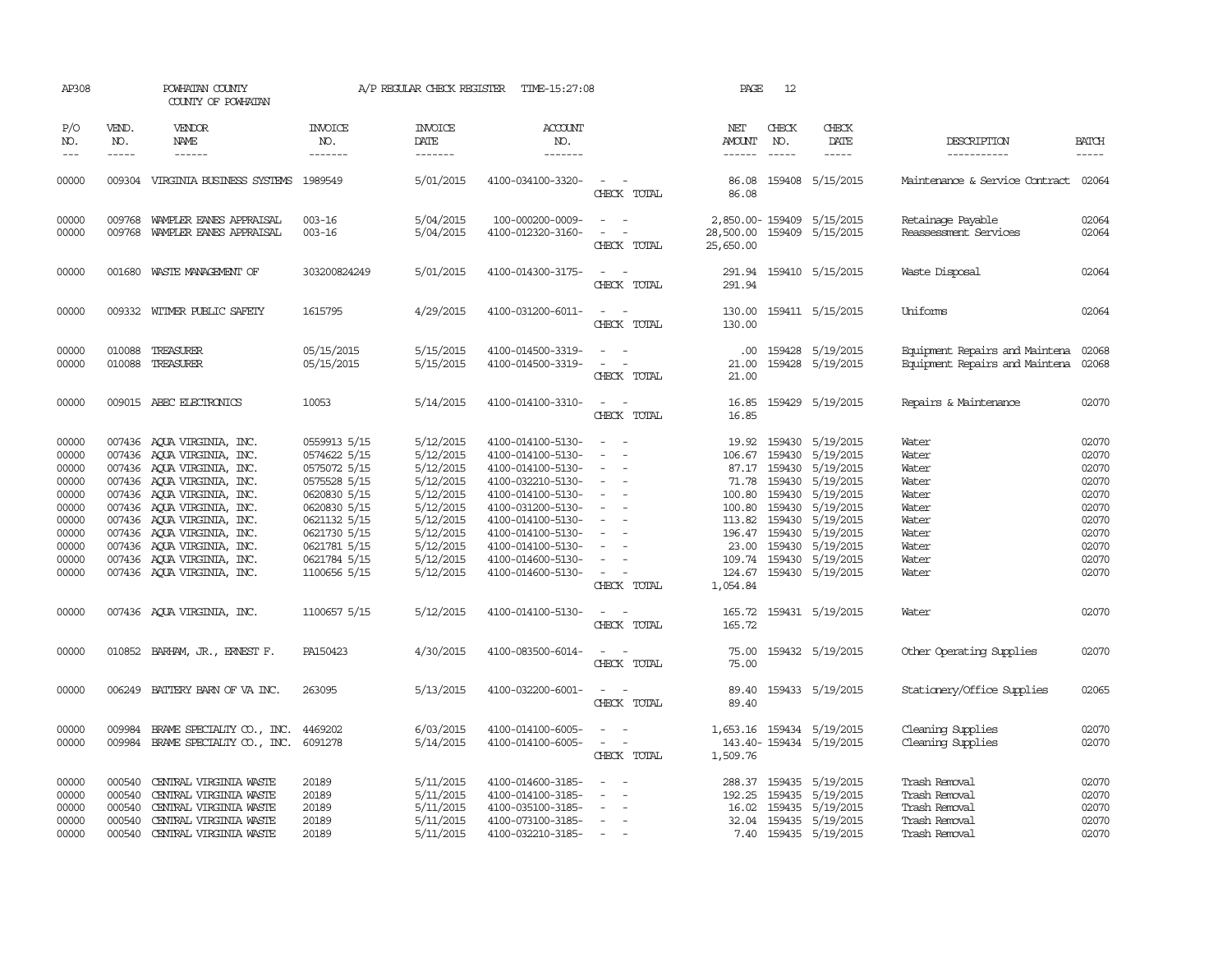| AP308               |                             | POWHATAN COUNTY<br>COUNTY OF POWHATAN                            |                                    | A/P REGULAR CHECK REGISTER               | TIME-15:27:08                          |                                                                | PAGE                                  | 13                            |                                     |                                |                                                                                                                                                                                                                                                                                                                                                                                                                                                                                                     |
|---------------------|-----------------------------|------------------------------------------------------------------|------------------------------------|------------------------------------------|----------------------------------------|----------------------------------------------------------------|---------------------------------------|-------------------------------|-------------------------------------|--------------------------------|-----------------------------------------------------------------------------------------------------------------------------------------------------------------------------------------------------------------------------------------------------------------------------------------------------------------------------------------------------------------------------------------------------------------------------------------------------------------------------------------------------|
| P/O<br>NO.<br>$---$ | VEND.<br>NO.<br>$- - - - -$ | VENDOR<br><b>NAME</b><br>------                                  | <b>INVOICE</b><br>NO.<br>-------   | <b>INVOICE</b><br><b>DATE</b><br>------- | <b>ACCOUNT</b><br>NO.<br>-------       |                                                                | NET<br><b>AMOUNT</b><br>$- - - - - -$ | CHECK<br>NO.<br>$\frac{1}{2}$ | CHECK<br>DATE<br>$- - - - -$        | DESCRIPTION<br>-----------     | <b>BATCH</b><br>$\begin{tabular}{ccccc} \multicolumn{2}{c}{} & \multicolumn{2}{c}{} & \multicolumn{2}{c}{} & \multicolumn{2}{c}{} & \multicolumn{2}{c}{} & \multicolumn{2}{c}{} & \multicolumn{2}{c}{} & \multicolumn{2}{c}{} & \multicolumn{2}{c}{} & \multicolumn{2}{c}{} & \multicolumn{2}{c}{} & \multicolumn{2}{c}{} & \multicolumn{2}{c}{} & \multicolumn{2}{c}{} & \multicolumn{2}{c}{} & \multicolumn{2}{c}{} & \multicolumn{2}{c}{} & \multicolumn{2}{c}{} & \multicolumn{2}{c}{} & \mult$ |
| 00000               |                             | 000540 CENTRAL VIRGINIA WASTE                                    | 20189                              | 5/11/2015                                | 4100-032220-3185-                      | $\sim$<br>$\sim$<br>CHECK TOTAL                                | 16.02<br>552.10                       |                               | 159435 5/19/2015                    | Trash Removal                  | 02070                                                                                                                                                                                                                                                                                                                                                                                                                                                                                               |
| 00000               | 006965                      | CINIAS CORPORATION                                               | 143547577                          | 5/06/2015                                | 4100-014100-6011-                      | $\sim$ 100 $\sim$ 100 $\sim$                                   |                                       |                               | 132.01 159436 5/19/2015             | Uniforms                       | 02065                                                                                                                                                                                                                                                                                                                                                                                                                                                                                               |
| 00000               | 006965                      | CINIAS CORPORATION                                               | 143551186                          | 5/13/2015                                | 4100-014100-6011-                      |                                                                | 113.65                                |                               | 159436 5/19/2015                    | Uniforms                       | 02070                                                                                                                                                                                                                                                                                                                                                                                                                                                                                               |
| 00000               | 006965                      | CINIAS CORPORATION                                               | 143551187                          | 5/13/2015                                | 4100-014300-6011-                      | CHECK TOTAL                                                    | 100.00<br>345.66                      |                               | 159436 5/19/2015                    | Uniforms                       | 02070                                                                                                                                                                                                                                                                                                                                                                                                                                                                                               |
| 00000               |                             | 007282 COBB TECHNOLOGIES, INC.                                   | 664825                             | 5/11/2015                                | 4100-032200-3320-                      | $\sim$ $\sim$<br>CHECK TOTAL                                   | 313.95                                |                               | 313.95 159437 5/19/2015             | Maintenance & Service Contract | 02065                                                                                                                                                                                                                                                                                                                                                                                                                                                                                               |
| 00000               |                             | 009178 COMCAST                                                   | 1417990108 5/15                    | 5/01/2015                                | 4100-032300-5230-                      | $\sim$<br>$\sim$                                               |                                       |                               | 75.95 159438 5/19/2015              | Telephone Services             | 02065                                                                                                                                                                                                                                                                                                                                                                                                                                                                                               |
| 00000               |                             | 009178 COMCAST                                                   | 1417990108 5/15                    | 5/01/2015                                | 4100-032300-5260-                      | $\omega_{\rm{max}}$ and $\omega_{\rm{max}}$<br>CHECK TOTAL     | 135.90                                |                               | 59.95 159438 5/19/2015              | <b>Internet</b>                | 02065                                                                                                                                                                                                                                                                                                                                                                                                                                                                                               |
| 00000               |                             | 010644 CONDREY & ASSOCIATES, INC FINAL INVOICE                   |                                    | 5/12/2015                                | 4100-012220-3140-                      | $\sim$ $ -$<br>CHECK TOTAL                                     | 9,875.00                              |                               | 9,875.00 159439 5/19/2015           | Professional Services          | 02067                                                                                                                                                                                                                                                                                                                                                                                                                                                                                               |
| 00000               |                             | 033130 COUNTY OF HENRICO                                         | 122918                             | 5/01/2015                                | 4100-033400-3840-                      | CHECK TOTAL                                                    | 17,752.80<br>17,752.80                |                               | 159440 5/19/2015                    | Detention of Juveniles         | 02065                                                                                                                                                                                                                                                                                                                                                                                                                                                                                               |
| 00000               | 006240                      | DIAMOND SPRINGS WATER, INC                                       | 227070121                          | 4/27/2015                                | 4100-014100-5130-                      | $\sim$                                                         |                                       |                               | 6.00-159441 5/19/2015               | Water                          | 02065                                                                                                                                                                                                                                                                                                                                                                                                                                                                                               |
| 00000               | 006240                      | DIAMOND SPRINGS WATER, INC                                       | 2668949                            | 5/01/2015                                | 4100-014100-5130-                      |                                                                | 8.95                                  | 159441                        | 5/19/2015                           | Water                          | 02065                                                                                                                                                                                                                                                                                                                                                                                                                                                                                               |
| 00000               | 006240                      | DIAMOND SPRINGS WATER, INC 2670088                               |                                    | 5/02/2015                                | 4100-014100-5130-                      | $\overline{\phantom{a}}$                                       | 9.95                                  |                               | 159441 5/19/2015                    | Water                          | 02065                                                                                                                                                                                                                                                                                                                                                                                                                                                                                               |
| 00000               |                             | 006240 DIAMOND SPRINGS WATER, INC 427070110                      |                                    | 4/27/2015                                | 4100-014100-5130-                      | $\sim$                                                         |                                       |                               | 6.25 159441 5/19/2015               | Water                          | 02065                                                                                                                                                                                                                                                                                                                                                                                                                                                                                               |
| 00000               |                             | 006240 DIAMOND SPRINGS WATER, INC 427070122                      |                                    | 4/28/2015                                | 4100-014100-5130-                      | $\sim$<br>$\sim$<br>CHECK TOTAL                                | 12.99<br>32.14                        |                               | 159441 5/19/2015                    | Water                          | 02065                                                                                                                                                                                                                                                                                                                                                                                                                                                                                               |
| 00000               |                             | 007288 DOMINION ENERGY                                           | 104689                             | 5/05/2015                                | 4100-014100-3320-                      | $\sim$<br>$\sim$<br>CHECK TOTAL                                | 1,757.25<br>1,757.25                  |                               | 159442 5/19/2015                    | Maintenance & Service Contract | 02065                                                                                                                                                                                                                                                                                                                                                                                                                                                                                               |
| 00000               |                             | 000860 DOMINION VIRGINIA POWER                                   | 0432180008 5/15                    | 5/04/2015                                | 4100-014600-5110-                      | $\sim$ $ -$                                                    |                                       |                               | 288.83 159443 5/19/2015             | Electricity                    | 02065                                                                                                                                                                                                                                                                                                                                                                                                                                                                                               |
| 00000               |                             | 000860 DOMINION VIRGINIA POWER                                   | 0863807277 5/15                    | 5/04/2015                                | 4100-014600-5110-                      | $\sim$                                                         | 120.54 159443                         |                               | 5/19/2015                           | Electricity                    | 02065                                                                                                                                                                                                                                                                                                                                                                                                                                                                                               |
| 00000               |                             | 000860 DOMINION VIRGINIA POWER                                   | 0962041034 5/15<br>1498464559 5/15 | 5/04/2015<br>5/04/2015                   | 4100-032210-5110-<br>4100-014600-5110- | $\sim$<br>$\overline{\phantom{a}}$<br>$\sim$ $ \sim$<br>$\sim$ |                                       | 574.34 159443                 | 5/19/2015                           | Electricity<br>Electricity     | 02065                                                                                                                                                                                                                                                                                                                                                                                                                                                                                               |
| 00000<br>00000      |                             | 000860 DOMINION VIRGINIA POWER<br>000860 DOMINION VIRGINIA POWER | 1982170001 5/15                    | 5/04/2015                                | 4100-014100-5110-                      | $\sim$                                                         |                                       | 58.59 159443                  | 5/19/2015<br>11.47 159443 5/19/2015 | Electricity                    | 02065<br>02065                                                                                                                                                                                                                                                                                                                                                                                                                                                                                      |
| 00000               | 000860                      | DOMINION VIRGINIA POWER                                          | 2142337506 5/15                    | 5/04/2015                                | 4100-014600-5110-                      | $\sim$                                                         |                                       | 95.22 159443                  | 5/19/2015                           | Electricity                    | 02065                                                                                                                                                                                                                                                                                                                                                                                                                                                                                               |
| 00000               |                             | 000860 DOMINION VIRGINIA POWER                                   | 2312285006 5/15                    | 5/04/2015                                | 4100-014100-5110-                      | $\sim$                                                         | 77.18                                 | 159443                        | 5/19/2015                           | Electricity                    | 02065                                                                                                                                                                                                                                                                                                                                                                                                                                                                                               |
| 00000               |                             | 000860 DOMINION VIRGINIA POWER                                   | 2346327501 5/15                    | 5/04/2015                                | 4100-014100-5110-                      | $\sim$                                                         | 1,709.88                              | 159443                        | 5/19/2015                           | Electricity                    | 02065                                                                                                                                                                                                                                                                                                                                                                                                                                                                                               |
| 00000               |                             | 000860 DOMINION VIRGINIA POWER                                   | 2346327501 5/15                    | 5/04/2015                                | 4100-031200-5110-                      | $\sim$                                                         | 1,709.89                              | 159443                        | 5/19/2015                           | Electricity                    | 02065                                                                                                                                                                                                                                                                                                                                                                                                                                                                                               |
| 00000               | 000860                      | DOMINION VIRGINIA POWER                                          | 2352270009 5/15                    | 5/04/2015                                | 4100-014100-5110-                      | $\sim$                                                         | 89.06                                 |                               | 159443 5/19/2015                    | Electricity                    | 02065                                                                                                                                                                                                                                                                                                                                                                                                                                                                                               |
| 00000               |                             | 000860 DOMINION VIRGINIA POWER                                   | 2442170003 5/15                    | 5/04/2015                                | 4100-014100-5110-                      | $\sim$<br>$\overline{\phantom{a}}$                             | 921.08                                |                               | 159443 5/19/2015                    | Electricity                    | 02065                                                                                                                                                                                                                                                                                                                                                                                                                                                                                               |
|                     |                             |                                                                  |                                    |                                          |                                        | CHECK TOTAL                                                    | 5,656.08                              |                               |                                     |                                |                                                                                                                                                                                                                                                                                                                                                                                                                                                                                                     |
| 00000               | 000860                      | DOMINION VIRGINIA POWER                                          | 2462222502 5/15                    | 5/04/2015                                | 4100-014100-5110-                      | $\sim$                                                         | 2,666.64                              | 159444                        | 5/19/2015                           | Electricity                    | 02065                                                                                                                                                                                                                                                                                                                                                                                                                                                                                               |
| 00000               | 000860                      | DOMINION VIRGINIA POWER                                          | 2476067034 5/15                    | 5/04/2015                                | 4100-014100-5110-                      | $\sim$<br>$\overline{\phantom{a}}$                             |                                       | 86.44 159444                  | 5/19/2015                           | Electricity                    | 02065                                                                                                                                                                                                                                                                                                                                                                                                                                                                                               |
| 00000               |                             | 000860 DOMINION VIRGINIA POWER                                   | 2907028530 5/15                    | 5/04/2015                                | 4100-014100-5110-                      | $\sim$                                                         |                                       | 37.07 159444                  | 5/19/2015                           | Electricity                    | 02065                                                                                                                                                                                                                                                                                                                                                                                                                                                                                               |
| 00000               | 000860                      | DOMINION VIRGINIA POWER                                          | 2912605595 5/15                    | 5/04/2015                                | 4100-014100-5110-                      | $\sim$                                                         |                                       | 73.40 159444                  | 5/19/2015                           | Electricity                    | 02065                                                                                                                                                                                                                                                                                                                                                                                                                                                                                               |
| 00000               | 000860                      | DOMINION VIRGINIA POWER                                          | 2932352368 5/15                    | 5/04/2015                                | 4100-032220-5110-                      | $\sim$                                                         | 20.93                                 | 159444                        | 5/19/2015                           | Electricity                    | 02065                                                                                                                                                                                                                                                                                                                                                                                                                                                                                               |
| 00000               | 000860                      | DOMINION VIRGINIA POWER                                          | 2972120006 5/15                    | 5/04/2015                                | 4100-014100-5110-                      | $\sim$ $-$<br>$\overline{\phantom{a}}$                         | 1,117.93                              | 159444                        | 5/19/2015                           | Electricity                    | 02065                                                                                                                                                                                                                                                                                                                                                                                                                                                                                               |
| 00000               | 000860                      | DOMINION VIRGINIA POWER                                          | 3451094936 5/15                    | 5/04/2015                                | 4100-014600-5110-                      | $\sim$ $-$                                                     |                                       |                               | 168.76 159444 5/19/2015             | Electricity                    | 02065                                                                                                                                                                                                                                                                                                                                                                                                                                                                                               |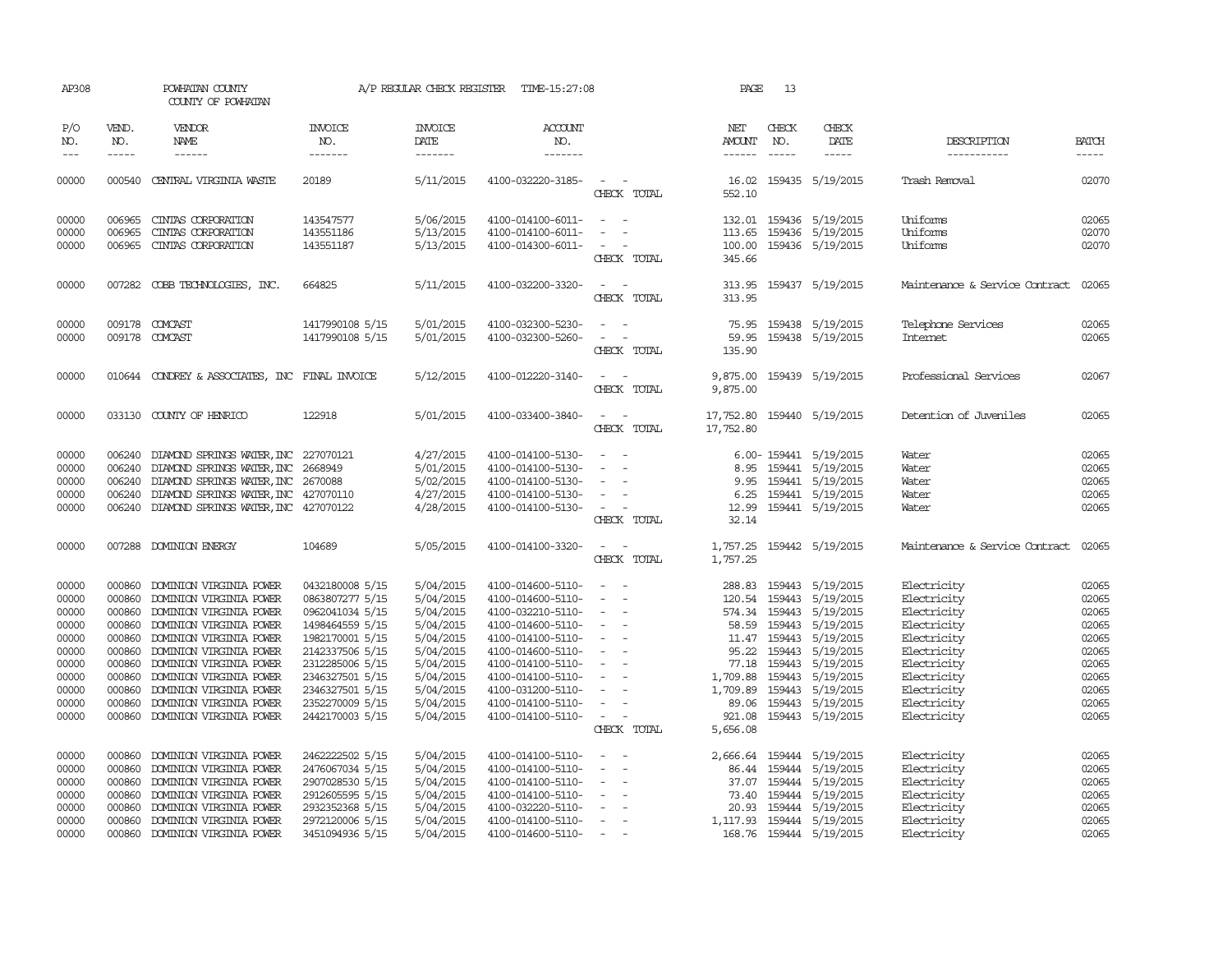| AP308          |                             | POWHATAN COUNTY<br>COUNTY OF POWHATAN          |                           | A/P REGULAR CHECK REGISTER | TIME-15:27:08                          |                                            | PAGE                 | 14                          |                        |                                  |                             |
|----------------|-----------------------------|------------------------------------------------|---------------------------|----------------------------|----------------------------------------|--------------------------------------------|----------------------|-----------------------------|------------------------|----------------------------------|-----------------------------|
| P/O<br>NO.     | VEND.<br>NO.<br>$- - - - -$ | <b>VENDOR</b><br>NAME<br>------                | INVOICE<br>NO.<br>------- | <b>INVOICE</b><br>DATE     | <b>ACCOUNT</b><br>NO.<br>-------       |                                            | NET<br><b>AMOUNT</b> | CHECK<br>NO.<br>$- - - - -$ | CHECK<br>DATE          | DESCRIPTION                      | <b>BATCH</b><br>$- - - - -$ |
| $---$          |                             |                                                |                           | $-----$                    |                                        |                                            |                      |                             | -----                  | -----------                      |                             |
| 00000          | 000860                      | DOMINION VIRGINIA POWER                        | 3496131156 5/15           | 5/04/2015                  | 4100-014100-5110-                      |                                            | 6.59                 | 159444                      | 5/19/2015              | Electricity                      | 02065                       |
| 00000          | 000860                      | DOMINION VIRGINIA POWER                        | 3507951824 5/15           | 5/04/2015                  | 4100-014600-5110-                      | $\equiv$                                   | 106.56               | 159444                      | 5/19/2015              | Electricity                      | 02065                       |
| 00000          | 000860                      | DOMINION VIRGINIA POWER                        | 4691491015 5/15           | 5/04/2015                  | 4100-014600-5110-                      | $\overline{a}$                             | 60.71                | 159444                      | 5/19/2015              | Electricity                      | 02065                       |
|                |                             |                                                |                           |                            |                                        | CHECK TOTAL                                | 4,345.03             |                             |                        |                                  |                             |
| 00000          | 000860                      | DOMINION VIRGINIA POWER                        | 4732217502 5/15           | 5/04/2015                  | 4100-014600-5110-                      | $\overline{\phantom{a}}$<br>$\sim$         | 155.35               | 159445                      | 5/19/2015              | Electricity                      | 02065                       |
| 00000          | 000860                      | DOMINION VIRGINIA POWER                        | 5652237503 5/15           | 5/04/2015                  | 4100-014600-5110-                      |                                            | 46.60                | 159445                      | 5/19/2015              | Electricity                      | 02065                       |
| 00000          | 000860                      | DOMINION VIRGINIA POWER                        | 6024003557 5/15           | 5/05/2015                  | 4100-014100-5110-                      |                                            | 20.71                | 159445                      | 5/19/2015              | Electricity                      | 02065                       |
| 00000          | 000860                      | DOMINION VIRGINIA POWER                        | 9750120975 5/15           | 5/04/2015                  | 4100-032220-5110-                      | $\overline{\phantom{a}}$                   | 1,228.39             | 159445                      | 5/19/2015              | Electricity                      | 02065                       |
| 00000          | 000860                      | DOMINION VIRGINIA POWER                        | 7610948080 5/15           | 5/13/2015                  | 4100-053910-5643-                      | $\overline{\phantom{a}}$                   | 754.33               | 159445                      | 5/19/2015              | PCCAA Services - Federal CSBG    | 02070                       |
|                |                             |                                                |                           |                            |                                        | CHECK TOTAL                                | 2,205.38             |                             |                        |                                  |                             |
| 00000          |                             | 001910 DUNN GAS COMPANY                        | 62533                     | 4/06/2015                  | 4100-014100-5120-                      |                                            | 1,785.83             | 159446                      | 5/19/2015              | Fuel                             | 02065                       |
|                |                             |                                                |                           |                            |                                        | CHECK TOTAL                                | 1,785.83             |                             |                        |                                  |                             |
| 00000          | 007509                      | ECK SUPPLY CO.                                 | 13583517                  | 5/06/2015                  | 4100-014100-3310-                      |                                            | 77.86                |                             | 159447 5/19/2015       | Repairs & Maintenance            | 02070                       |
| 00000          | 007509                      | ECK SUPPLY CO.                                 | 13589327                  | 5/11/2015                  | 4100-014100-3310-                      | $\overline{a}$<br>$\overline{\phantom{a}}$ | 80.47                |                             | 159447 5/19/2015       | Repairs & Maintenance            | 02070                       |
|                |                             |                                                |                           |                            |                                        | CHECK TOTAL                                | 158.33               |                             |                        |                                  |                             |
| 00000          |                             | 007537 FERGUSON ENTERPRISES, INC               | 3287053                   | 4/30/2015                  | 4100-014100-3310-                      | $\sim$<br>$\sim$                           |                      | 38.73 159448                | 5/19/2015              | Repairs & Maintenance            | 02066                       |
| 00000          | 007537                      | FERGUSON ENTERPRISES, INC                      | 3287054                   | 4/30/2015                  | 4100-014100-3310-                      | $\sim$                                     | 19.76                | 159448                      | 5/19/2015              | Repairs & Maintenance            | 02066                       |
|                |                             |                                                |                           |                            |                                        | CHECK TOTAL                                | 58.49                |                             |                        |                                  |                             |
| 00000          | 000690                      | FLATROCK TIRE & AUTO                           | 11830 UNIT 115            | 5/07/2015                  | 4100-032300-6009-                      | $\sim$                                     | 16.00                | 159449                      | 5/19/2015              | Auto Parts/Repair                | 02070                       |
| 00000          | 000690                      | FLATROCK TIRE & AUTO                           | 11926 UNIT 119            | 5/14/2015                  | 4100-032300-6009-                      | $\sim$<br>$\sim$                           | 39.00                | 159449                      | 5/19/2015              | Auto Parts/Repair                | 02070                       |
|                |                             |                                                |                           |                            |                                        | CHECK TOTAL                                | 55.00                |                             |                        |                                  |                             |
| 00000          |                             | 009652 HORIZON DISTRIBUTORS INC                | 4R003012                  | 5/06/2015                  | 4100-014500-3319-                      |                                            | 26.18                | 159450                      | 5/19/2015              | Equipment Repairs and Maintena   | 02066                       |
|                |                             |                                                |                           |                            |                                        | CHECK TOTAL                                | 26.18                |                             |                        |                                  |                             |
|                |                             | 010755 INNOVATIVE TURF                         | 2544                      | 5/01/2015                  | 4100-014600-3320-                      | $\equiv$<br>$\sim$                         |                      |                             | 159451 5/19/2015       | Maintenance/Service Contracts    | 02066                       |
| 00000          |                             |                                                |                           |                            |                                        | CHECK TOTAL                                | 1,580.95<br>1,580.95 |                             |                        |                                  |                             |
|                |                             |                                                |                           |                            |                                        |                                            |                      |                             |                        |                                  |                             |
| 00000          | 000120                      | <b>JAMES RIVER AIR</b>                         | S55763                    | 4/30/2015                  | 4100-014100-3308-                      |                                            | 215.00               | 159452                      | 5/19/2015              | HVAC Service and Repairs         | 02066                       |
| 00000          | 000120                      | JAMES RIVER AIR                                | S55845                    | 4/30/2015                  | 4100-014100-3308-                      | $\sim$                                     | 2,714.95             | 159452                      | 5/19/2015              | HVAC Service and Repairs         | 02066                       |
| 00000          | 000120                      | <b>JAMES RIVER AIR</b>                         | S55664                    | 4/30/2015                  | 4100-014100-3308-                      | $\equiv$                                   | 344.00               | 159452                      | 5/19/2015              | HVAC Service and Repairs         | 02070                       |
| 00000          | 000120                      | <b>JAMES RIVER AIR</b>                         | S55834                    | 4/30/2015                  | 4100-014100-3308-                      | $\sim$<br>$\overline{a}$<br>CHECK TOTAL    | 116.00<br>3,389.95   | 159452                      | 5/19/2015              | HVAC Service and Repairs         | 02070                       |
|                |                             |                                                |                           |                            |                                        |                                            |                      |                             |                        |                                  |                             |
| 00000          | 008381                      | JAMES RIVER PETROLEUM                          | 75A                       | 5/13/2015                  | 4100-032300-6008-                      |                                            | 1,747.28             | 159453                      | 5/19/2015              | Gas/Grease/Oil                   | 02066                       |
| 00000          | 008381                      | JAMES RIVER PEIROLEUM                          | 75B                       | 5/13/2015                  | 4100-032200-5120-                      |                                            | 980.71               | 159453                      | 5/19/2015              | Apparatus Fuel                   | 02066                       |
| 00000          | 008381                      | JAMES RIVER PETROLEUM                          | 75B                       | 5/13/2015                  | 4100-032200-6008-                      | $\equiv$                                   | 206.73               | 159453                      | 5/19/2015              | Gas/Grease/Oil                   | 02066                       |
| 00000          | 008381                      | JAMES RIVER PETROLEUM                          | 75C                       | 5/13/2015                  | 4100-035500-6008-                      |                                            | 118.58               | 159453                      | 5/19/2015              | Gas/Grease/Oil                   | 02066                       |
| 00000<br>00000 | 008381<br>008381            | JAMES RIVER PETROLEUM<br>JAMES RIVER PETROLEUM | 75D<br>75D                | 5/13/2015<br>5/13/2015     | 4100-014100-6008-<br>4100-014500-6008- |                                            | 447.07<br>446.93     | 159453<br>159453            | 5/19/2015<br>5/19/2015 | Gas/Grease/Oil<br>Gas/Grease/Oil | 02066<br>02066              |
| 00000          | 008381                      | JAMES RIVER PETROLEUM                          | <b>75J</b>                | 5/13/2015                  | 4100-014300-6008-                      | $\sim$                                     | 62.52                | 159453                      | 5/19/2015              | Gas/Grease/Oil                   | 02066                       |
| 00000          | 008381                      | JAMES RIVER PETROLEUM                          | 75H                       | 5/13/2015                  | 4100-081100-6008-                      |                                            | 190.29               | 159453                      | 5/19/2015              | Gas/Grease/Oil                   | 02067                       |
| 00000          | 008381                      | JAMES RIVER PETROLEUM                          | 75                        | 5/13/2015                  | 4100-035100-6008-                      |                                            | 629.28               | 159453                      | 5/19/2015              | Gas/Grease/Oil                   | 02070                       |
| 00000          | 008381                      | JAMES RIVER PETROLEUM                          | 75                        | 5/13/2015                  | 4100-031200-6008-                      |                                            | 4,749.75             | 159453                      | 5/19/2015              | Gas/Grease/Oil                   | 02070                       |
| 00000          | 008381                      | JAMES RIVER PEIROLEUM                          | 75F                       | 5/13/2015                  | 4100-034100-6008-                      |                                            | 188.18               | 159453                      | 5/19/2015              | Gas/Grease/Oil                   | 02070                       |
| 00000          | 008381                      | JAMES RIVER PETROLEUM                          | 75I                       | 5/12/2015                  | 4100-083500-6008-                      | $\equiv$                                   | 34.02                | 159453                      | 5/19/2015              | Gas/Grease/Oil                   | 02070                       |
|                |                             |                                                |                           |                            |                                        | CHECK TOTAL                                | 9,801.34             |                             |                        |                                  |                             |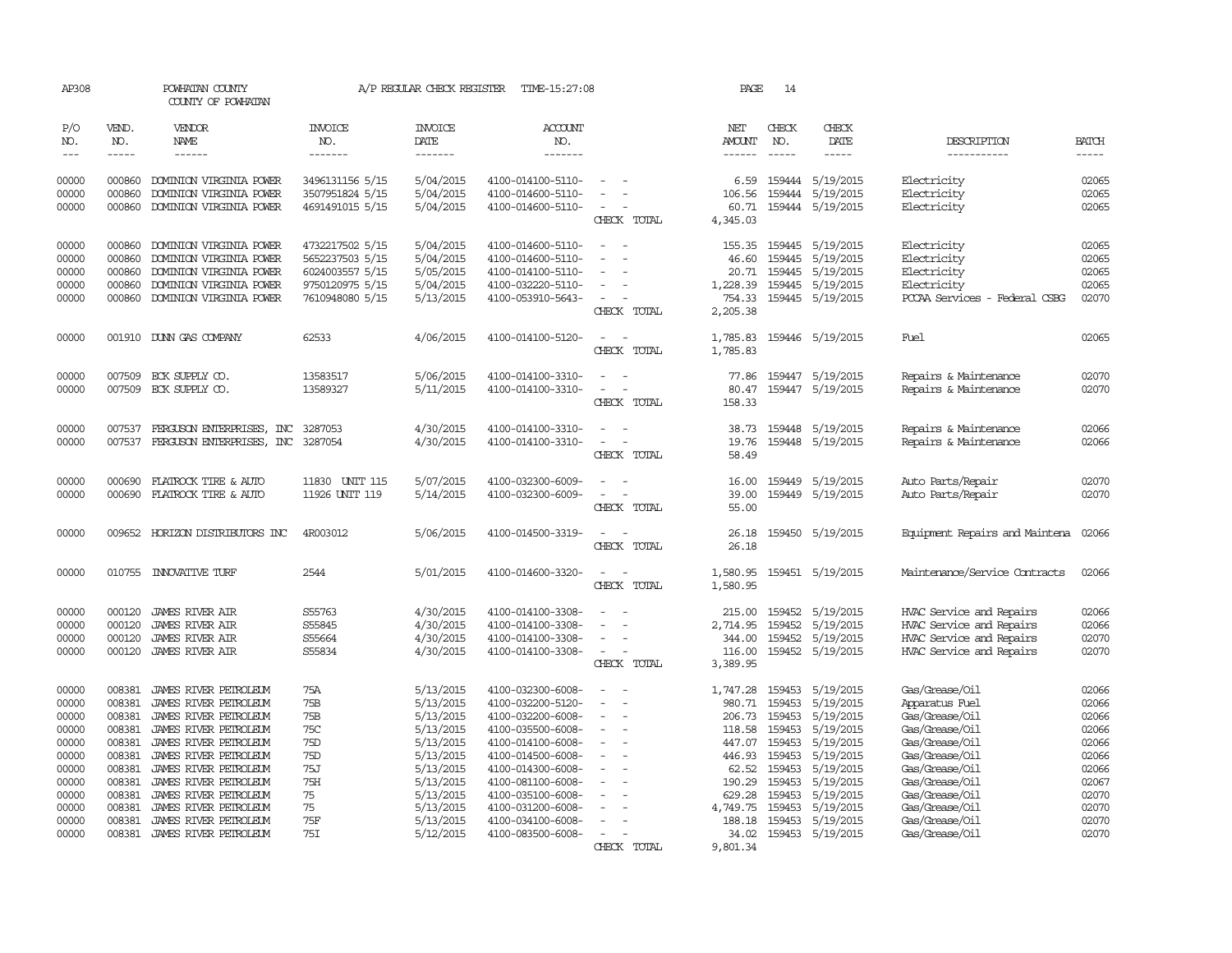| AP308                                                                                  | POWHATAN COUNTY<br>COUNTY OF POWHATAN                    |                                                                                                                                                                                                                                                                |                                                                                        | A/P REGULAR CHECK REGISTER                                                                                                     | TIME-15:27:08                                                                                                                                                                                                  |                                                                     | PAGE                                                                                                         | 15                                                                           |                                                                                                                                              |                                                                                                                                                                                                                          |                                                                                        |
|----------------------------------------------------------------------------------------|----------------------------------------------------------|----------------------------------------------------------------------------------------------------------------------------------------------------------------------------------------------------------------------------------------------------------------|----------------------------------------------------------------------------------------|--------------------------------------------------------------------------------------------------------------------------------|----------------------------------------------------------------------------------------------------------------------------------------------------------------------------------------------------------------|---------------------------------------------------------------------|--------------------------------------------------------------------------------------------------------------|------------------------------------------------------------------------------|----------------------------------------------------------------------------------------------------------------------------------------------|--------------------------------------------------------------------------------------------------------------------------------------------------------------------------------------------------------------------------|----------------------------------------------------------------------------------------|
| P/O<br>NO.                                                                             | VEND.<br>NO.                                             | <b>VENDOR</b><br>NAME                                                                                                                                                                                                                                          | <b>INVOICE</b><br>NO.                                                                  | <b>INVOICE</b><br><b>DATE</b>                                                                                                  | <b>ACCOUNT</b><br>NO.                                                                                                                                                                                          |                                                                     | NET<br><b>AMOUNT</b>                                                                                         | CHECK<br>NO.                                                                 | CHECK<br>DATE                                                                                                                                | DESCRIPTION                                                                                                                                                                                                              | <b>BATCH</b>                                                                           |
| $---$                                                                                  | $- - - - -$                                              | $- - - - - -$                                                                                                                                                                                                                                                  | -------                                                                                | -------                                                                                                                        | -------                                                                                                                                                                                                        |                                                                     | $- - - - - -$                                                                                                | $\frac{1}{2}$                                                                | $- - - - -$                                                                                                                                  | -----------                                                                                                                                                                                                              | -----                                                                                  |
| 00000                                                                                  |                                                          | 008255 LANCASTER MASONRY, INC.                                                                                                                                                                                                                                 | 051315                                                                                 | 5/13/2015                                                                                                                      | 4100-014100-3310-                                                                                                                                                                                              | $\equiv$<br>CHECK TOTAL                                             | 308.79<br>308.79                                                                                             |                                                                              | 159454 5/19/2015                                                                                                                             | Repairs & Maintenance                                                                                                                                                                                                    | 02070                                                                                  |
| 00000<br>00000                                                                         | 006629<br>006629                                         | LANDSCAPE SUPPLY, INC.<br>LANDSCAPE SUPPLY, INC.                                                                                                                                                                                                               | 81974-IN<br>0507309-IN                                                                 | 4/28/2015<br>5/04/2015                                                                                                         | 4100-014500-3190-<br>4100-014500-3190-                                                                                                                                                                         | $ -$<br>$\sim$<br>CHECK TOTAL                                       | 298.00<br>86.00<br>384.00                                                                                    |                                                                              | 159455 5/19/2015<br>159455 5/19/2015                                                                                                         | Grounds Maintenance<br>Grounds Maintenance                                                                                                                                                                               | 02066<br>02070                                                                         |
| 00000                                                                                  |                                                          | 000166 LUCK STONE CORP.                                                                                                                                                                                                                                        | 100342891                                                                              | 4/30/2015                                                                                                                      | 4100-014500-3190-                                                                                                                                                                                              | CHECK TOTAL                                                         | 90.96<br>90.96                                                                                               |                                                                              | 159456 5/19/2015                                                                                                                             | Grounds Maintenance                                                                                                                                                                                                      | 02066                                                                                  |
| 00000                                                                                  |                                                          | 009552 MANSFIELD OIL COMPANY                                                                                                                                                                                                                                   | ACCT#19910 4/15                                                                        | 4/30/2015                                                                                                                      | 4100-031200-6008-                                                                                                                                                                                              | $\overline{\phantom{a}}$<br>CHECK TOTAL                             | 44.19<br>44.19                                                                                               |                                                                              | 159457 5/19/2015                                                                                                                             | Gas/Grease/Oil                                                                                                                                                                                                           | 02070                                                                                  |
| 00000<br>00000                                                                         | 009955<br>009955                                         | MONEIL & COMPANY, INC<br>MONEIL & COMPANY, INC                                                                                                                                                                                                                 | 15765118<br>17888118                                                                   | 4/22/2015<br>5/07/2015                                                                                                         | 4100-032200-5305-<br>4100-032200-5305-                                                                                                                                                                         | $\equiv$<br>CHECK TOTAL                                             | 166.21<br>149.18<br>315.39                                                                                   |                                                                              | 159458 5/19/2015<br>159458 5/19/2015                                                                                                         | Auto Insurance Premium<br>Auto Insurance Premium                                                                                                                                                                         | 02066<br>02066                                                                         |
| 00000<br>00000<br>00000<br>00000<br>00000<br>00000<br>00000<br>00000<br>00000<br>00000 | 006610<br>006610<br>006610<br>006610<br>006610<br>006610 | 006610 MO-JOHNS SANITATION<br>MO-JOHNS SANITATION<br>006610 MO-JOHNS SANITATION<br>MO-JOHNS SANITATION<br>MO-JOHNS SANITATION<br>MO-JOHNS SANITATION<br>MO-JOHNS SANITATION<br>006610 MO-JOHNS SANITATION<br>MO-JOHNS SANITATION<br>006610 MO-JOHNS SANITATION | 82999<br>83000<br>83001<br>83002<br>83003<br>83004<br>83005<br>83006<br>83007<br>83008 | 5/04/2015<br>5/04/2015<br>5/04/2015<br>5/04/2015<br>5/04/2015<br>5/04/2015<br>5/04/2015<br>5/04/2015<br>5/04/2015<br>5/04/2015 | 4100-014600-3311-<br>4100-014600-3311-<br>4100-014600-3311-<br>4100-014600-3311-<br>4100-014600-3311-<br>4100-014600-3311-<br>4100-014600-3311-<br>4100-014600-3311-<br>4100-014600-3311-<br>4100-014600-3311- | $\sim$<br>$\sim$<br>CHECK TOTAL                                     | 103.00<br>206.00<br>125.00<br>128.00<br>103.00<br>103.00<br>103.00<br>103.00<br>103.00<br>103.00<br>1,180.00 | 159459<br>159459<br>159459<br>159459<br>159459<br>159459<br>159459<br>159459 | 159459 5/19/2015<br>5/19/2015<br>5/19/2015<br>5/19/2015<br>5/19/2015<br>5/19/2015<br>5/19/2015<br>5/19/2015<br>5/19/2015<br>159459 5/19/2015 | Portable Bathrooms<br>Portable Bathrooms<br>Portable Bathrooms<br>Portable Bathrooms<br>Portable Bathrooms<br>Portable Bathrooms<br>Portable Bathrooms<br>Portable Bathrooms<br>Portable Bathrooms<br>Portable Bathrooms | 02066<br>02066<br>02066<br>02066<br>02066<br>02066<br>02066<br>02066<br>02066<br>02066 |
| 00000                                                                                  |                                                          | 006610 MO-JOHNS SANITATION                                                                                                                                                                                                                                     | 83009                                                                                  | 5/04/2015                                                                                                                      | 4100-014600-3311-                                                                                                                                                                                              | $\overline{\phantom{a}}$<br>CHECK TOTAL                             | 103.00<br>103.00                                                                                             |                                                                              | 159460 5/19/2015                                                                                                                             | Portable Bathrooms                                                                                                                                                                                                       | 02066                                                                                  |
| 00000                                                                                  | 008269                                                   | NEUSTAR, INC.                                                                                                                                                                                                                                                  | DNS-0000501513                                                                         | 4/30/2015                                                                                                                      | 4100-012510-8205-                                                                                                                                                                                              | $\overline{\phantom{a}}$<br>$\overline{\phantom{a}}$<br>CHECK TOTAL | 150.00<br>150.00                                                                                             | 159461                                                                       | 5/19/2015                                                                                                                                    | Internet and Website Costs                                                                                                                                                                                               | 02066                                                                                  |
| 00000                                                                                  | 008187 NFPA                                              |                                                                                                                                                                                                                                                                | 6433475X                                                                               | 5/05/2015                                                                                                                      | 4100-032200-5810-                                                                                                                                                                                              | $\overline{\phantom{a}}$<br>CHECK TOTAL                             | 165.00<br>165.00                                                                                             |                                                                              | 159462 5/19/2015                                                                                                                             | Dues/Association Memberships                                                                                                                                                                                             | 02066                                                                                  |
| 00000<br>00000                                                                         | 001250<br>001250                                         | POWHATAN AUTO & TRACTOR<br>POWHATAN AUTO & TRACTOR                                                                                                                                                                                                             | 349467<br>350520                                                                       | 5/06/2015<br>5/13/2015                                                                                                         | 4100-014100-6009-<br>4100-014500-3319-                                                                                                                                                                         | $\sim$<br>CHECK TOTAL                                               | 5.69<br>83.94<br>89.63                                                                                       | 159463<br>159463                                                             | 5/19/2015<br>5/19/2015                                                                                                                       | Auto Parts & Repairs<br>Equipment Repairs and Maintena                                                                                                                                                                   | 02066<br>02070                                                                         |
| 00000<br>00000                                                                         | 006914                                                   | POWHATAN AUTO REPAIR<br>006914 POWHATAN AUTO REPAIR                                                                                                                                                                                                            | 685<br>684                                                                             | 5/14/2015<br>5/12/2015                                                                                                         | 4100-034100-6009-<br>4100-081100-6009-                                                                                                                                                                         | $\equiv$<br>$\sim$<br>CHECK TOTAL                                   | 16.00<br>38.20<br>54.20                                                                                      |                                                                              | 159464 5/19/2015<br>159464 5/19/2015                                                                                                         | Auto Parts/Repairs<br>Auto Parts/Repair                                                                                                                                                                                  | 02066<br>02067                                                                         |
| 00000                                                                                  | 000770                                                   | POWHATAN HEALTH DEPT                                                                                                                                                                                                                                           | 4TH QTR PYMT                                                                           | 4/21/2015                                                                                                                      | 4100-051200-5699-                                                                                                                                                                                              | $\equiv$<br>CHECK TOTAL                                             | 43,579.00<br>43,579.00                                                                                       |                                                                              | 159465 5/19/2015                                                                                                                             | State Health Department                                                                                                                                                                                                  | 02066                                                                                  |
| 00000                                                                                  | 005050                                                   | POWHATAN LOCK SERVICES                                                                                                                                                                                                                                         | 1301                                                                                   | 5/13/2015                                                                                                                      | 4100-014100-3310-                                                                                                                                                                                              | CHECK TOTAL                                                         | 44.30<br>44.30                                                                                               |                                                                              | 159466 5/19/2015                                                                                                                             | Repairs & Maintenance                                                                                                                                                                                                    | 02070                                                                                  |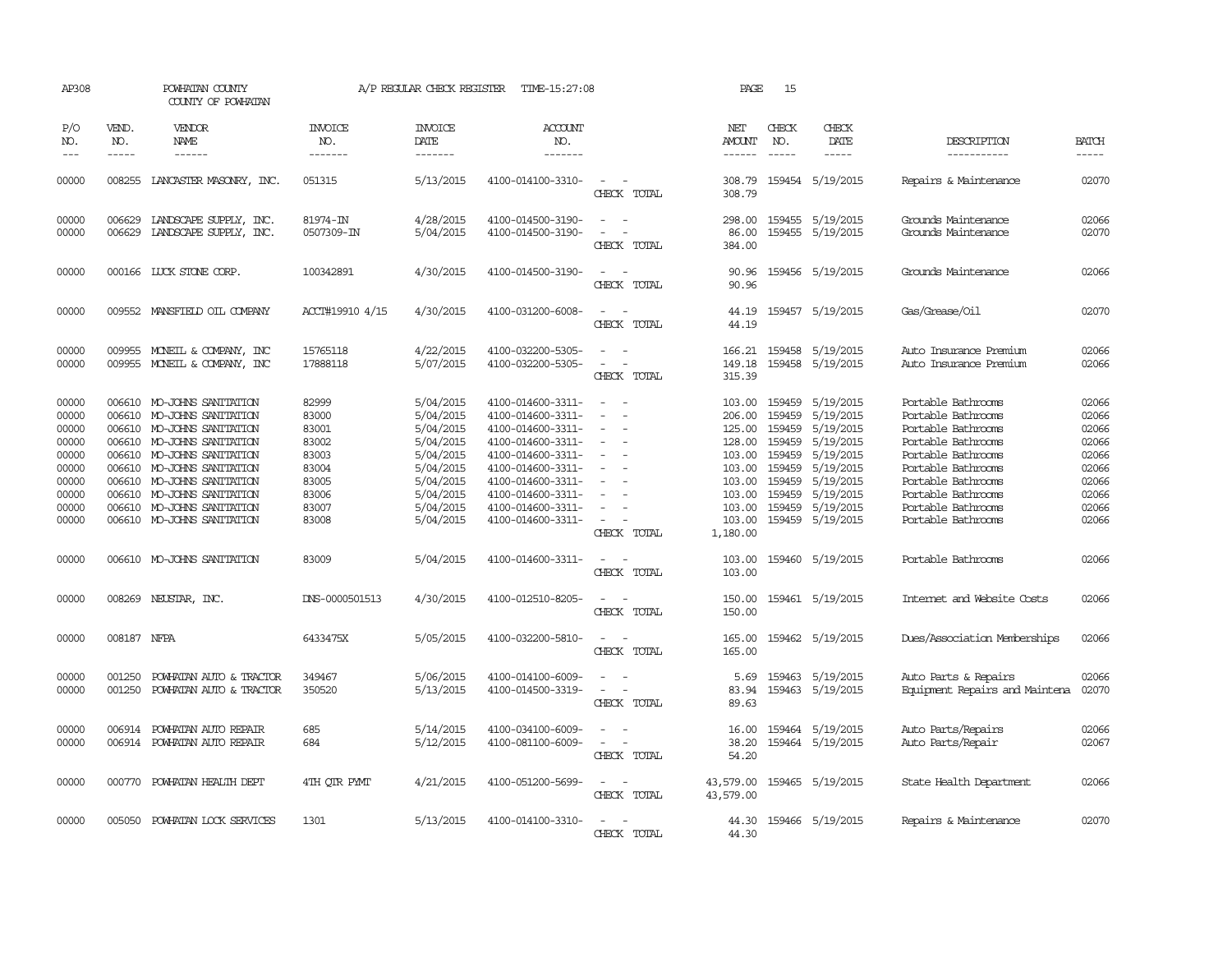| AP308                                                                         |                                      | POWHATAN COUNTY<br>COUNTY OF POWHATAN                                                                                                                                |                                                                                                                                                                         | A/P REGULAR CHECK REGISTER                                                                                        | TIME-15:27:08                                                                                                                                                                           |                                                                                                           | PAGE                                                                         | 16                                             |                                                                                                                                                     |                                                                                                                                                                                                              |                                                                               |
|-------------------------------------------------------------------------------|--------------------------------------|----------------------------------------------------------------------------------------------------------------------------------------------------------------------|-------------------------------------------------------------------------------------------------------------------------------------------------------------------------|-------------------------------------------------------------------------------------------------------------------|-----------------------------------------------------------------------------------------------------------------------------------------------------------------------------------------|-----------------------------------------------------------------------------------------------------------|------------------------------------------------------------------------------|------------------------------------------------|-----------------------------------------------------------------------------------------------------------------------------------------------------|--------------------------------------------------------------------------------------------------------------------------------------------------------------------------------------------------------------|-------------------------------------------------------------------------------|
| P/O<br>NO.<br>$---$                                                           | VEND.<br>NO.<br>$- - - - -$          | VENDOR<br>NAME<br>$- - - - - -$                                                                                                                                      | <b>INVOICE</b><br>NO.<br>-------                                                                                                                                        | <b>INVOICE</b><br><b>DATE</b><br>--------                                                                         | <b>ACCOUNT</b><br>NO.<br>-------                                                                                                                                                        |                                                                                                           | NET<br><b>AMOUNT</b><br>$- - - - - -$                                        | CHECK<br>NO.<br>$\frac{1}{2}$                  | CHECK<br>DATE<br>$- - - - -$                                                                                                                        | DESCRIPTION<br>-----------                                                                                                                                                                                   | <b>BATCH</b><br>-----                                                         |
| 00000                                                                         |                                      | 010777 PRESEARCH BACKGROUND                                                                                                                                          | 56204-85                                                                                                                                                                | 5/01/2015                                                                                                         | 4100-083500-7002-                                                                                                                                                                       | $\overline{\phantom{a}}$<br>CHECK TOTAL                                                                   | 29.85<br>29.85                                                               |                                                | 159467 5/19/2015                                                                                                                                    | Criminal History/Background Ch 02070                                                                                                                                                                         |                                                                               |
| 00000                                                                         |                                      | 009518 CUARLES PETROLEUM, INC.                                                                                                                                       | 934270 4/15                                                                                                                                                             | 4/30/2015                                                                                                         | 4100-032200-5120-                                                                                                                                                                       | CHECK TOTAL                                                                                               | 45.01                                                                        |                                                | 45.01 159468 5/19/2015                                                                                                                              | Apparatus Fuel                                                                                                                                                                                               | 02066                                                                         |
| 00000<br>00000<br>00000                                                       | 000780<br>000780<br>000780           | <b>CUILL CORPORATION</b><br><b>QUILL CORPORATION</b><br><b>CUILL CORPORATION</b>                                                                                     | 2994215CM<br>4066857<br>4077742                                                                                                                                         | 5/08/2015<br>5/08/2015<br>5/08/2015                                                                               | 4100-012410-6001-<br>4100-012410-6001-<br>4100-012410-6001-                                                                                                                             | $\equiv$<br>$\overline{\phantom{a}}$<br>CHECK TOTAL                                                       | 111.98<br>88.48                                                              | 99.99-159469<br>76.49 159469<br>159469         | 5/19/2015<br>5/19/2015<br>5/19/2015                                                                                                                 | Office Supplies<br>Office Supplies<br>Office Supplies                                                                                                                                                        | 02070<br>02070<br>02070                                                       |
| 00000                                                                         |                                      | 000620 R. C. GOODWYN & SONS, INC 668251                                                                                                                              |                                                                                                                                                                         | 4/27/2015                                                                                                         | 4100-014100-3310-                                                                                                                                                                       | $\overline{\phantom{a}}$<br>CHECK TOTAL                                                                   | 6.99<br>6.99                                                                 |                                                | 159470 5/19/2015                                                                                                                                    | Repairs & Maintenance                                                                                                                                                                                        | 02066                                                                         |
| 00000                                                                         |                                      | 006579 RICHMOND ALARM COMPANY                                                                                                                                        | 63068                                                                                                                                                                   | 5/04/2015                                                                                                         | 4100-032210-3310-                                                                                                                                                                       | CHECK TOTAL                                                                                               | 860.00                                                                       |                                                | 860.00 159471 5/19/2015                                                                                                                             | Repairs & Maintenance                                                                                                                                                                                        | 02066                                                                         |
| 00000<br>00000<br>00000<br>00000<br>00000<br>00000<br>00000                   | 007942<br>007942<br>007942<br>007942 | 007942 RICHMOND SUBURBAN<br>RICHMOND SUBURBAN<br>RICHMOND SUBURBAN<br>007942 RICHMOND SUBURBAN<br>RICHMOND SUBURBAN<br>RICHMOND SUBURBAN<br>007942 RICHMOND SUBURBAN | I00001607050429<br>I00001452460401<br>100001461710401<br>I00001483760401<br>I000015121304<br>I00001578400422<br>I00001578400429                                         | 4/29/2015<br>4/01/2015<br>4/01/2015<br>4/01/2015<br>4/16/0408<br>4/22/2015<br>4/29/2015                           | 4100-014100-3600-<br>4100-081100-3600-<br>4100-011010-3600-<br>4100-011010-3600-<br>4100-012200-3600-<br>4100-081100-3600-<br>4100-081100-3600-                                         | $\sim$<br>$\overline{\phantom{a}}$<br>$\overline{\phantom{a}}$<br>$\overline{\phantom{a}}$<br>CHECK TOTAL | 95.00<br>136.50<br>136.50<br>97.50<br>745.88<br>136.50<br>136.50<br>1,484.38 |                                                | 159472 5/19/2015<br>159472 5/19/2015<br>159472 5/19/2015<br>159472 5/19/2015<br>159472 5/19/2015<br>159472 5/19/2015<br>159472 5/19/2015            | Advertising<br>Advertising<br>Advertising<br>Advertising<br>Advertising<br>Advertising<br>Advertising                                                                                                        | 02066<br>02067<br>02067<br>02067<br>02067<br>02070<br>02070                   |
| 00000<br>00000                                                                | 006594<br>006594                     | SOUTHSIDE ELECTRIC COOP<br>SOUTHSIDE ELECTRIC COOP                                                                                                                   | 5330830001 4/15<br>545233001 4/15                                                                                                                                       | 4/30/2015<br>4/23/2015                                                                                            | 4100-053910-5643-<br>4100-053910-5643-                                                                                                                                                  | CHECK TOTAL                                                                                               | 413.18<br>445.89<br>859.07                                                   |                                                | 159473 5/19/2015<br>159473 5/19/2015                                                                                                                | PCCAA Services - Federal CSBG<br>PCCAA Services - Federal CSBG                                                                                                                                               | 02070<br>02070                                                                |
| 00000                                                                         | 010774                               | SPECTRUM GROWTH SOLUTIONS PC2015-3                                                                                                                                   |                                                                                                                                                                         | 5/13/2015                                                                                                         | 4100-081500-3184-                                                                                                                                                                       | CHECK TOTAL                                                                                               | 6,825.00<br>6,825.00                                                         |                                                | 159474 5/19/2015                                                                                                                                    | Economic Development Study                                                                                                                                                                                   | 02067                                                                         |
| 00000                                                                         |                                      | 001940 STANDBY SYSTEMS, INC.                                                                                                                                         | 02150343                                                                                                                                                                | 2/27/2015                                                                                                         | 4100-032200-3320-                                                                                                                                                                       | CHECK TOTAL                                                                                               | 267.02<br>267.02                                                             |                                                | 159475 5/19/2015                                                                                                                                    | Maintenance & Service Contract                                                                                                                                                                               | 02067                                                                         |
| 00000                                                                         |                                      | 007295 STERICYLE, INC.                                                                                                                                               | 1005833705                                                                                                                                                              | 5/11/2015                                                                                                         | 4100-032200-3175-                                                                                                                                                                       | $\equiv$<br>CHECK TOTAL                                                                                   | 245.58<br>245.58                                                             |                                                | 159476 5/19/2015                                                                                                                                    | Waste Disposal                                                                                                                                                                                               | 02070                                                                         |
| 00000                                                                         |                                      | 008346 SYCOM TECHNOLOGIES                                                                                                                                            | AT26055                                                                                                                                                                 | 4/30/2015                                                                                                         | 4100-012510-8205-                                                                                                                                                                       | $\overline{\phantom{a}}$<br>CHECK TOTAL                                                                   | 215.00<br>215.00                                                             |                                                | 159477 5/19/2015                                                                                                                                    | Internet and Website Costs                                                                                                                                                                                   | 02067                                                                         |
| 00000<br>00000<br>00000<br>00000<br>00000<br>00000<br>00000<br>00000<br>00000 | 008140                               | 008140 VERIZON<br>008140 VERIZON<br>008140 VERIZON<br>008140 VERIZON<br>008140 VERIZON<br>008140 VERIZON<br>VERIZON<br>008140 VERIZON<br>008140 VERIZON              | 8045985600 4/15<br>8045985600 4/15<br>8045985600 4/15<br>8045985600 4/15<br>8045985600 4/15<br>8045985600 4/15<br>8045985600 4/15<br>8045985600 4/15<br>8045985600 4/15 | 4/28/2015<br>4/28/2015<br>4/28/2015<br>4/28/2015<br>4/28/2015<br>4/28/2015<br>4/28/2015<br>4/28/2015<br>4/28/2015 | 100-000100-0006-<br>100-000100-0006-<br>4100-012100-5230-<br>4100-012310-5230-<br>4100-012410-5230-<br>4100-012510-5230-<br>4100-014100-5230-<br>4100-014300-5230-<br>4100-021200-5230- | $\equiv$<br>$\overline{\phantom{a}}$<br>$\overline{\phantom{a}}$                                          | 64.48<br>64.48<br>61.92<br>42.75<br>85.46<br>72.66<br>35.31<br>82.61         | 159478<br>159478<br>159478<br>159478<br>159478 | 159478 5/19/2015<br>5/19/2015<br>5/19/2015<br>5/19/2015<br>159478 5/19/2015<br>5/19/2015<br>5/19/2015<br>159478 5/19/2015<br>36.56 159478 5/19/2015 | Due from Other Agencies<br>Due from Other Agencies<br>Telephone Services<br>Telephone Services<br>Telephone Services<br>Telephone Services<br>Telephone Services<br>Telephone Services<br>Telephone Services | 02067<br>02067<br>02067<br>02067<br>02067<br>02067<br>02067<br>02067<br>02067 |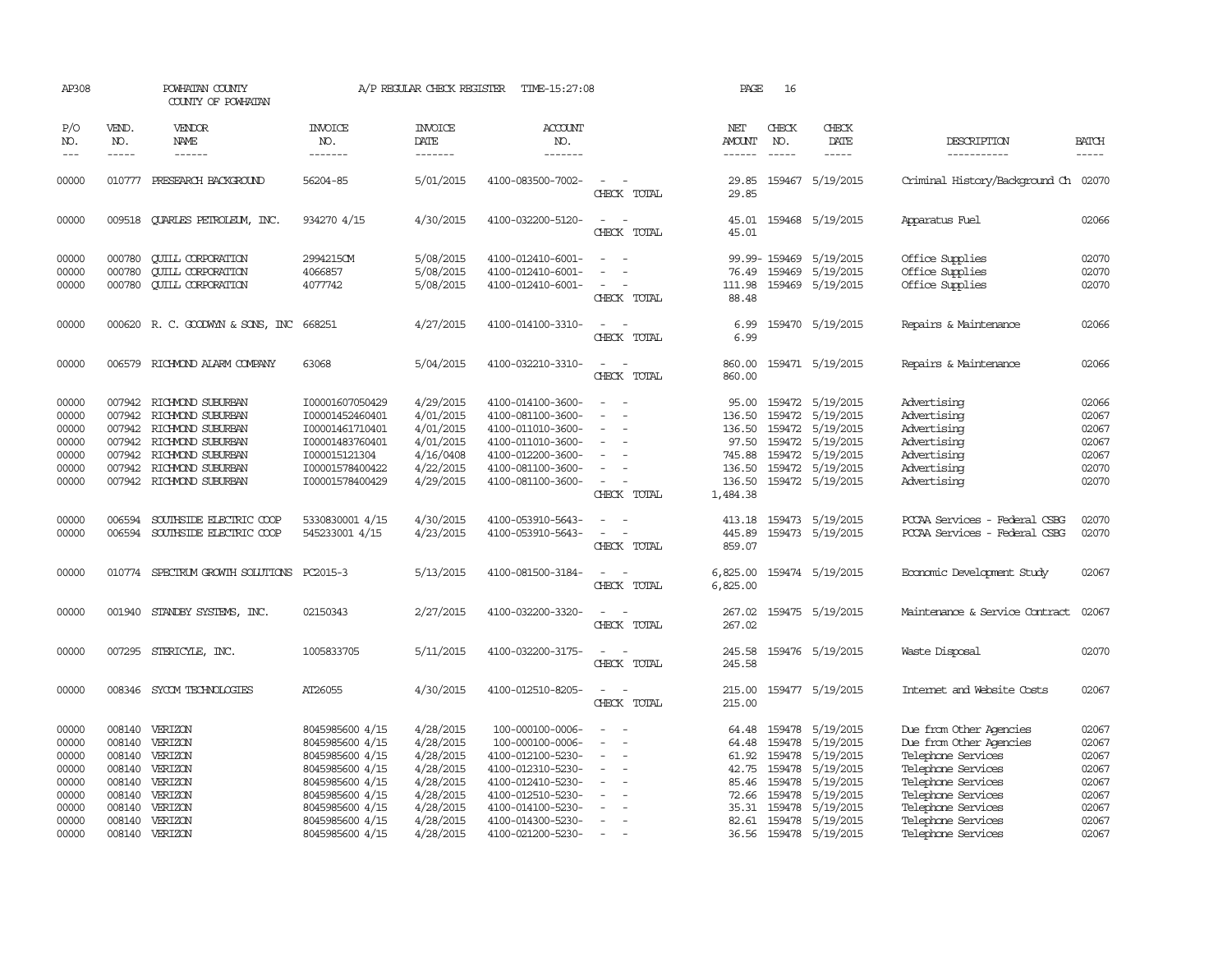| AP308         |              | POWHATAN COUNTY<br>COUNTY OF POWHATAN |                       | A/P REGULAR CHECK REGISTER | TIME-15:27:08         |                          | PAGE                 | 17           |                       |                                |              |
|---------------|--------------|---------------------------------------|-----------------------|----------------------------|-----------------------|--------------------------|----------------------|--------------|-----------------------|--------------------------------|--------------|
| P/O<br>NO.    | VEND.<br>NO. | <b>VENDOR</b><br><b>NAME</b>          | <b>INVOICE</b><br>NO. | <b>INVOICE</b><br>DATE     | <b>ACCOUNT</b><br>NO. |                          | NET<br><b>AMOUNT</b> | CHECK<br>NO. | CHECK<br>DATE         | DESCRIPTION                    | <b>BATCH</b> |
| $\frac{1}{2}$ | $- - - - -$  | ------                                | -------               | -------                    | -------               |                          | ------               | $- - - - -$  | -----                 | -----------                    | -----        |
| 00000         |              | 008140 VERIZON                        | 8045985600 4/15       | 4/28/2015                  | 4100-022100-5230-     | $\overline{\phantom{a}}$ |                      |              | 1.27 159478 5/19/2015 | Telephone Services             | 02067        |
|               |              |                                       |                       |                            |                       |                          |                      |              |                       |                                |              |
| 00000         | 008140       | VERIZON                               | 8045985600 4/15       | 4/28/2015                  | 4100-031200-5230-     |                          | 1,174.83             | 159478       | 5/19/2015             | Telephone Services             | 02067        |
| 00000         | 008140       | VERIZON                               | 8045985600 4/15       | 4/28/2015                  | 4100-032200-5230-     |                          | 912.11               | 159478       | 5/19/2015             | Telephone Services             | 02067        |
| 00000         | 008140       | VERIZON                               | 8045985600 4/15       | 4/28/2015                  | 4100-032300-5230-     |                          | 35.74                |              | 159478 5/19/2015      | Telephone Services             | 02067        |
| 00000         | 008140       | VERIZON                               | 8045985600 4/15       | 4/28/2015                  | 4100-034100-5230-     |                          | 42.75                | 159478       | 5/19/2015             | Telephone Services             | 02067        |
| 00000         | 008140       | VERIZON                               | 8045985600 4/15       | 4/28/2015                  | 4100-035500-5230-     |                          | 38.42                | 159478       | 5/19/2015             | Telephone Services             | 02067        |
| 00000         | 008140       | VERIZON                               | 8045985600 4/15       | 4/28/2015                  | 4100-071110-5230-     |                          | 79.30                |              | 159478 5/19/2015      | Telephone Services             | 02067        |
| 00000         |              | 008140 VERIZON                        | 8045985600 4/15       | 4/28/2015                  | 4100-073100-5230-     | $\equiv$                 | 85.46                |              | 159478 5/19/2015      | Telephone Services             | 02067        |
|               |              |                                       |                       |                            |                       | CHECK TOTAL              | 2,916.11             |              |                       |                                |              |
| 00000         | 008126       | VERIZON WIRELESS                      | 9744821262            | 5/01/2015                  | 4100-032300-5250-     | $\equiv$                 | 237.76               | 159479       | 5/19/2015             | Cell Phone Charges             | 02067        |
| 00000         | 008126       | VERIZON WIRELESS                      | 9745156327            | 5/06/2015                  | 4100-014100-5260-     | $\equiv$                 | 20.00                | 159479       | 5/19/2015             | Internet                       | 02067        |
| 00000         | 008126       | VERIZON WIRELESS                      | 9745156327            | 5/06/2015                  | 4100-012510-5260-     |                          | 40.03                | 159479       | 5/19/2015             | Internet                       | 02067        |
| 00000         | 008126       | VERIZON WIRELESS                      | 9745156327            | 5/06/2015                  | 4100-035500-5260-     |                          | 48.61                | 159479       | 5/19/2015             | Internet                       | 02067        |
| 00000         | 008126       | VERIZON WIRELESS                      | 9744906601            | 5/27/2015                  | 4100-012100-5250-     | $\overline{\phantom{a}}$ | 49.73                |              | 159479 5/19/2015      | Cell Phones                    | 02070        |
| 00000         | 008126       | VERIZON WIRELESS                      | 9744906601            | 5/27/2015                  | 4100-012510-5250-     |                          | 191.18               | 159479       | 5/19/2015             | Cell Phones                    | 02070        |
| 00000         | 008126       | VERIZON WIRELESS                      | 9744906601            | 5/27/2015                  | 4100-014100-5250-     |                          | 352.22               | 159479       | 5/19/2015             | Cell Phones                    | 02070        |
| 00000         | 008126       | VERIZON WIRELESS                      | 9744906601            | 5/27/2015                  | 4100-032200-5250-     |                          | 249.80               | 159479       | 5/19/2015             | Cell Phones                    | 02070        |
| 00000         | 008126       | VERIZON WIRELESS                      | 9744906601            | 5/27/2015                  | 4100-033300-5250-     |                          | 27.59                | 159479       | 5/19/2015             | Cell Phones                    | 02070        |
| 00000         | 008126       | VERIZON WIRELESS                      | 9744906601            | 5/27/2015                  | 4100-034100-5250-     |                          | 149.23               | 159479       | 5/19/2015             | Cell Phones                    | 02070        |
| 00000         | 008126       | VERIZON WIRELESS                      | 9744906601            | 5/27/2015                  | 4100-035500-5250-     |                          | 49.73                | 159479       | 5/19/2015             | Cell Phones                    | 02070        |
| 00000         | 008126       | VERIZON WIRELESS                      | 9744906601            | 5/27/2015                  | 4100-071110-5250-     |                          | 49.73                |              | 159479 5/19/2015      | Cell Phones                    | 02070        |
| 00000         | 008126       | VERIZON WIRELESS                      | 9744906601            | 5/27/2015                  | 4100-073100-5250-     |                          | 49.73                | 159479       | 5/19/2015             | Cell Phones                    | 02070        |
| 00000         | 008126       | VERIZON WIRELESS                      | 9744906601            | 5/27/2015                  | 4100-081100-5250-     | $\equiv$                 | 27.59                |              | 159479 5/19/2015      | Cell Phones                    | 02070        |
|               |              |                                       |                       |                            |                       | CHECK TOTAL              | 1,542.93             |              |                       |                                |              |
| 00000         | 008710       | VIRGINIA BUSINESS SYSTEMS             | 16888863              | 4/27/2015                  | 4100-081500-3320-     |                          | 108.65               |              | 159480 5/19/2015      | Maintenance & Service Contract | 02067        |
| 00000         | 008710       | VIRGINIA BUSINESS SYSTEMS             | 16888863              | 4/27/2015                  | 4100-012100-3320-     |                          | 108.65               |              | 159480 5/19/2015      | Maintenance & Service Contract | 02067        |
|               |              |                                       |                       |                            |                       | CHECK TOTAL              | 217.30               |              |                       |                                |              |
|               |              |                                       |                       |                            |                       |                          |                      |              |                       |                                |              |
| 00000         | 007210       | ZOLL, WAYNE KEVIN                     | 5/11-13/2015          | 5/15/2015                  | 4100-034100-5540-     |                          | 41.43                |              | 159481 5/19/2015      | Conferences & Training         | 02070        |
|               |              |                                       |                       |                            |                       | CHECK TOTAL              | 41.43                |              |                       |                                |              |
| 00000         | 010088       | TREASURER                             | 05/13/2015            | 5/13/2015                  | 4100-014500-3319-     |                          | $.00 \times$         |              | 159544 5/28/2015      | Equipment Repairs and Maintena | 02075        |
| 00000         | 010088       | TREASURER                             | 05/13/2015            | 5/13/2015                  | 4100-014500-3319-     | $\sim$                   | 15.00                |              | 159544 5/28/2015      | Equipment Repairs and Maintena | 02075        |
|               |              |                                       |                       |                            |                       | CHECK TOTAL              | 15.00                |              |                       |                                |              |
|               |              |                                       |                       |                            |                       | $\sim$                   |                      |              |                       |                                |              |
| 00000         |              | 007139 AIRECO SUPPLY INC.             | 5175658-00            | 5/11/2015                  | 4100-014100-3310-     | CHECK TOTAL              | 358.76<br>358.76     |              | 159545 5/28/2015      | Repairs & Maintenance          | 02072        |
|               |              |                                       |                       |                            |                       |                          |                      |              |                       |                                |              |
| 00000         |              | 008133 ANDERSON, KATE                 | PLANING CLASS         | 5/20/2015                  | 4100-081100-5510-     | $\equiv$                 | 31.17                |              | 159546 5/28/2015      | Travel/Mileage/Parking/Tolls   | 02072        |
|               |              |                                       |                       |                            |                       | CHECK TOTAL              | 31.17                |              |                       |                                |              |
| 00000         |              | 006815 ANTHEM BLUE CROSS/SHIELD       | GROUPCTY2000 4        | 4/30/2015                  | 4100-033400-3845-     |                          | 4,390.57             |              | 159547 5/28/2015      | Detention of Adults - Health C | 02072        |
|               |              |                                       |                       |                            |                       | CHECK TOTAL              | 4,390.57             |              |                       |                                |              |
| 00000         |              | 007436 AQUA VIRGINIA, INC.            | 0621788 5/15          | 5/12/2015                  | 4100-073100-5130-     | $\sim$ 10 $\pm$          | 70.24                |              | 159548 5/28/2015      | Water                          | 02076        |
|               |              |                                       |                       |                            |                       | CHECK TOTAL              | 70.24                |              |                       |                                |              |
|               |              |                                       |                       |                            |                       |                          |                      |              |                       |                                |              |
| 00000         | 001120 AT&T  |                                       | 8044925951 5/15       | 5/18/2015                  | 4100-032300-5240-     |                          | 48.73                |              | 159549 5/28/2015      | Long Distance Charges          | 02076        |
|               |              |                                       |                       |                            |                       | CHECK TOTAL              | 48.73                |              |                       |                                |              |
|               |              |                                       |                       |                            |                       |                          |                      |              |                       |                                |              |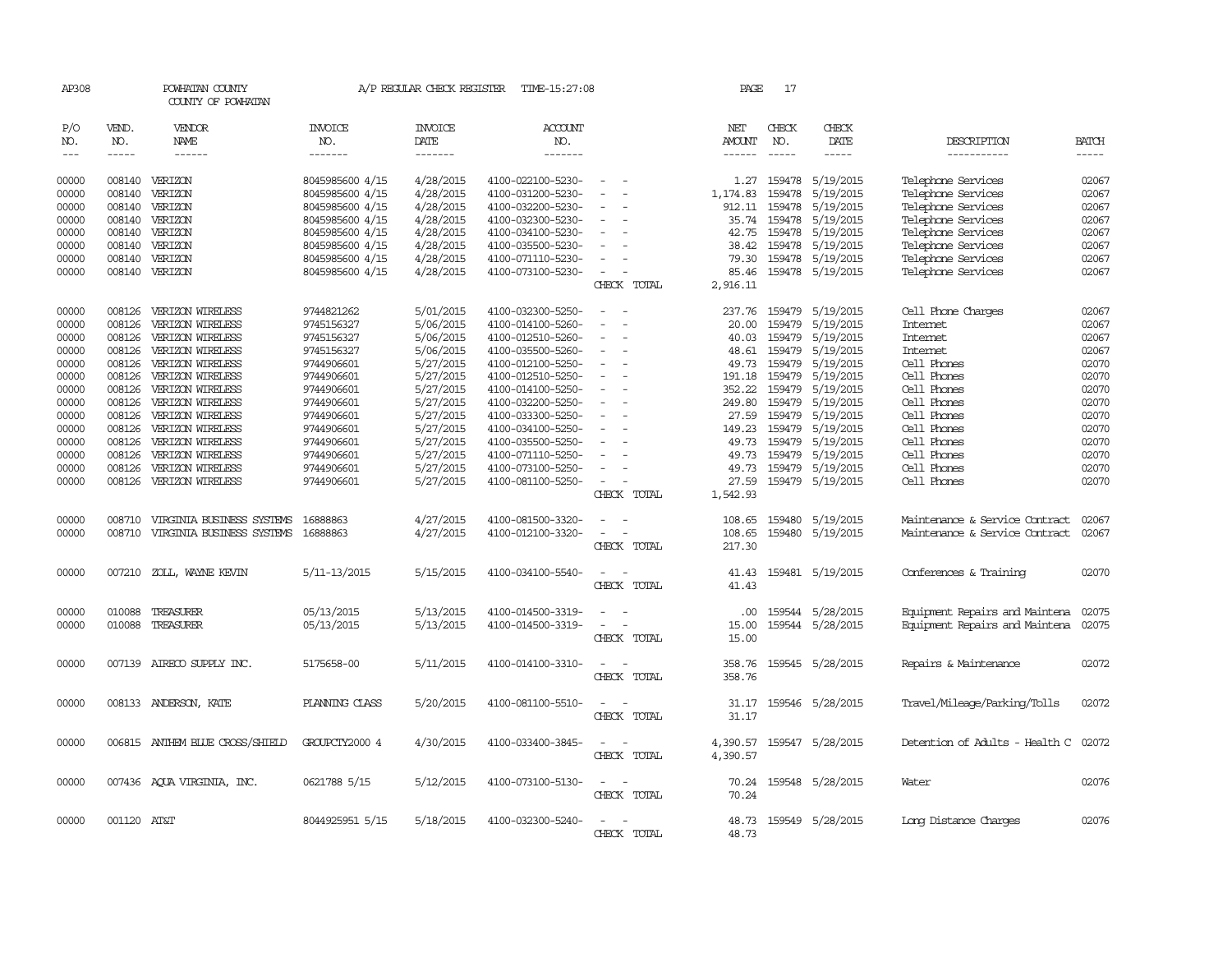| AP308                       |                          | POWHATAN COUNTY<br>COUNTY OF POWHATAN          |                                  | A/P REGULAR CHECK REGISTER               | TIME-15:27:08                          |                                                   | PAGE                                  | 18                          |                                  |                                                |                          |
|-----------------------------|--------------------------|------------------------------------------------|----------------------------------|------------------------------------------|----------------------------------------|---------------------------------------------------|---------------------------------------|-----------------------------|----------------------------------|------------------------------------------------|--------------------------|
| P/O<br>NO.<br>$\frac{1}{2}$ | VEND.<br>NO.<br>$\cdots$ | VENDOR<br><b>NAME</b><br>$- - - - - -$         | <b>INVOICE</b><br>NO.<br>------- | <b>INVOICE</b><br><b>DATE</b><br>------- | <b>ACCOUNT</b><br>NO.<br>-------       |                                                   | NET<br><b>AMOUNT</b><br>$- - - - - -$ | CHECK<br>NO.<br>$- - - - -$ | CHECK<br><b>DATE</b><br>$\cdots$ | DESCRIPTION<br>-----------                     | <b>BATCH</b><br>$\cdots$ |
|                             |                          |                                                |                                  |                                          |                                        |                                                   |                                       |                             |                                  |                                                |                          |
| 00000<br>00000              |                          | 007941 BAKER & TAYLOR                          | K40992120                        | 5/12/2015                                | 4100-073100-6012-                      | $\sim$                                            |                                       | 45.38 159550                | 5/28/2015                        | Books & Subscriptions                          | 02071                    |
|                             | 007941                   | BAKER & TAYLOR                                 | K40992121<br>5013632329          | 5/12/2015                                | 4100-073100-6012-<br>4100-073100-6012- |                                                   | 9.07                                  | 159550<br>159550            | 5/28/2015                        | Books & Subscriptions                          | 02071<br>02071           |
| 00000<br>00000              |                          | 007941 BAKER & TAYLOR<br>007941 BAKER & TAYLOR |                                  | 5/15/2015<br>5/18/2015                   | 4100-073100-6012-                      |                                                   | 108.11                                | 159550                      | 5/28/2015<br>5/28/2015           | Books & Subscriptions<br>Books & Subscriptions | 02076                    |
| 00000                       |                          | 007941 BAKER & TAYLOR                          | K41774180<br>5013633652          | 5/18/2015                                | 4100-073100-6012-                      | $\sim$                                            | 67.74                                 | 388.64 159550               | 5/28/2015                        | Books & Subscriptions                          | 02076                    |
|                             |                          |                                                |                                  |                                          |                                        | CHECK TOTAL                                       | 618.94                                |                             |                                  |                                                |                          |
| 00000                       |                          | 006655 BLOSSMAN GAS COMPANIES,                 | 505051                           | 4/14/2015                                | 4100-035100-5120-                      | $\sim$ $\sim$<br>CHECK TOTAL                      | 172.93<br>172.93                      |                             | 159551 5/28/2015                 | Fuel                                           | 02072                    |
| 00000                       |                          | 007831 BOCZAR, CHRISTINE                       | APPRECIATION DY                  | 4/17/2015                                | 4100-035100-6014-                      | $\overline{a}$                                    |                                       |                             | 33.15 159552 5/28/2015           | Other Operating Supplies                       | 02072                    |
| 00000                       |                          | 007831 BOCZAR, CHRISTINE                       | MAY 9 EVENT                      | 5/07/2015                                | 4100-035100-6014-                      | $\omega_{\rm{max}}$ and $\omega_{\rm{max}}$       | 51.97                                 |                             | 159552 5/28/2015                 | Other Operating Supplies                       | 02072                    |
|                             |                          |                                                |                                  |                                          |                                        | CHECK TOTAL                                       | 85.12                                 |                             |                                  |                                                |                          |
| 00000                       | 000540                   | CENTRAL VIRGINIA WASTE                         | 20210                            | 5/11/2015                                | 4100-014300-3176-                      | $\overline{a}$                                    |                                       |                             | 495.00 159553 5/28/2015          | Recycling Pulls                                | 02071                    |
| 00000                       | 000540                   | CENTRAL VIRGINIA WASTE                         | 20210                            | 5/11/2015                                | 4100-014300-3176-                      | $\sim$<br>$\overline{\phantom{a}}$                | 5,170.00                              | 159553                      | 5/28/2015                        | Recycling Pulls                                | 02071                    |
| 00000                       | 000540                   | CENTRAL VIRGINIA WASTE                         | 20210                            | 5/11/2015                                | 4100-014300-3176-                      | $\overline{\phantom{a}}$                          | 1,086.08-159553                       |                             | 5/28/2015                        | Recycling Pulls                                | 02071                    |
| 00000                       | 000540                   | CENTRAL VIRGINIA WASTE                         | 20199                            | 5/11/2015                                | 4100-014300-3175-                      | $\sim$<br>CHECK TOTAL                             | 16,718.64<br>21,297.56                |                             | 159553 5/28/2015                 | Waste Disposal                                 | 02074                    |
| 00000                       |                          | 007341 CLAWS & PAWS ANIMAL CARE                | 65158                            | 3/02/2015                                | 4100-035100-3110-                      | $\sim$                                            | 54.20                                 | 159554                      | 5/28/2015                        | Professional Health Services                   | 02072                    |
| 00000                       | 007341                   | CLAWS & PAWS ANIMAL CARE                       | 65255                            | 3/04/2015                                | 4100-035100-3110-                      | $\sim$                                            | 44.25                                 | 159554                      | 5/28/2015                        | Professional Health Services                   | 02072                    |
| 00000                       | 007341                   | CLAWS & PAWS ANIMAL CARE                       | 65274                            | 3/05/2015                                | 4100-035100-3110-                      |                                                   | 127.55                                |                             | 159554 5/28/2015                 | Professional Health Services                   | 02072                    |
| 00000                       |                          | 007341 CLAWS & PAWS ANIMAL CARE                | 65377                            | 3/10/2015                                | 4100-035100-3110-                      | $\overline{\phantom{a}}$                          | 109.25                                |                             | 159554 5/28/2015                 | Professional Health Services                   | 02072                    |
| 00000                       |                          | 007341 CLAWS & PAWS ANIMAL CARE                | 65390                            | 3/11/2015                                | 4100-035100-3110-                      | $\overline{\phantom{a}}$<br>CHECK TOTAL           | 46.75<br>382.00                       |                             | 159554 5/28/2015                 | Professional Health Services                   | 02072                    |
| 00000                       |                          | 009178 COMCAST                                 | 141802019 5/15                   | 5/14/2015                                | 4100-032300-5230-                      | $\sim$<br>$\sim$                                  |                                       |                             | 46.91 159555 5/28/2015           | Telephone Services                             | 02071                    |
| 00000                       |                          | 009178 COMCAST                                 | 141802019 5/15                   | 5/14/2015                                | 4100-032300-5260-                      | $\sim$<br>$\overline{\phantom{a}}$                | 59.95                                 |                             | 159555 5/28/2015                 | <b>Internet</b>                                | 02071                    |
|                             |                          |                                                |                                  |                                          |                                        | CHECK TOTAL                                       | 106.86                                |                             |                                  |                                                |                          |
| 00000                       |                          | 007765 COUNTY WASTE & RECYCLING                | 031900 5/15                      | 5/13/2015                                | 4100-032300-3185-                      | $\sim$<br>$\sim$                                  | 19.50                                 |                             | 159556 5/28/2015                 | Trash Removal                                  | 02074                    |
|                             |                          |                                                |                                  |                                          |                                        | CHECK TOTAL                                       | 19.50                                 |                             |                                  |                                                |                          |
| 00000                       |                          | 009766 COZY ACRES                              | <b>CLEAN/TREAT</b>               | 5/08/2015                                | 4100-035500-6023-                      | $\sim$ $\sim$                                     | 276.95                                |                             | 159557 5/28/2015                 | Mobile Command Post                            | 02071                    |
|                             |                          |                                                |                                  |                                          |                                        | CHECK TOTAL                                       | 276.95                                |                             |                                  |                                                |                          |
| 00000                       |                          | 000076 DELL MARKETING L.P.                     | XJP4X5NW3                        | 5/12/2015                                | 4100-012510-6002-                      | $\overline{\phantom{a}}$<br>CHECK TOTAL           | 106.78<br>106.78                      |                             | 159558 5/28/2015                 | Computer Equipment-non-capital                 | 02071                    |
|                             |                          |                                                |                                  |                                          |                                        |                                                   |                                       |                             |                                  |                                                |                          |
| 00000                       |                          | 006042 DEPT. OF MOTOR VEHICLES                 | 15120731                         | 4/30/2015                                | 4100-012410-3320-                      | $\overline{\phantom{a}}$<br>CHECK TOTAL           | 1,340.00<br>1,340.00                  |                             | 159559 5/28/2015                 | Maintenance & Service Contract                 | 02074                    |
| 00000                       | 006240                   | DIAMOND SPRINGS WATER, INC 2668961             |                                  | 5/01/2015                                | 4100-031200-5130-                      | $\overline{\phantom{a}}$                          | 11.95                                 | 159560                      | 5/28/2015                        | Water                                          | 02072                    |
| 00000                       | 006240                   | DIAMOND SPRINGS WATER, INC                     | 413070170                        | 4/13/2015                                | 4100-031200-5130-                      | $\sim$                                            | 27.80                                 | 159560                      | 5/28/2015                        | Water                                          | 02072                    |
| 00000                       | 006240                   | DIAMOND SPRINGS WATER, INC                     | 420075450                        | 4/17/2015                                | 4100-031200-5130-                      | $\sim$                                            | 13.90                                 | 159560                      | 5/28/2015                        | Water                                          | 02072                    |
| 00000                       |                          | 006240 DIAMOND SPRINGS WATER, INC 427070170    |                                  | 4/27/2015                                | 4100-031200-5130-                      | $\sim$<br>$\overline{\phantom{a}}$<br>CHECK TOTAL | 27.80<br>81.45                        |                             | 159560 5/28/2015                 | Water                                          | 02072                    |
| 00000                       | 008467                   | DISCOUNT SCHOOL SUPPLY                         | P32894290002                     | 5/14/2015                                | 4100-073100-6015-                      | $\overline{\phantom{a}}$<br>$\sim$                |                                       |                             | 675.73 159561 5/28/2015          | Summer Reading Program                         | 02071                    |
| 00000                       |                          | 008467 DISCOUNT SCHOOL SUPPLY                  | P32933180001                     | 5/22/2015                                | 4100-073100-6014-                      | $\sim$<br>$\sim$                                  |                                       |                             | 52.55 159561 5/28/2015           | Library Supplies                               | 02076                    |
|                             |                          |                                                |                                  |                                          |                                        | CHECK TOTAL                                       | 728.28                                |                             |                                  |                                                |                          |
|                             |                          |                                                |                                  |                                          |                                        |                                                   |                                       |                             |                                  |                                                |                          |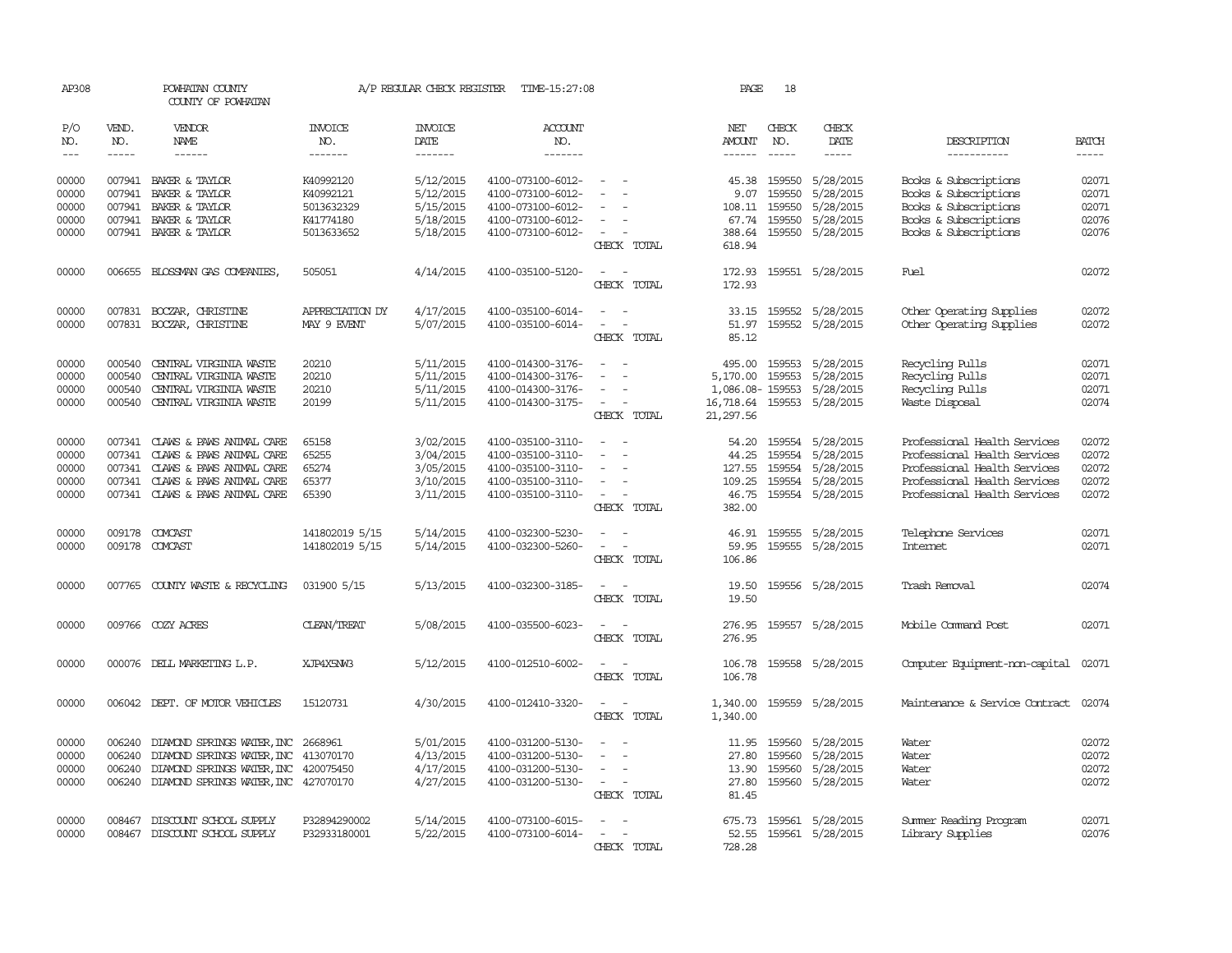| AP308                   |                             | POWHATAN COUNTY<br>COUNTY OF POWHATAN                                      |                                    | A/P REGULAR CHECK REGISTER               | TIME-15:27:08                                               |                                                                                                                             | PAGE                      | 19                            |                                                                                                                                                                                                                                                                                                                                                                                                                      |                                                                |                         |
|-------------------------|-----------------------------|----------------------------------------------------------------------------|------------------------------------|------------------------------------------|-------------------------------------------------------------|-----------------------------------------------------------------------------------------------------------------------------|---------------------------|-------------------------------|----------------------------------------------------------------------------------------------------------------------------------------------------------------------------------------------------------------------------------------------------------------------------------------------------------------------------------------------------------------------------------------------------------------------|----------------------------------------------------------------|-------------------------|
| P/O<br>NO.<br>$---$     | VEND.<br>NO.<br>$- - - - -$ | <b>VENDOR</b><br><b>NAME</b><br>$- - - - - -$                              | <b>INVOICE</b><br>NO.<br>-------   | <b>INVOICE</b><br><b>DATE</b><br>------- | <b>ACCOUNT</b><br>NO.<br>-------                            |                                                                                                                             | NET<br>AMOUNT<br>------   | CHECK<br>NO.<br>$\frac{1}{2}$ | CHECK<br><b>DATE</b><br>$\frac{1}{2} \frac{1}{2} \frac{1}{2} \frac{1}{2} \frac{1}{2} \frac{1}{2} \frac{1}{2} \frac{1}{2} \frac{1}{2} \frac{1}{2} \frac{1}{2} \frac{1}{2} \frac{1}{2} \frac{1}{2} \frac{1}{2} \frac{1}{2} \frac{1}{2} \frac{1}{2} \frac{1}{2} \frac{1}{2} \frac{1}{2} \frac{1}{2} \frac{1}{2} \frac{1}{2} \frac{1}{2} \frac{1}{2} \frac{1}{2} \frac{1}{2} \frac{1}{2} \frac{1}{2} \frac{1}{2} \frac{$ | DESCRIPTION<br>-----------                                     | <b>BATCH</b><br>-----   |
| 00000<br>00000          | 000860<br>000860            | DOMINION VIRGINIA POWER<br>DOMINION VIRGINIA POWER                         | 2322252509 5/15<br>2613832712 5/15 | 5/04/2015<br>5/04/2015                   | 4100-031200-5110-<br>4100-022100-5110-                      | $\sim$ $-$<br>$\omega_{\rm{max}}$ and $\omega_{\rm{max}}$<br>CHECK TOTAL                                                    | 149.04<br>249.15          |                               | 100.11 159562 5/28/2015<br>159562 5/28/2015                                                                                                                                                                                                                                                                                                                                                                          | Electricity<br>Electricity                                     | 02072<br>02074          |
| 00000                   |                             | 010530 ERDMAN, REBECCA                                                     | DRAGONS                            | 9/10/2014                                | 4100-073100-6012-                                           | $\sim$ 100 $\sim$<br>CHECK TOTAL                                                                                            | 24.21                     |                               | 24.21 159563 5/28/2015                                                                                                                                                                                                                                                                                                                                                                                               | Books & Subscriptions                                          | 02076                   |
| 00000                   |                             | 006074 EVIDENT, INC.                                                       | 94236B                             | 5/06/2015                                | 4100-031200-6014-                                           | $\sim$<br>CHECK TOTAL                                                                                                       | 175.00<br>175.00          |                               | 159564 5/28/2015                                                                                                                                                                                                                                                                                                                                                                                                     | Other Operating Supplies                                       | 02072                   |
| 00000                   | 010410                      | FAIRWAY SERVICES LLC                                                       | 042815                             | 5/04/2015                                | 4100-014500-3190-                                           | $\overline{\phantom{a}}$<br>$\sim$<br>CHECK TOTAL                                                                           | 375.00<br>375.00          |                               | 159565 5/28/2015                                                                                                                                                                                                                                                                                                                                                                                                     | Grounds Maintenance                                            | 02072                   |
| 00000                   | 000331 FED EX               |                                                                            | 5-028-93502                        | 5/12/2015                                | 4100-012220-5210-                                           | $\equiv$<br>CHECK TOTAL                                                                                                     | 50.94<br>50.94            |                               | 159566 5/28/2015                                                                                                                                                                                                                                                                                                                                                                                                     | Postage                                                        | 02071                   |
| 00000<br>00000          | 006869                      | GALE GROUP<br>006869 GALE GROUP                                            | 55133410<br>55140135               | 5/14/2015<br>5/15/2015                   | 4100-073100-6012-<br>4100-073100-6012-                      | $\overline{\phantom{a}}$<br>$\sim$<br>CHECK TOTAL                                                                           | 241.50<br>19.99<br>261.49 |                               | 159567 5/28/2015<br>159567 5/28/2015                                                                                                                                                                                                                                                                                                                                                                                 | Books & Subscriptions<br>Books & Subscriptions                 | 02071<br>02076          |
| 00000<br>00000          | 006213<br>006213            | GENERAL HOME SERVICES INC<br>GENERAL HOME SERVICES INC 14050               | 14048                              | 5/19/2015<br>5/19/2015                   | 4100-014100-3320-<br>4100-035100-3320-                      | $\sim$<br>$\omega_{\rm{max}}$ and $\omega_{\rm{max}}$<br>CHECK TOTAL                                                        | 100.00<br>65.00<br>165.00 |                               | 159568 5/28/2015<br>159568 5/28/2015                                                                                                                                                                                                                                                                                                                                                                                 | Maintenance & Service Contract<br>Landscaping - Animal Control | 02072<br>02072          |
| 00000<br>00000<br>00000 | 006577<br>006577<br>006577  | GIARDINI, DANIEL KEVIN<br>GIARDINI, DANIEL KEVIN<br>GIARDINI, DANIEL KEVIN | 10489275<br>10489275A<br>10489275B | 5/17/2015<br>5/17/2015<br>5/17/2015      | 4100-031200-6011-<br>4100-031200-6011-<br>4100-031200-6011- | $\equiv$<br>$\equiv$<br>$\equiv$<br>CHECK TOTAL                                                                             | 67.13<br>150.01<br>294.54 |                               | 77.40 159569 5/28/2015<br>159569 5/28/2015<br>159569 5/28/2015                                                                                                                                                                                                                                                                                                                                                       | Uniforms<br>Uniforms<br>Uniforms                               | 02072<br>02072<br>02072 |
| 00000                   |                             | 009419 GOV DEALS                                                           | S000000043245                      | 4/30/2015                                | 3100-018990-0006-                                           | $\frac{1}{2} \left( \frac{1}{2} \right) \left( \frac{1}{2} \right) = \frac{1}{2} \left( \frac{1}{2} \right)$<br>CHRCK TOTAL | 112.50<br>112.50          |                               | 159570 5/28/2015                                                                                                                                                                                                                                                                                                                                                                                                     | Sale of Salvage and Surplus                                    | 02071                   |
| 00000                   |                             | 006763 GREENBERG & ASSOCIATES                                              | 2504                               | 5/05/2015                                | 4100-031200-3110-                                           | $\frac{1}{2} \left( \frac{1}{2} \right) \left( \frac{1}{2} \right) = \frac{1}{2} \left( \frac{1}{2} \right)$<br>CHECK TOTAL | 405.00<br>405.00          |                               | 159571 5/28/2015                                                                                                                                                                                                                                                                                                                                                                                                     | Professional Health Services                                   | 02072                   |
| 00000                   |                             | 010853 JACOBSEN                                                            | 90009021                           | 5/04/2015                                | 4100-014500-3319-                                           | CHECK TOTAL                                                                                                                 | 201.35                    |                               | 201.35 159572 5/28/2015                                                                                                                                                                                                                                                                                                                                                                                              | Equipment Repairs and Maintena 02072                           |                         |
| 00000                   |                             | 009970 LABOR READY MID-ATLANTIC                                            | 19649730                           | 5/15/2015                                | 4100-014500-3190-                                           | $\omega_{\rm{max}}$<br>CHECK TOTAL                                                                                          | 590.80<br>590.80          |                               | 159573 5/28/2015                                                                                                                                                                                                                                                                                                                                                                                                     | Grounds Maintenance                                            | 02072                   |
| 00000                   |                             | 006629 LANDSCAPE SUPPLY, INC.                                              | 82415-IN                           | 5/07/2015                                | 4100-014500-3190-                                           | $\sim$ 10 $\sim$ 10 $\sim$<br>CHECK TOTAL                                                                                   | 618.00<br>618.00          |                               | 159574 5/28/2015                                                                                                                                                                                                                                                                                                                                                                                                     | Grounds Maintenance                                            | 02072                   |
| 00000<br>00000          | 007981                      | LANGUAGE LINE SERVICES<br>007981 LANGUAGE LINE SERVICES                    | 9020922054 4/15<br>9020922054 4/15 | 4/30/2015<br>4/30/2015                   | 4100-035500-3140-<br>4100-031710-5230-                      | $\sim$<br>CHECK TOTAL                                                                                                       | 84.88<br>40.00<br>124.88  |                               | 159575 5/28/2015<br>159575 5/28/2015                                                                                                                                                                                                                                                                                                                                                                                 | Professional Services<br>Telephone Services                    | 02072<br>02072          |
| 00000                   |                             | 000166 LUCK STONE CORP.                                                    | IV-100353159                       | 5/15/2015                                | 4100-014500-3190-                                           | $\sim$<br>CHECK TOTAL                                                                                                       | 54.88<br>54.88            |                               | 159576 5/28/2015                                                                                                                                                                                                                                                                                                                                                                                                     | Grounds Maintenance                                            | 02072                   |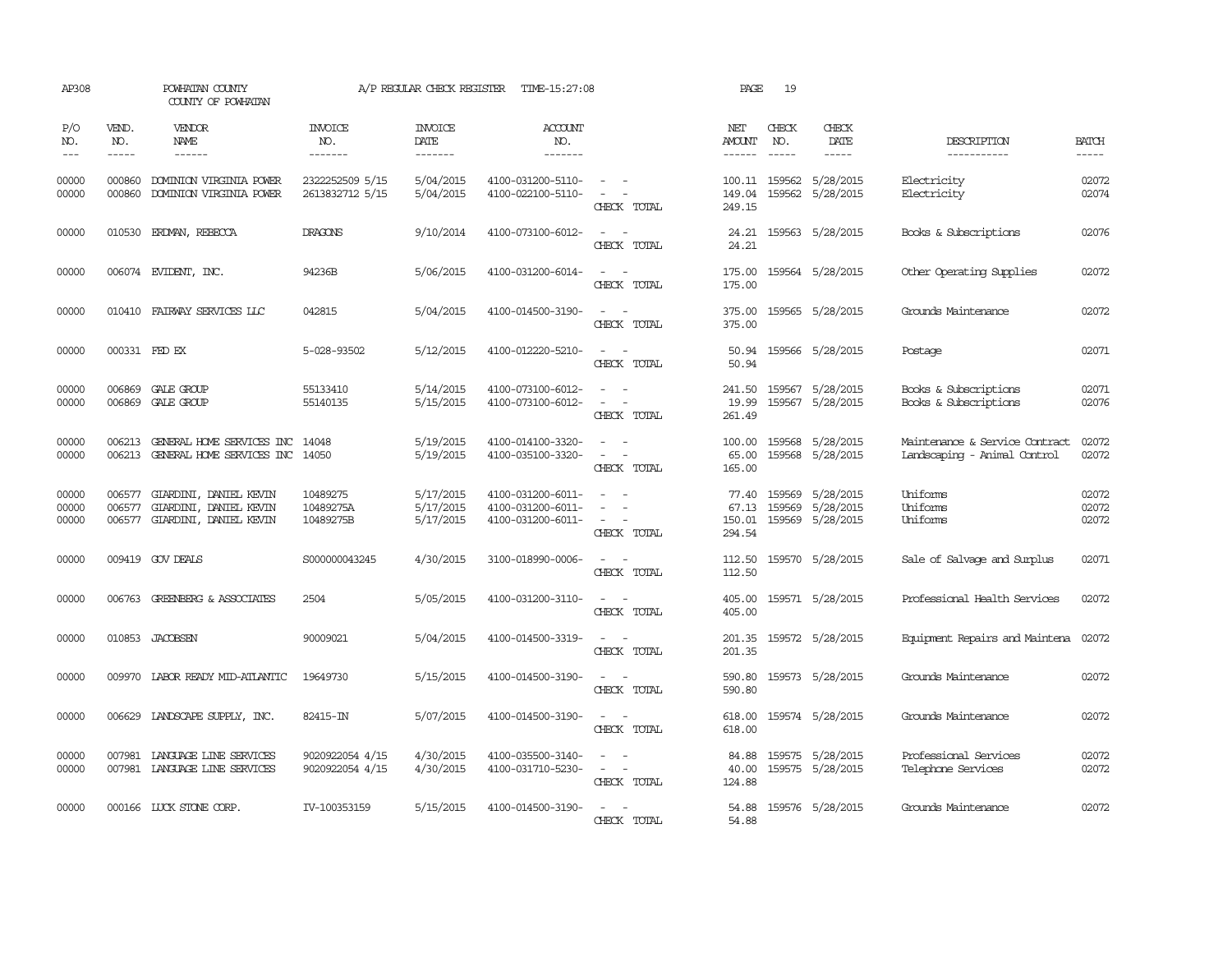| AP308                                                                                                                      |                                                                                                                                          | POWHATAN COUNTY<br>COUNTY OF POWHATAN                                                                                                                                                                                                                                                                                                                                    |                                                                                                                                                                                                                                            | A/P REGULAR CHECK REGISTER                                                                                                                                                         | TIME-15:27:08                                                                                                                                                                                                                                                                                      |                                         | PAGE                                                                                                           | 20                                                                                                                                       |                                                                                                                                                                                    |                                                                                                                                                                                                                                                                                                |                                                                                                                            |
|----------------------------------------------------------------------------------------------------------------------------|------------------------------------------------------------------------------------------------------------------------------------------|--------------------------------------------------------------------------------------------------------------------------------------------------------------------------------------------------------------------------------------------------------------------------------------------------------------------------------------------------------------------------|--------------------------------------------------------------------------------------------------------------------------------------------------------------------------------------------------------------------------------------------|------------------------------------------------------------------------------------------------------------------------------------------------------------------------------------|----------------------------------------------------------------------------------------------------------------------------------------------------------------------------------------------------------------------------------------------------------------------------------------------------|-----------------------------------------|----------------------------------------------------------------------------------------------------------------|------------------------------------------------------------------------------------------------------------------------------------------|------------------------------------------------------------------------------------------------------------------------------------------------------------------------------------|------------------------------------------------------------------------------------------------------------------------------------------------------------------------------------------------------------------------------------------------------------------------------------------------|----------------------------------------------------------------------------------------------------------------------------|
| P/O<br>NO.                                                                                                                 | VEND.<br>NO.                                                                                                                             | <b>VENDOR</b><br>NAME                                                                                                                                                                                                                                                                                                                                                    | <b>INVOICE</b><br>NO.                                                                                                                                                                                                                      | <b>INVOICE</b><br>DATE                                                                                                                                                             | <b>ACCOUNT</b><br>NO.                                                                                                                                                                                                                                                                              |                                         | NET<br><b>AMOUNT</b>                                                                                           | CHECK<br>NO.                                                                                                                             | CHECK<br>DATE                                                                                                                                                                      | DESCRIPTION                                                                                                                                                                                                                                                                                    | <b>BATCH</b>                                                                                                               |
| $---$                                                                                                                      | $\frac{1}{2}$                                                                                                                            | $\frac{1}{2}$                                                                                                                                                                                                                                                                                                                                                            | -------                                                                                                                                                                                                                                    | -------                                                                                                                                                                            | -------                                                                                                                                                                                                                                                                                            |                                         |                                                                                                                | $\frac{1}{2}$                                                                                                                            | -----                                                                                                                                                                              | -----------                                                                                                                                                                                                                                                                                    | $\frac{1}{2}$                                                                                                              |
| 00000                                                                                                                      |                                                                                                                                          | 009552 MANSFIELD OIL COMPANY                                                                                                                                                                                                                                                                                                                                             | SOLOD/00109611                                                                                                                                                                                                                             | 5/19/2015                                                                                                                                                                          | 4100-032200-5120-                                                                                                                                                                                                                                                                                  | CHECK TOTAL                             | 155.34                                                                                                         |                                                                                                                                          | 155.34 159577 5/28/2015                                                                                                                                                            | Apparatus Fuel                                                                                                                                                                                                                                                                                 | 02076                                                                                                                      |
| 00000<br>00000<br>00000                                                                                                    | 006538<br>006538<br>006538                                                                                                               | MATTHEW BENDER<br>MATTHEW BENDER<br>MATTHEW BENDER                                                                                                                                                                                                                                                                                                                       | 71352295<br>71365222<br>71364293                                                                                                                                                                                                           | 5/14/2015<br>5/14/2015<br>5/14/2015                                                                                                                                                | 4100-012210-6012-<br>4100-031200-5810-<br>4100-011010-3002-                                                                                                                                                                                                                                        | $\equiv$<br>$\sim$<br>CHECK TOTAL       | 61.68<br>61.68<br>61.68<br>185.04                                                                              | 159578                                                                                                                                   | 159578 5/28/2015<br>5/28/2015<br>159578 5/28/2015                                                                                                                                  | Books & Subscriptions<br>Dues/Association Memberships<br>County Code                                                                                                                                                                                                                           | 02071<br>02072<br>02074                                                                                                    |
| 00000                                                                                                                      |                                                                                                                                          | 006520 MCDONALD'S OFFICE                                                                                                                                                                                                                                                                                                                                                 | 201503                                                                                                                                                                                                                                     | 5/07/2015                                                                                                                                                                          | 4100-033400-3846-                                                                                                                                                                                                                                                                                  | CHECK TOTAL                             | 215.96<br>215.96                                                                                               |                                                                                                                                          | 159579 5/28/2015                                                                                                                                                                   | Detention of Adults-Other Expe                                                                                                                                                                                                                                                                 | 02072                                                                                                                      |
| 00000                                                                                                                      |                                                                                                                                          | 008079 PAETEC/CAVALIER BUSINESS                                                                                                                                                                                                                                                                                                                                          | 4237625 5/15                                                                                                                                                                                                                               | 5/10/2015                                                                                                                                                                          | 4100-073100-5230-                                                                                                                                                                                                                                                                                  | CHECK TOTAL                             | 454.92<br>454.92                                                                                               |                                                                                                                                          | 159580 5/28/2015                                                                                                                                                                   | Telephone Services                                                                                                                                                                                                                                                                             | 02076                                                                                                                      |
| 00000                                                                                                                      |                                                                                                                                          | 009271 PHILIPS MEDICAL SYSTEMS                                                                                                                                                                                                                                                                                                                                           | 929682350                                                                                                                                                                                                                                  | 5/20/2015                                                                                                                                                                          | 4100-032300-3320-                                                                                                                                                                                                                                                                                  | $\sim$<br>CHECK TOTAL                   | 164.45<br>164.45                                                                                               |                                                                                                                                          | 159581 5/28/2015                                                                                                                                                                   | Maintenance & Service Contract                                                                                                                                                                                                                                                                 | 02076                                                                                                                      |
| 00000                                                                                                                      |                                                                                                                                          | 000375 PIEDMONT REGIONAL JAIL                                                                                                                                                                                                                                                                                                                                            | 2516                                                                                                                                                                                                                                       | 4/30/2015                                                                                                                                                                          | 4100-033400-3841-                                                                                                                                                                                                                                                                                  | $\overline{\phantom{a}}$<br>CHECK TOTAL | 36,640.00<br>36,640.00                                                                                         |                                                                                                                                          | 159582 5/28/2015                                                                                                                                                                   | Detention of Adults                                                                                                                                                                                                                                                                            | 02072                                                                                                                      |
| 00000                                                                                                                      |                                                                                                                                          | 007962 PITNEY BOWES GLOBAL                                                                                                                                                                                                                                                                                                                                               | 6892772-MY15                                                                                                                                                                                                                               | 5/13/2015                                                                                                                                                                          | 4100-021600-3320-                                                                                                                                                                                                                                                                                  | CHECK TOTAL                             | 150.00<br>150.00                                                                                               |                                                                                                                                          | 159583 5/28/2015                                                                                                                                                                   | Maintenance & Service Contract                                                                                                                                                                                                                                                                 | 02074                                                                                                                      |
| 00000<br>00000                                                                                                             | 001250<br>001250                                                                                                                         | POWHATAN AUTO & TRACTOR<br>POWHATAN AUTO & TRACTOR                                                                                                                                                                                                                                                                                                                       | 348230<br>349478                                                                                                                                                                                                                           | 4/28/2015<br>5/06/2015                                                                                                                                                             | 4100-031200-6009-<br>4100-031200-6009-                                                                                                                                                                                                                                                             | CHECK TOTAL                             | 12.49<br>9.49<br>21.98                                                                                         | 159584<br>159584                                                                                                                         | 5/28/2015<br>5/28/2015                                                                                                                                                             | Auto Parts/Repairs<br>Auto Parts/Repairs                                                                                                                                                                                                                                                       | 02072<br>02072                                                                                                             |
| 00000<br>00000<br>00000<br>00000<br>00000<br>00000<br>00000                                                                | 006914<br>006914                                                                                                                         | 006914 POWHATAN AUTO REPAIR<br>POWHATAN AUTO REPAIR<br>006914 POWHATAN AUTO REPAIR<br>006914 POWHATAN AUTO REPAIR<br>POWHATAN AUTO REPAIR<br>006914 POWHATAN AUTO REPAIR<br>006914 POWHATAN AUTO REPAIR                                                                                                                                                                  | <b>UNIT 111</b><br>664<br><b>UNIT 116</b><br>668<br>670 UNIT 110<br>679<br>UNIT 120<br>686<br>687<br>688                                                                                                                                   | 3/04/2015<br>3/16/2015<br>3/25/2015<br>4/17/2015<br>5/14/2015<br>5/19/2015<br>5/21/2015                                                                                            | 4100-032300-6009-<br>4100-032300-6009-<br>4100-032300-6009-<br>4100-032300-6009-<br>4100-031200-6008-<br>4100-014100-6009-<br>4100-031200-6008-                                                                                                                                                    | $\overline{\phantom{a}}$<br>CHECK TOTAL | 16.00<br>691.42<br>252.65<br>16.00<br>24.70<br>390.80<br>42.95<br>1,434.52                                     | 159585<br>159585<br>159585<br>159585<br>159585<br>159585                                                                                 | 5/28/2015<br>5/28/2015<br>5/28/2015<br>5/28/2015<br>5/28/2015<br>5/28/2015<br>159585 5/28/2015                                                                                     | Auto Parts/Repair<br>Auto Parts/Repair<br>Auto Parts/Repair<br>Auto Parts/Repair<br>Gas/Grease/0il<br>Auto Parts & Repairs<br>Gas/Grease/Oil                                                                                                                                                   | 02071<br>02071<br>02071<br>02071<br>02072<br>02072<br>02072                                                                |
| 00000<br>00000<br>00000<br>00000<br>00000<br>00000<br>00000<br>00000<br>00000<br>00000<br>00000<br>00000<br>00000<br>00000 | 008294<br>008294<br>008294<br>008294<br>008294<br>008294<br>008294<br>008294<br>008294<br>008294<br>008294<br>008294<br>008294<br>008294 | POWHATAN COUNTY PUBLIC<br>POWHATAN COUNTY PUBLIC<br>POWHATAN COUNTY PUBLIC<br>POWHATAN COUNTY PUBLIC<br>POWHATAN COUNTY PUBLIC<br>POWHATAN COUNTY PUBLIC<br>POWHATAN COUNTY PUBLIC<br>POWHATAN COUNTY PUBLIC<br>POWHATAN COUNTY PUBLIC<br>POWHATAN COUNTY PUBLIC<br>POWHATAN COUNTY PUBLIC<br>POWHATAN COUNTY PUBLIC<br>POWHATAN COUNTY PUBLIC<br>POWHATAN COUNTY PUBLIC | MAY '15 PAPER<br>MAY '15 PAPER<br>MAY '15 PAPER<br>MAY '15 PAPER<br>MAY '15 PAPER<br>MAY '15 PAPER<br>MAY '15 PAPER<br>MAY '15 PAPER<br>MAY '15 PAPER<br>MAY '15 PAPER<br>MAY '15 PAPER<br>MAY '15 PAPER<br>MAY '15 PAPER<br>MAY '15 PAPER | 5/26/2015<br>5/26/2015<br>5/26/2015<br>5/26/2015<br>5/26/2015<br>5/26/2015<br>5/26/2015<br>5/26/2015<br>5/26/2015<br>5/26/2015<br>5/26/2015<br>5/26/2015<br>5/26/2015<br>5/26/2015 | 4100-034100-6001-<br>4100-012310-6001-<br>4100-012100-6001-<br>4100-012210-6001-<br>4100-014100-6001-<br>4100-012200-6001-<br>4100-053120-3320-<br>4100-081100-6001-<br>4100-012320-6014-<br>4100-012410-6001-<br>4100-012200-6001-<br>4100-012410-6001-<br>4100-031200-6001-<br>4100-032300-6001- | $\equiv$                                | .94<br>4.24<br>20.39<br>.02<br>.02<br>8.65<br>1.62<br>4.52<br>4.57<br>1.95<br>23.46<br>23.46<br>93.84<br>46.92 | 159586<br>159586<br>159586<br>159586<br>159586<br>159586<br>159586<br>159586<br>159586<br>159586<br>159586<br>159586<br>159586<br>159586 | 5/28/2015<br>5/28/2015<br>5/28/2015<br>5/28/2015<br>5/28/2015<br>5/28/2015<br>5/28/2015<br>5/28/2015<br>5/28/2015<br>5/28/2015<br>5/28/2015<br>5/28/2015<br>5/28/2015<br>5/28/2015 | Office Supplies<br>Office Supplies<br>Office Supplies<br>Office Supplies<br>Office Supplies<br>Office Supplies<br>Maint/Service Contract/Copying<br>Office Supplies<br>Other Operating Supplies<br>Office Supplies<br>Office Supplies<br>Office Supplies<br>Office Supplies<br>Office Supplies | 02076<br>02076<br>02076<br>02076<br>02076<br>02076<br>02076<br>02076<br>02076<br>02076<br>02076<br>02076<br>02076<br>02076 |
| 00000                                                                                                                      |                                                                                                                                          | 008294 POWHATAN COUNTY PUBLIC                                                                                                                                                                                                                                                                                                                                            | MAY '15 PAPER                                                                                                                                                                                                                              | 5/26/2015                                                                                                                                                                          | 4100-073100-6001-                                                                                                                                                                                                                                                                                  | $\overline{\phantom{a}}$<br>CHECK TOTAL | 187.68<br>422.28                                                                                               | 159586                                                                                                                                   | 5/28/2015                                                                                                                                                                          | Office Supplies                                                                                                                                                                                                                                                                                | 02076                                                                                                                      |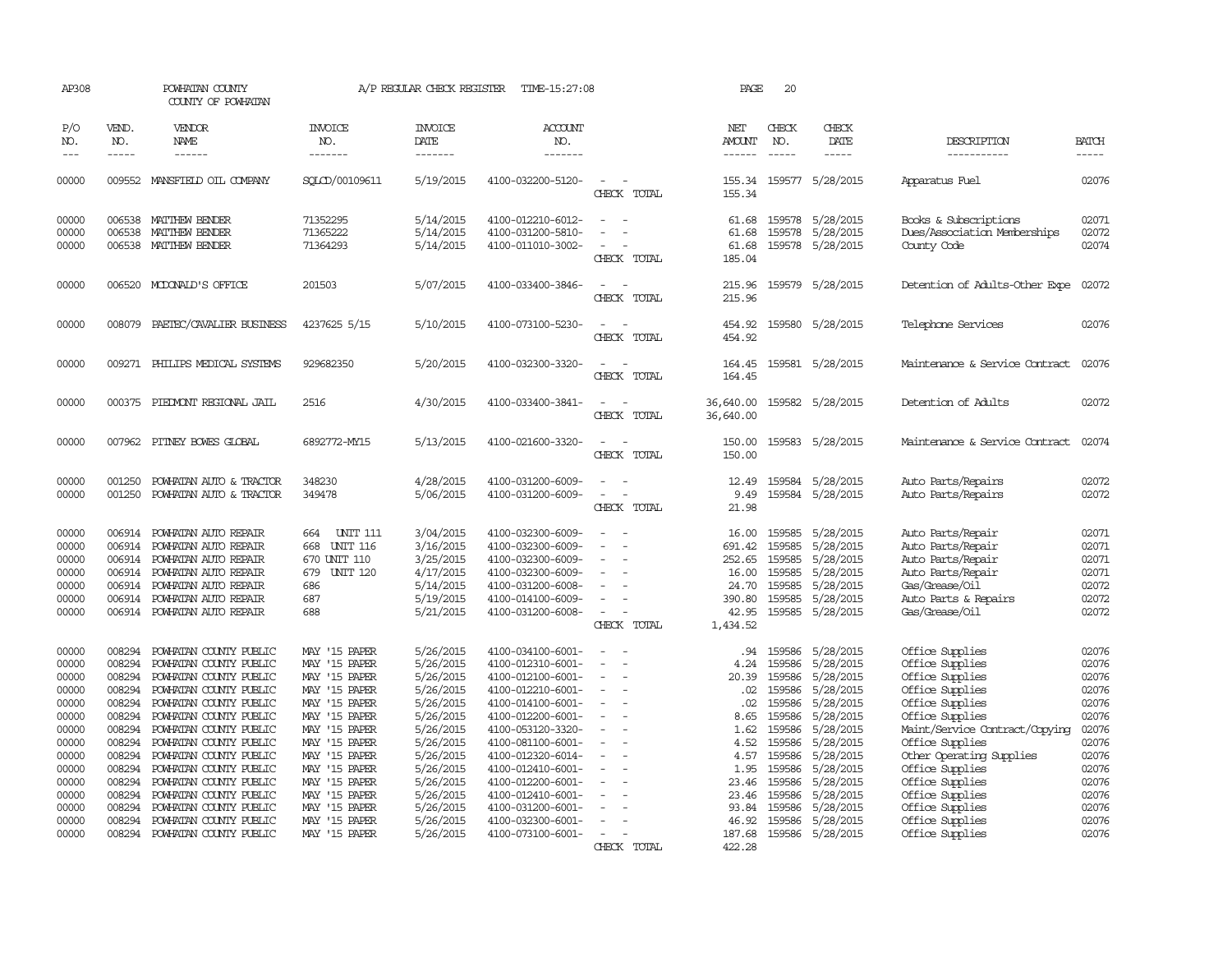| AP308                                                                |                                                                    | POWHATAN COUNTY<br>COUNTY OF POWHATAN                                                                                                                                                                                                                                                       |                                                                    |                                                                                                      | A/P REGULAR CHECK REGISTER TIME-15:27:08                                                                                                                             |                                                               | PAGE                                                                        | 21                                                                 |                                                                                                             |                                                                                                                                                                                                |                                                                      |
|----------------------------------------------------------------------|--------------------------------------------------------------------|---------------------------------------------------------------------------------------------------------------------------------------------------------------------------------------------------------------------------------------------------------------------------------------------|--------------------------------------------------------------------|------------------------------------------------------------------------------------------------------|----------------------------------------------------------------------------------------------------------------------------------------------------------------------|---------------------------------------------------------------|-----------------------------------------------------------------------------|--------------------------------------------------------------------|-------------------------------------------------------------------------------------------------------------|------------------------------------------------------------------------------------------------------------------------------------------------------------------------------------------------|----------------------------------------------------------------------|
| P/O<br>NO.<br>$\qquad \qquad - -$                                    | VEND.<br>NO.<br>$- - - - -$                                        | VENDOR<br>NAME<br>------                                                                                                                                                                                                                                                                    | <b>INVOICE</b><br>NO.<br>-------                                   | <b>INVOICE</b><br><b>DATE</b><br>-------                                                             | <b>ACCOUNT</b><br>NO.<br>-------                                                                                                                                     |                                                               | NET<br>AMOUNT<br>$- - - - - -$                                              | CHECK<br>NO.<br>$\frac{1}{2}$                                      | CHECK<br>DATE<br>-----                                                                                      | DESCRIPTION<br>-----------                                                                                                                                                                     | <b>BATCH</b><br>-----                                                |
| 00000<br>00000<br>00000<br>00000                                     | 006474<br>006474<br>006474<br>006474                               | PROGRESSIVE AUTO WORKS<br>PROGRESSIVE AUTO WORKS<br>PROGRESSIVE AUTO WORKS<br>PROGRESSIVE AUTO WORKS                                                                                                                                                                                        | 27255<br>27688<br>27791<br>27891                                   | 3/09/2015<br>4/23/2015<br>5/05/2015<br>5/15/2015                                                     | 4100-031200-6009-<br>4100-035100-6009-<br>4100-031200-6008-<br>4100-031200-6008-                                                                                     |                                                               | 52.67<br>279.37<br>52.67<br>55.14                                           | 159587<br>159587<br>159587<br>159587                               | 5/28/2015<br>5/28/2015<br>5/28/2015<br>5/28/2015                                                            | Auto Parts/Repairs<br>Auto Parts/Repairs<br>Gas/Grease/Oil<br>Gas/Grease/Oil                                                                                                                   | 02073<br>02073<br>02073<br>02073                                     |
| 00000                                                                |                                                                    | 006474 PROGRESSIVE AUTO WORKS                                                                                                                                                                                                                                                               | 27893                                                              | 5/18/2015                                                                                            | 4100-031200-6009-                                                                                                                                                    | $\sim$<br>CHECK TOTAL                                         | 996.49<br>1,436.34                                                          |                                                                    | 159587 5/28/2015                                                                                            | Auto Parts/Repairs                                                                                                                                                                             | 02073                                                                |
| 00000<br>00000<br>00000<br>00000<br>00000<br>00000<br>00000          | 009767<br>009767<br>009767<br>009767<br>009767<br>009767<br>009767 | QUALITY UNIFORM CO, INC.<br>QUALITY UNIFORM CO, INC.<br>QUALITY UNIFORM CO, INC.<br>QUALITY UNIFORM CO, INC.<br>QUALITY UNIFORM CO, INC.<br>QUALITY UNIFORM CO, INC.<br>QUALITY UNIFORM CO, INC.                                                                                            | 3540<br>3541<br>3542<br>3543<br>3544<br>3545<br>3546               | 5/01/2015<br>5/01/2015<br>5/01/2015<br>5/01/2015<br>5/01/2015<br>5/01/2015<br>5/01/2015              | 4100-031200-6011-<br>4100-031200-6011-<br>4100-031200-6011-<br>4100-031200-6011-<br>4100-031200-6011-<br>4100-031200-6011-<br>4100-031200-6011-                      | CHECK TOTAL                                                   | 65.00<br>63.00<br>882.35<br>420.80<br>38.95<br>208.90<br>318.60<br>1,997.60 | 159588<br>159588<br>159588<br>159588<br>159588<br>159588           | 5/28/2015<br>5/28/2015<br>5/28/2015<br>5/28/2015<br>5/28/2015<br>5/28/2015<br>159588 5/28/2015              | Uniforms<br>Uniforms<br>Uniforms<br>Uniforms<br>Uniforms<br>Uniforms<br>Uniforms                                                                                                               | 02073<br>02073<br>02073<br>02073<br>02073<br>02073<br>02073          |
| 00000                                                                | 009518                                                             | <b>OUARLES PETROLEUM, INC.</b>                                                                                                                                                                                                                                                              | 934763 4/15                                                        | 4/30/2015                                                                                            | 4100-031200-6008-                                                                                                                                                    | CHECK TOTAL                                                   | 2,765.45<br>2,765.45                                                        |                                                                    | 159589 5/28/2015                                                                                            | Gas/Grease/Oil                                                                                                                                                                                 | 02073                                                                |
| 00000                                                                | 000780                                                             | <b>QUILL CORPORATION</b>                                                                                                                                                                                                                                                                    | 4122589                                                            | 5/12/2015                                                                                            | 4100-012410-6001-                                                                                                                                                    | CHECK TOTAL                                                   | 11.04<br>11.04                                                              |                                                                    | 159590 5/28/2015                                                                                            | Office Supplies                                                                                                                                                                                | 02074                                                                |
| 00000<br>00000<br>00000<br>00000<br>00000<br>00000<br>00000<br>00000 | 000620                                                             | 000620 R. C. GOODWYN & SONS, INC<br>R. C. GOODWYN & SONS, INC<br>000620 R. C. GOODWYN & SONS, INC<br>000620 R. C. GOODWYN & SONS, INC<br>000620 R.C. GOODWYN & SONS, INC<br>000620 R. C. GOODWYN & SONS, INC<br>000620 R. C. GOODWYN & SONS, INC<br>000620 R. C. GOODWYN & SONS, INC 668914 | 668945<br>668973<br>669066<br>669328<br>669724<br>670328<br>670374 | 5/01/2015<br>5/01/2015<br>5/01/2015<br>5/04/2015<br>5/06/2015<br>5/11/2015<br>5/11/2015<br>4/30/2015 | 4100-014100-3310-<br>4100-014100-3310-<br>4100-014100-3310-<br>4100-014100-3310-<br>4100-014100-3310-<br>4100-014100-3310-<br>4100-014100-3310-<br>4100-073100-6001- | $\equiv$<br>$\overline{\phantom{a}}$<br>CHECK TOTAL           | 3.79<br>8.69<br>17.97<br>36.45<br>7.59<br>8.99<br>6.99<br>17.65<br>108.12   | 159591<br>159591<br>159591<br>159591<br>159591<br>159591<br>159591 | 5/28/2015<br>5/28/2015<br>5/28/2015<br>5/28/2015<br>5/28/2015<br>5/28/2015<br>5/28/2015<br>159591 5/28/2015 | Repairs & Maintenance<br>Repairs & Maintenance<br>Repairs & Maintenance<br>Repairs & Maintenance<br>Repairs & Maintenance<br>Repairs & Maintenance<br>Repairs & Maintenance<br>Office Supplies | 02073<br>02073<br>02073<br>02073<br>02073<br>02073<br>02073<br>02076 |
| 00000<br>00000                                                       |                                                                    | 000620 R.C. GOODWYN & SONS, INC 670772<br>000620 R. C. GOODWYN & SONS, INC                                                                                                                                                                                                                  | 670936                                                             | 5/13/2015<br>5/14/2015                                                                               | 4100-014100-3310-<br>4100-014300-3310-                                                                                                                               | $\overline{\phantom{a}}$<br>$\equiv$<br>$\sim$<br>CHECK TOTAL | 7.59<br>9.18<br>16.77                                                       | 159592<br>159592                                                   | 5/28/2015<br>5/28/2015                                                                                      | Repairs & Maintenance<br>Repairs & Maintenance                                                                                                                                                 | 02073<br>02073                                                       |
| 00000<br>00000                                                       | 006466                                                             | RADIO COMMUNICATION OF VA 602000665-1<br>006466 RADIO COMMUNICATION OF VA 800004734-1                                                                                                                                                                                                       |                                                                    | 1/08/2015<br>5/11/2015                                                                               | 4100-032200-6009-<br>4100-031200-3110-                                                                                                                               | $\sim$<br>CHECK TOTAL                                         | 426.75<br>102.30<br>529.05                                                  | 159593<br>159593                                                   | 5/28/2015<br>5/28/2015                                                                                      | Auto Repairs and Parts<br>Professional Health Services                                                                                                                                         | 02071<br>02073                                                       |
| 00000                                                                |                                                                    | 006945 RECORDED BOOKS, LLC                                                                                                                                                                                                                                                                  | 75138379                                                           | 5/18/2015                                                                                            | 4100-073100-6012-                                                                                                                                                    | $\sim$<br>$\overline{\phantom{a}}$<br>CHECK TOTAL             | 13.90<br>13.90                                                              |                                                                    | 159594 5/28/2015                                                                                            | Books & Subscriptions                                                                                                                                                                          | 02076                                                                |
| 00000                                                                |                                                                    | 009047 RED WING SHOES                                                                                                                                                                                                                                                                       | 484121492                                                          | 4/01/2015                                                                                            | 4100-035100-6011-                                                                                                                                                    | $\sim$<br>- -<br>CHECK TOTAL                                  | 192.49<br>192.49                                                            |                                                                    | 159595 5/28/2015                                                                                            | Uniforms                                                                                                                                                                                       | 02073                                                                |
| 00000                                                                |                                                                    | 010854 ROBERTS, KIM                                                                                                                                                                                                                                                                         | <b>BELONGING</b>                                                   | 2/27/2015                                                                                            | 4100-073100-6012-                                                                                                                                                    | CHECK TOTAL                                                   | 22.95<br>22.95                                                              |                                                                    | 159596 5/28/2015                                                                                            | Books & Subscriptions                                                                                                                                                                          | 02076                                                                |
| 00000                                                                |                                                                    | 006921 SEA-CLEAR AQUARIUM                                                                                                                                                                                                                                                                   | 3636                                                               | 5/15/2015                                                                                            | 4100-073100-3320-                                                                                                                                                    | $\sim$<br>CHECK TOTAL                                         | 80.00<br>80.00                                                              |                                                                    | 159597 5/28/2015                                                                                            | Maintenance & Service Contract 02076                                                                                                                                                           |                                                                      |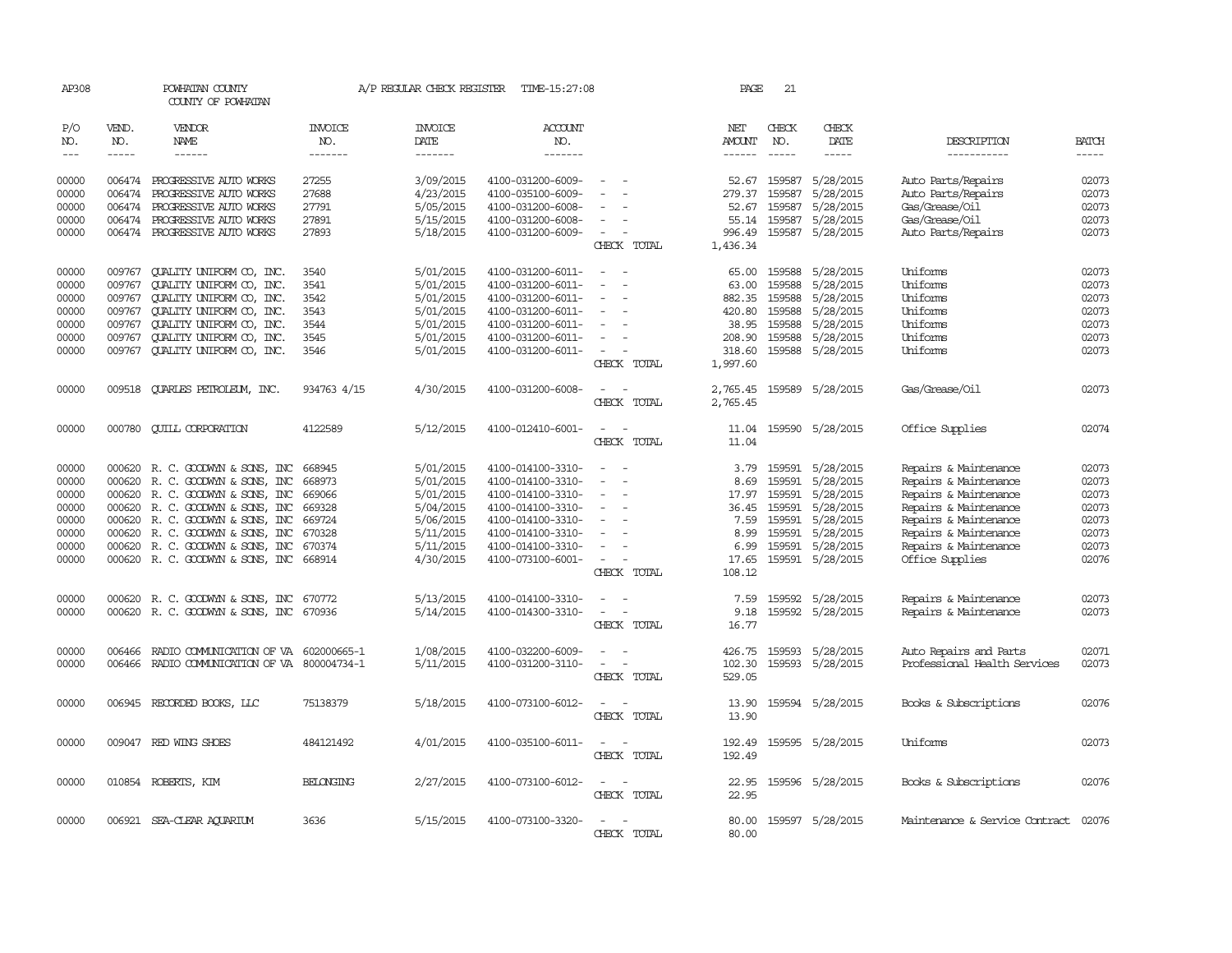| AP308         |              | POWHATAN COUNTY<br>COUNTY OF POWHATAN |                       | A/P REGULAR CHECK REGISTER | TIME-15:27:08         |                          | PAGE                 | 22            |                           |                                |              |
|---------------|--------------|---------------------------------------|-----------------------|----------------------------|-----------------------|--------------------------|----------------------|---------------|---------------------------|--------------------------------|--------------|
| P/O<br>NO.    | VEND.<br>NO. | VENDOR<br><b>NAME</b>                 | <b>INVOICE</b><br>NO. | <b>INVOICE</b><br>DATE     | <b>ACCOUNT</b><br>NO. |                          | NET<br><b>AMOUNT</b> | CHECK<br>NO.  | CHECK<br>DATE             | DESCRIPTION                    | <b>BATCH</b> |
| $\frac{1}{2}$ | $- - - - -$  | ------                                | -------               | -------                    | -------               |                          | ------               | $- - - - -$   | -----                     | -----------                    | -----        |
| 00000         |              | 009701 SHI INTERNATIONAL CORP.        | B03423611             | 5/11/2015                  | 4100-012510-6003-     | $\sim$<br>CHECK TOTAL    | 1,921.56             |               | 1,921.56 159598 5/28/2015 | Computer Software              | 02076        |
| 00000         | 001320       | SOUTHERN POLICE                       | 179648                | 5/06/2015                  | 4100-031200-6011-     | $\sim$                   | 685.00               | 159599        | 5/28/2015                 | Uniforms                       | 02073        |
| 00000         | 001320       | SOUTHERN POLICE                       | 179656                | 5/06/2015                  | 4100-031200-6011-     | $\overline{\phantom{a}}$ | 88.00                | 159599        | 5/28/2015                 | Uniforms                       | 02073        |
| 00000         | 001320       | SOUTHERN POLICE                       | 179657                | 5/06/2015                  | 4100-031200-6011-     |                          | 80.00                | 159599        | 5/28/2015                 | Uniforms                       | 02073        |
| 00000         | 001320       | SOUTHERN POLICE                       | 179738                | 5/11/2015                  | 4100-031200-6011-     |                          | 685.00               | 159599        | 5/28/2015                 | Uniforms                       | 02073        |
| 00000         |              | 001320 SOUTHERN POLICE                | 179854                | 5/19/2015                  | 4100-031200-6011-     | $\overline{\phantom{a}}$ |                      |               | 48.77 159599 5/28/2015    | Uniforms                       | 02073        |
|               |              |                                       |                       |                            |                       | CHECK TOTAL              | 1,586.77             |               |                           |                                |              |
| 00000         | 006594       | SOUTHSIDE ELECTRIC COOP               | 63504005 5/15         | 5/08/2015                  | 4100-035500-5110-     |                          | 122.01               | 159600        | 5/28/2015                 | Electricity                    | 02071        |
| 00000         | 006594       | SOUTHSIDE ELECTRIC COOP               | 104555001 4/15        | 4/23/2015                  | 4100-053910-5643-     | $\overline{\phantom{a}}$ | 555.31               | 159600        | 5/28/2015                 | PCCAA Services - Federal CSBG  | 02074        |
| 00000         | 006594       | SOUTHSIDE ELECTRIC COOP               | 109122001 5/15        | 5/18/2015                  | 4100-032300-5110-     | $\overline{\phantom{a}}$ | 384.04               | 159600        | 5/28/2015                 | Electricity                    | 02074        |
| 00000         | 006594       | SOUTHSIDE ELECTRIC COOP               | 523794001 4/15        | 4/23/2015                  | 4100-053910-5643-     |                          | 224.39               | 159600        | 5/28/2015                 | PCCAA Services - Federal CSBG  | 02074        |
| 00000         | 006594       | SOUTHSIDE ELECTRIC COOP               | 534396001 4/15        | 4/30/2015                  | 4100-053910-5643-     |                          |                      | 317.47 159600 | 5/28/2015                 | PCCAA Services - Federal CSBG  | 02074        |
| 00000         | 006594       | SOUTHSIDE ELECTRIC COOP               | 99907001 4/15         | 4/30/2015                  | 4100-053910-5643-     | $\equiv$                 |                      |               | 268.92 159600 5/28/2015   | PCCAA Services - Federal CSBG  | 02074        |
| 00000         | 006594       | SOUTHSIDE ELECTRIC COOP               | 63504001 5/15         | 5/18/2015                  | 4100-073100-5110-     | $\equiv$                 | 2,815.52             | 159600        | 5/28/2015                 | Electricity                    | 02076        |
|               |              |                                       |                       |                            |                       | CHECK TOTAL              | 4,687.66             |               |                           |                                |              |
| 00000         |              | 007937 SPRINT                         | 678582480 4/15        | 4/30/2015                  | 4100-031200-5240-     | $\equiv$                 | 58.05                |               | 159601 5/28/2015          | Long Distance                  | 02073        |
|               |              |                                       |                       |                            |                       | CHECK TOTAL              | 58.05                |               |                           |                                |              |
| 00000         | 008578       | STAPLES BUSINESS AD-                  | 3265356096            | 5/05/2015                  | 4100-031200-6001-     | $\sim$                   | 6.49                 |               | 159602 5/28/2015          | Office Supplies                | 02073        |
| 00000         | 008578       | STAPLES BUSINESS AD-                  | 3265356100            | 5/05/2015                  | 4100-031200-6001-     |                          | 6.49                 | 159602        | 5/28/2015                 | Office Supplies                | 02073        |
| 00000         | 008578       | STAPLES BUSINESS AD-                  | 3265410591            | 5/06/2015                  | 4100-031200-6001-     |                          | 180.19               | 159602        | 5/28/2015                 | Office Supplies                | 02073        |
| 00000         | 008578       | STAPLES BUSINESS AD-                  | 3265468106            | 5/07/2015                  | 4100-013200-6001-     |                          | 44.15                | 159602        | 5/28/2015                 | Office Supplies                | 02074        |
| 00000         | 008578       | STAPLES BUSINESS AD-                  | 3265923282            | 5/13/2015                  | 4100-012510-6001-     | $\equiv$                 | 179.99               |               | 159602 5/28/2015          | Office Supplies                | 02076        |
| 00000         | 008578       | STAPLES BUSINESS AD-                  | 3265981933            | 5/14/2015                  | 4100-071110-6001-     |                          | 179.99               |               | 159602 5/28/2015          | Office Supplies                | 02076        |
| 00000         | 008578       | STAPLES BUSINESS AD-                  | 3266081252            | 5/15/2015                  | 4100-012220-6001-     |                          | 29.29                |               | 159602 5/28/2015          | Supplies                       | 02076        |
| 00000         | 008578       | STAPLES BUSINESS AD-                  | 3266081252            | 5/15/2015                  | 4100-012510-6001-     | $\overline{\phantom{a}}$ | 20.69                |               | 159602 5/28/2015          | Office Supplies                | 02076        |
|               |              |                                       |                       |                            |                       | CHECK TOTAL              | 647.28               |               |                           |                                |              |
| 00000         | 009520       | STONE'S OFFICE EQUIPMENT              | 50486                 | 5/18/2015                  | 4100-073100-3320-     |                          | 529.33               |               | 159603 5/28/2015          | Maintenance & Service Contract | 02076        |
| 00000         | 009520       | STONE'S OFFICE EQUIPMENT              | 50487                 | 5/18/2015                  | 4100-073100-3320-     | $\sim$                   | 146.63               |               | 159603 5/28/2015          | Maintenance & Service Contract | 02076        |
|               |              |                                       |                       |                            |                       | CHECK TOTAL              | 675.96               |               |                           |                                |              |
| 00000         |              | 007450 THOMSON REUTERS -              | 831758270             | 5/01/2015                  | 4100-031200-3320-     | $\sim$ $\sim$            | 223.36               |               | 159604 5/28/2015          | Maintenance & Service Contract | 02073        |
|               |              |                                       |                       |                            |                       | CHECK TOTAL              | 223.36               |               |                           |                                |              |
| 00000         | 008565       | TRACTOR SUPPLY CREDIT                 | 100227299             | 4/02/2015                  | 4100-031200-6022-     |                          | 59.98                |               | 159605 5/28/2015          | Dog Food & Supplies K9         | 02073        |
| 00000         | 008565       | TRACTOR SUPPLY CREDIT                 | 100228354             | 4/07/2015                  | 4100-031200-6022-     |                          | 31.99                |               | 159605 5/28/2015          | Dog Food & Supplies K9         | 02073        |
|               |              |                                       |                       |                            |                       | CHECK TOTAL              | 91.97                |               |                           |                                |              |
| 00000         |              | 007167 U.S. POSTAL SERVICE            | P O BOX 133           | 5/01/2015                  | 4100-031200-5210-     |                          | 30.00                |               | 159606 5/28/2015          | Postage                        | 02073        |
|               |              |                                       |                       |                            |                       | CHECK TOTAL              | 30.00                |               |                           |                                |              |
| 00000         |              | 008140 VERIZON                        | 8044925951 5/15       | 5/11/2015                  | 4100-032300-5230-     |                          | 253.80               |               | 159607 5/28/2015          | Telephone Services             | 02071        |
| 00000         |              | 008140 VERIZON                        | 8045985671 5/15       | 5/11/2015                  | 4100-073100-5230-     | $\equiv$                 | 43.59                |               | 159607 5/28/2015          | Telephone Services             | 02076        |
|               |              |                                       |                       |                            |                       | CHECK TOTAL              | 297.39               |               |                           |                                |              |
|               |              |                                       |                       |                            |                       |                          |                      |               |                           |                                |              |
| 00000         |              | 009079 VERIZON COMUNICATIONS          | 9620004525 5/15       | 5/13/2015                  | 4100-032200-5260-     | $\equiv$                 | 89.99                |               | 159608 5/28/2015          | Intemet                        | 02071        |
|               |              |                                       |                       |                            |                       | CHECK TOTAL              | 89.99                |               |                           |                                |              |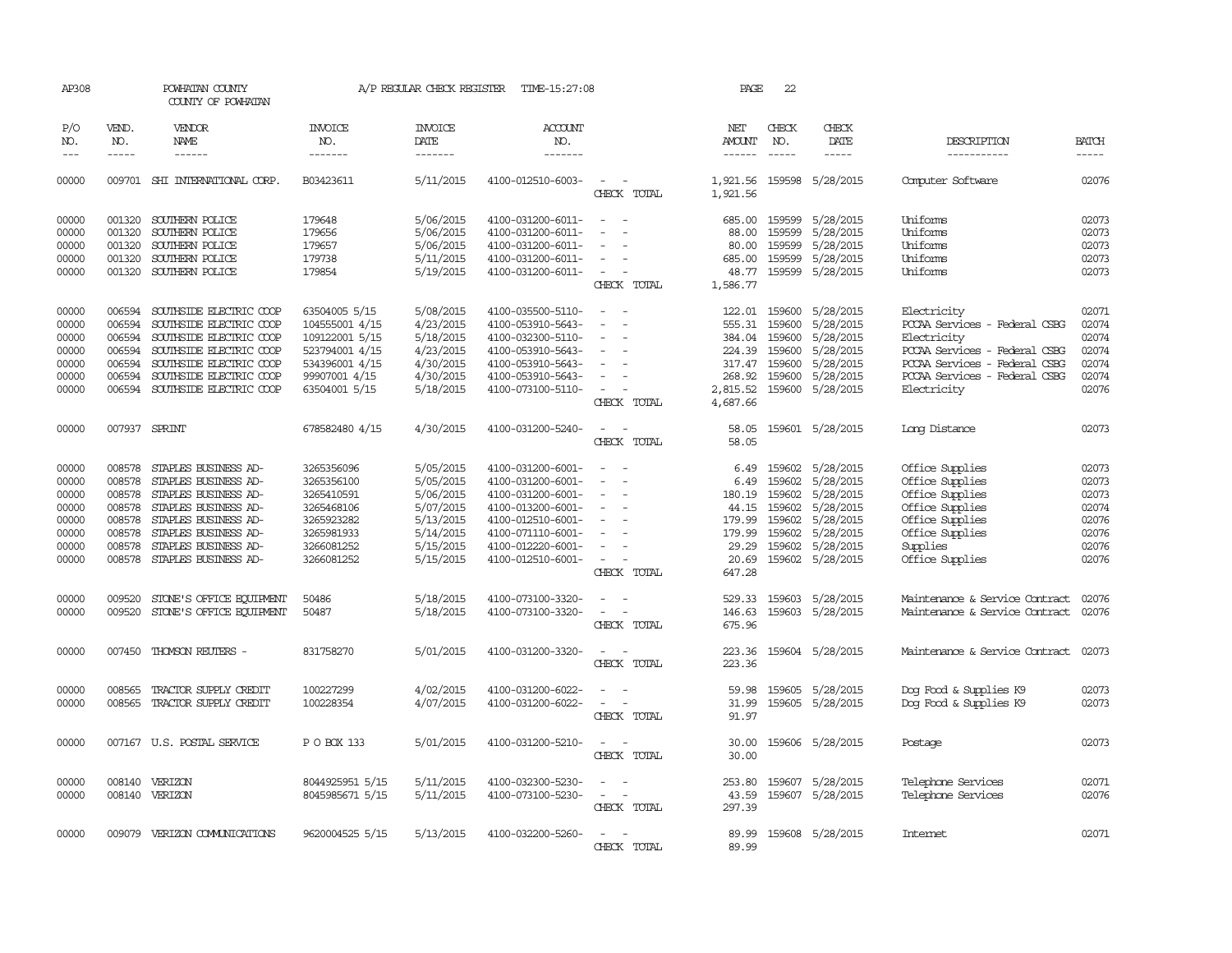| AP308                               | POWHATAN COUNTY<br>COUNTY OF POWHATAN |                           | A/P REGULAR CHECK REGISTER | TIME-15:27:08                    |                                                                                                                             | PAGE             | 23                    |                           |                               |                       |
|-------------------------------------|---------------------------------------|---------------------------|----------------------------|----------------------------------|-----------------------------------------------------------------------------------------------------------------------------|------------------|-----------------------|---------------------------|-------------------------------|-----------------------|
| P/O<br>VEND.<br>NO.<br>NO.<br>----- | VENDOR<br>NAME<br>------              | INVOICE<br>NO.<br>------- | INVOICE<br>DATE<br>------- | <b>ACCOUNT</b><br>NO.<br>------- |                                                                                                                             | NET<br>AMOUNT    | CHECK<br>NO.<br>----- | CHECK<br>DATE<br>------   | DESCRIPTION<br>-----------    | <b>BATCH</b><br>----- |
| 00000<br>008126                     | VERIZON WIRELESS                      | 9744906600                | 5/01/2015                  | 4100-031200-5250-                | CHECK TOTAL                                                                                                                 | 3,575.34         |                       | 3,575.34 159609 5/28/2015 | Cell Phones                   | 02073                 |
| 00000<br>009304                     | VIRGINIA BUSINESS SYSTEMS             | 1993788                   | 5/11/2015                  | 4100-035100-3321-                | $\frac{1}{2} \left( \frac{1}{2} \right) \left( \frac{1}{2} \right) = \frac{1}{2} \left( \frac{1}{2} \right)$<br>CHECK TOTAL | 86.08<br>86.08   |                       | 159610 5/28/2015          | Maintenance/Service Contracts | 02073                 |
| 00000<br>009045                     | WELLS FARGO HOME MORTGAGE             | 0314446972 FOX            | 5/14/2015                  | 4100-053910-5643-                | $\overline{\phantom{a}}$<br>CHECK TOTAL                                                                                     | 878.40<br>878.40 |                       | 159611 5/28/2015          | PCCAA Services - Federal CSBG | 02074                 |
| 00000                               | 001890 X-ZACT                         | 1837                      | 5/07/2015                  | 4100-031200-6001-                | $\frac{1}{2} \left( \frac{1}{2} \right) \left( \frac{1}{2} \right) = \frac{1}{2} \left( \frac{1}{2} \right)$<br>CHECK TOTAL | 425.00<br>425.00 |                       | 159612 5/28/2015          | Office Supplies               | 02073                 |
|                                     |                                       |                           |                            |                                  | CHECK TYPE TOTAL                                                                                                            | 327,891.64       |                       |                           |                               |                       |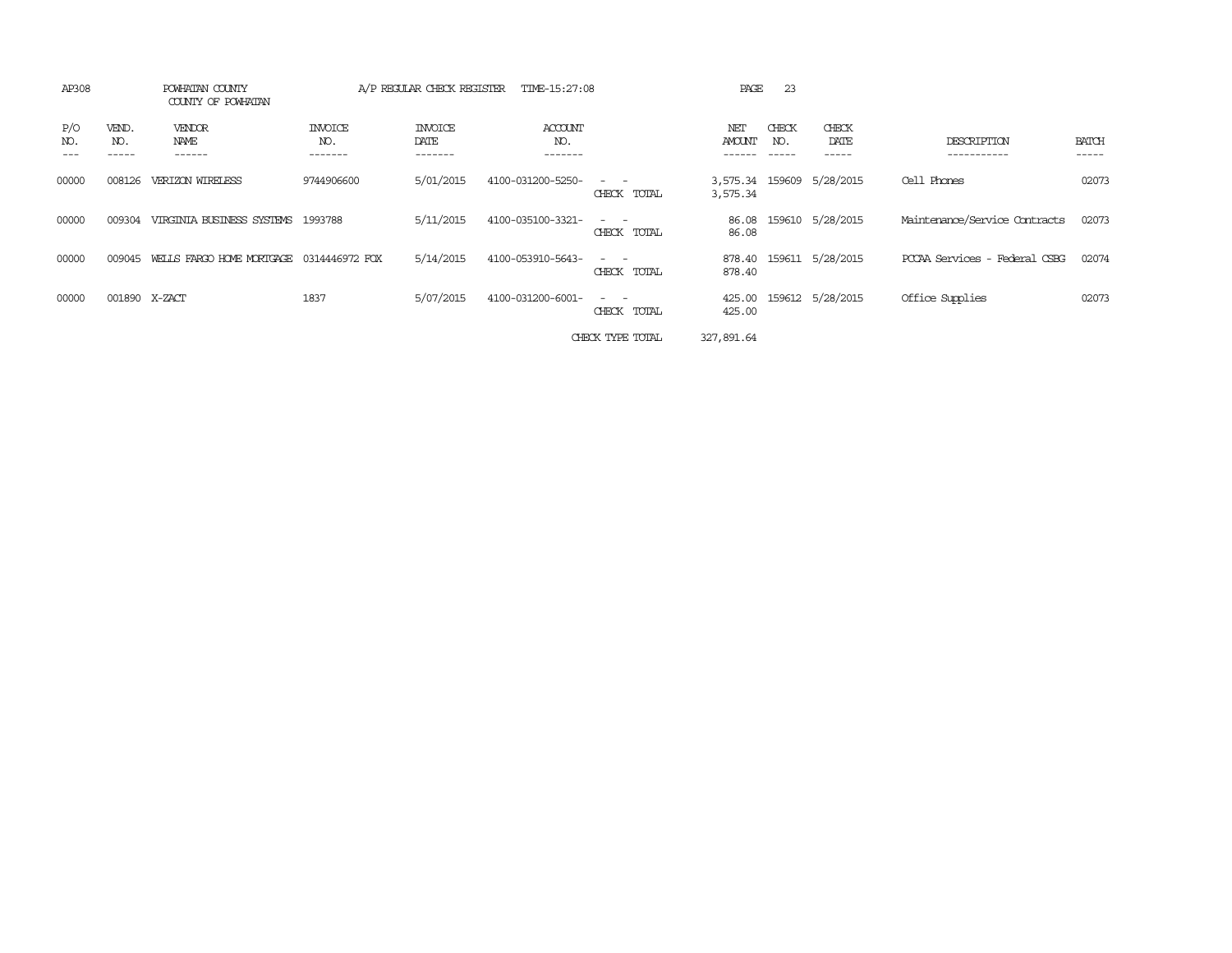| AP308      |                       | POWHATAN COUNTY<br>COUNTY OF POWHATAN |                                  | A/P VOID CHECK REGISTER           | TIME-15:27:08             |                                                                                                                                          | -24<br>PAGE                           |                             |                                      |                       |
|------------|-----------------------|---------------------------------------|----------------------------------|-----------------------------------|---------------------------|------------------------------------------------------------------------------------------------------------------------------------------|---------------------------------------|-----------------------------|--------------------------------------|-----------------------|
| P/O<br>NO. | VEND.<br>NO.<br>----- | VENDOR<br>NAME<br>------              | <b>INVOICE</b><br>NO.<br>------- | <b>INVOICE</b><br>DATE<br>------- | ACCOUNT<br>NO.<br>------- |                                                                                                                                          | CHECK<br>NET<br>AMOUNT<br>NO.         | CHECK<br>DATE<br>. <b>.</b> | DESCRIPTION<br>. _ _ _ _ _ _ _ _ _ _ | <b>BATCH</b><br>----- |
| 00000      |                       | 007616 SMITH, III, ROBERT G.          | 0076201502                       | 2/06/2015                         | 4100-031200-2310-         | $\frac{1}{2} \left( \frac{1}{2} \right) \left( \frac{1}{2} \right) \left( \frac{1}{2} \right) \left( \frac{1}{2} \right)$<br>CHECK TOTAL | 104.00-157948 2/06/2015<br>$104.00 -$ |                             | Medical Insurance                    | 00310                 |
| 00000      |                       | 000020 ALEXANDER, NANCY N.            | 0000201505                       | 5/05/2015                         | 4100-031200-2310-         | $\frac{1}{2} \left( \frac{1}{2} \right) \left( \frac{1}{2} \right) \left( \frac{1}{2} \right) \left( \frac{1}{2} \right)$<br>CHECK TOTAL | 108.00-159248 5/05/2015<br>$108.00 -$ |                             | Medical Insurance                    | 00312                 |
| 00000      |                       | 007616 SMITH, III, ROBERT G.          | RETIREE HEALTH                   | 2/06/2015                         | 4100-031200-2310-         | $\sim$ $ \sim$<br>CHECK TOTAL                                                                                                            | 104.00-159367 5/12/2015<br>$104.00 -$ |                             | Medical Insurance                    | 00311                 |
|            |                       |                                       |                                  |                                   |                           | CHECK TYPE TOTAL                                                                                                                         | $316.00 -$                            |                             |                                      |                       |
|            |                       |                                       |                                  |                                   |                           | FINAL TOTAL                                                                                                                              | 327,787.64                            |                             |                                      |                       |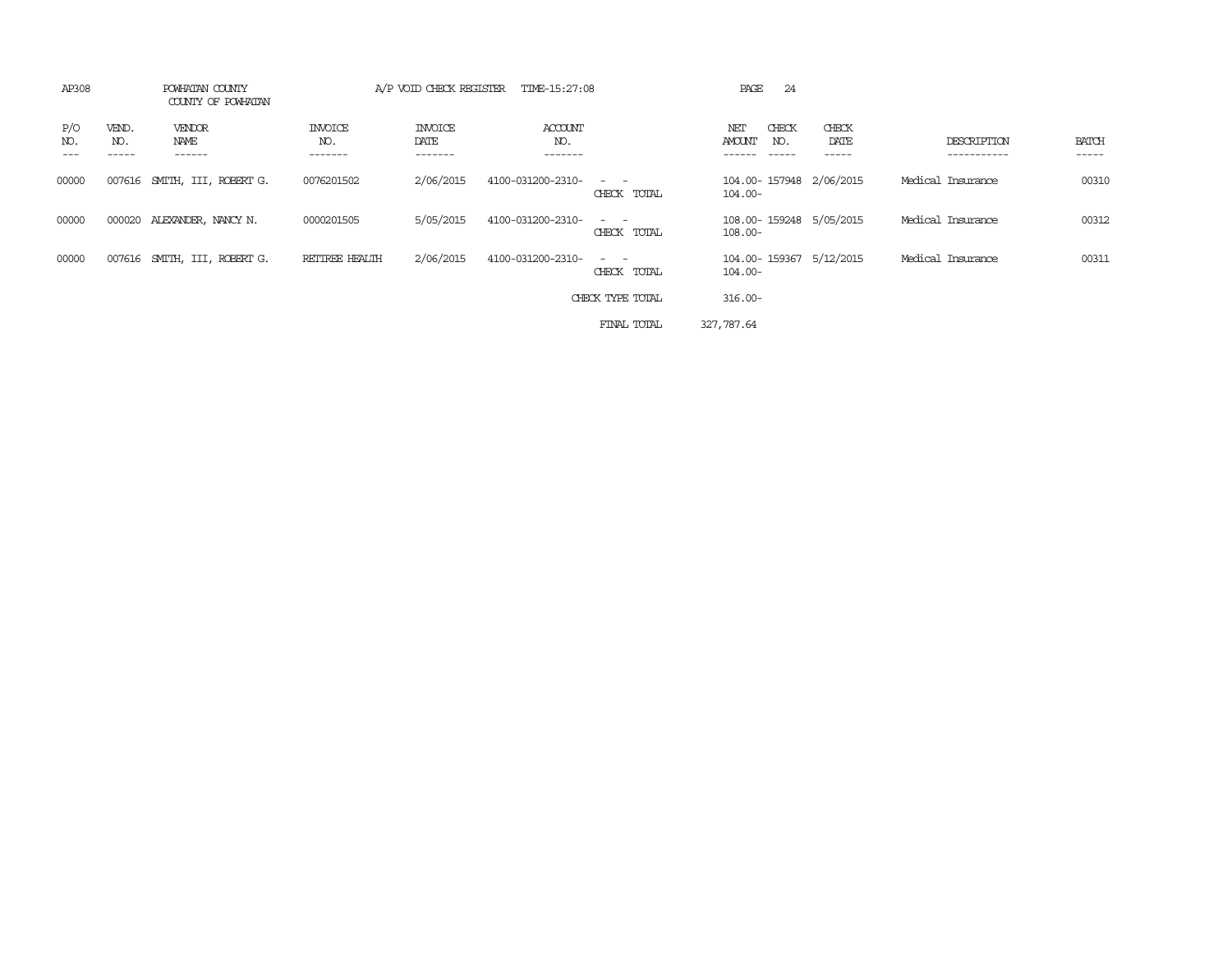| AP308                                                                         |                                                                              | POWHATAN COUNTY<br>COUNTY OF POWHATAN                                                                                                                                                                                                                                                                                                          |                                  | A/P REGULAR CHECK REGISTER                                                                                        | TIME-15:28:06                                                                                                                                                                             |                                                                                                                             | PAGE                                                                                   | $\mathbf{1}$                         |                                                                                                                                                            |                                                                                                                                                                                                                               |                                                                               |
|-------------------------------------------------------------------------------|------------------------------------------------------------------------------|------------------------------------------------------------------------------------------------------------------------------------------------------------------------------------------------------------------------------------------------------------------------------------------------------------------------------------------------|----------------------------------|-------------------------------------------------------------------------------------------------------------------|-------------------------------------------------------------------------------------------------------------------------------------------------------------------------------------------|-----------------------------------------------------------------------------------------------------------------------------|----------------------------------------------------------------------------------------|--------------------------------------|------------------------------------------------------------------------------------------------------------------------------------------------------------|-------------------------------------------------------------------------------------------------------------------------------------------------------------------------------------------------------------------------------|-------------------------------------------------------------------------------|
| P/O<br>NO.<br>$---$                                                           | VEND.<br>NO.<br>$- - - - -$                                                  | <b>VENDOR</b><br>NAME                                                                                                                                                                                                                                                                                                                          | <b>INVOICE</b><br>NO.<br>------- | <b>INVOICE</b><br>DATE<br>-------                                                                                 | <b>ACCOUNT</b><br>NO.<br>-------                                                                                                                                                          |                                                                                                                             | NET<br>AMOUNT<br>$- - - - - -$                                                         | CHECK<br>NO.                         | CHECK<br>DATE<br>$- - - - -$                                                                                                                               | DESCRIPTION<br>-----------                                                                                                                                                                                                    | <b>BATCH</b><br>$- - - - -$                                                   |
| 00000                                                                         | 008579                                                                       | POWHATAN COMMERCIAL                                                                                                                                                                                                                                                                                                                            | 0085201505                       | 5/05/2015                                                                                                         | 4501-043400-5420-                                                                                                                                                                         | $\sim$<br>CHECK TOTAL                                                                                                       | 2,455.09<br>2,455.09                                                                   |                                      | 159256 5/05/2015                                                                                                                                           | - Office Space<br>Rent                                                                                                                                                                                                        | 02057                                                                         |
| 00000                                                                         |                                                                              | 006906 SADLER, ADAM WADE                                                                                                                                                                                                                                                                                                                       | 04042015                         | 4/04/2015                                                                                                         | 4116-031212-6015-                                                                                                                                                                         | $\sim$<br>$\overline{\phantom{a}}$<br>CHECK TOTAL                                                                           | 400.00<br>400.00                                                                       |                                      | 159350 5/08/2015                                                                                                                                           | Hospitality Expenses                                                                                                                                                                                                          | 02056                                                                         |
| 00000                                                                         |                                                                              | 006510 EMERGENCY SERVICES                                                                                                                                                                                                                                                                                                                      | 97 2015                          | 4/27/2015                                                                                                         | 4120-032300-3110-                                                                                                                                                                         | $\sim$<br>CHECK TOTAL                                                                                                       | 32,704.56<br>32,704.56                                                                 |                                      | 159351 5/08/2015                                                                                                                                           | Contract Services-Daytime Cove 02055                                                                                                                                                                                          |                                                                               |
| 00000                                                                         |                                                                              | 009639 EMS MANAGEMENT &                                                                                                                                                                                                                                                                                                                        | 024523                           | 3/31/2015                                                                                                         | 4120-032300-5845-                                                                                                                                                                         | $\sim$<br>CHECK TOTAL                                                                                                       | 1,572.66<br>1,572.66                                                                   |                                      | 159352 5/08/2015                                                                                                                                           | EMS Transport Third Party Bill 02052                                                                                                                                                                                          |                                                                               |
| 00000                                                                         |                                                                              | 007750 SHEEHY FORD AUTO STORES                                                                                                                                                                                                                                                                                                                 | 102177                           | 4/23/2015                                                                                                         | 4120-092000-8215-                                                                                                                                                                         | $ -$<br>CHECK TOTAL                                                                                                         | 34, 411.04                                                                             |                                      | 34, 411.04 159353 5/08/2015                                                                                                                                | Capital Outlay                                                                                                                                                                                                                | 02056                                                                         |
| 00000                                                                         |                                                                              | 010833 COASTAL MATERIAL HANDLING 47801                                                                                                                                                                                                                                                                                                         |                                  | 4/23/2015                                                                                                         | 4301-014100-6008-                                                                                                                                                                         | $\frac{1}{2} \left( \frac{1}{2} \right) \left( \frac{1}{2} \right) = \frac{1}{2} \left( \frac{1}{2} \right)$<br>CHECK TOTAL | 5,637.00                                                                               |                                      | 5,637.00 159354 5/08/2015                                                                                                                                  | Warehouse Construction                                                                                                                                                                                                        | 02052                                                                         |
| 00000                                                                         |                                                                              | 010516 PLEASANTS HARDWARE                                                                                                                                                                                                                                                                                                                      | 6646/6                           | 4/24/2015                                                                                                         | 4301-014100-6008-                                                                                                                                                                         | $\sim$<br>CHECK TOTAL                                                                                                       | 12.60<br>12.60                                                                         |                                      | 159355 5/08/2015                                                                                                                                           | Warehouse Construction                                                                                                                                                                                                        | 02055                                                                         |
| 00000<br>00000                                                                |                                                                              | 000620 R. C. GOODWYN & SONS, INC 0667366<br>000620 R. C. GOODWYN & SONS, INC 0667819                                                                                                                                                                                                                                                           |                                  | 4/21/2015<br>4/23/2015                                                                                            | 4301-014100-6008-<br>4301-014100-6008-                                                                                                                                                    | $\sim$<br>$\sim$<br>CHECK TOTAL                                                                                             | 48.07<br>35.70<br>83.77                                                                |                                      | 159356 5/08/2015<br>159356 5/08/2015                                                                                                                       | Warehouse Construction<br>Warehouse Construction                                                                                                                                                                              | 02056<br>02056                                                                |
| 00000<br>00000<br>00000<br>00000<br>00000<br>00000<br>00000<br>00000<br>00000 | 009183<br>009183<br>009183<br>009183<br>009183<br>009183<br>009183<br>009183 | AIR, WATER & SOIL LABORA- V15001766<br>AIR, WATER & SOIL LABORA- V15002120<br>AIR, WATER & SOIL LABORA- V15002121<br>AIR, WATER & SOIL LABORA-<br>AIR, WATER & SOIL LABORA-<br>AIR, WATER & SOIL LABORA- V15002193<br>AIR, WATER & SOIL LABORA- V15002194<br>AIR, WATER & SOIL LABORA- V15002314<br>009183 AIR, WATER & SOIL LABORA- V15002315 | V15002161<br>V15002162           | 4/15/2015<br>4/27/2015<br>4/27/2015<br>4/28/2015<br>4/28/2015<br>4/28/2015<br>4/28/2015<br>5/05/2015<br>5/05/2015 | 4501-043400-3140-<br>4501-043400-3140-<br>4501-043400-3140-<br>4501-043400-3140-<br>4501-043400-3140-<br>4501-043400-3140-<br>4501-043400-3140-<br>4501-043400-3140-<br>4501-043400-3140- | $\sim$<br>$\sim$<br>$\sim$<br>$\equiv$<br>$\equiv$<br>$\sim$<br>CHECK TOTAL                                                 | 300.80<br>102.26<br>119.08<br>119.08<br>102.26<br>40.00<br>40.00<br>159.08<br>1,044.82 | 159357<br>159357<br>159357<br>159357 | 159357 5/08/2015<br>5/08/2015<br>159357 5/08/2015<br>5/08/2015<br>5/08/2015<br>5/08/2015<br>159357 5/08/2015<br>62.26 159357 5/08/2015<br>159357 5/08/2015 | Professional Services<br>Professional Services<br>Professional Services<br>Professional Services<br>Professional Services<br>Professional Services<br>Professional Services<br>Professional Services<br>Professional Services | 02052<br>02052<br>02052<br>02052<br>02052<br>02052<br>02052<br>02052<br>02052 |
| 00000                                                                         |                                                                              | 010233 DEWBERRY ENGINEERS, INC.                                                                                                                                                                                                                                                                                                                | 1187900                          | 4/21/2015                                                                                                         | 4501-043400-3140-                                                                                                                                                                         | CHECK TOTAL                                                                                                                 | 6,840.00<br>6,840.00                                                                   |                                      | 159358 5/08/2015                                                                                                                                           | Professional Services                                                                                                                                                                                                         | 02052                                                                         |
| 00000                                                                         |                                                                              | 007147 DRAPER ADEN ASSOCIATES,                                                                                                                                                                                                                                                                                                                 | 2015030486                       | 3/31/2015                                                                                                         | 4501-043400-3140-                                                                                                                                                                         | $\sim$<br>CHECK TOTAL                                                                                                       | 2,730.00<br>2,730.00                                                                   |                                      | 159359 5/08/2015                                                                                                                                           | Professional Services                                                                                                                                                                                                         | 02052                                                                         |
| 00000<br>00000                                                                | 009197                                                                       | ENGINEERING EQUIPMENT CO.<br>009197 ENGINEERING EQUIPMENT CO. 501515                                                                                                                                                                                                                                                                           | 500993                           | 4/27/2015<br>4/29/2015                                                                                            | 4501-043400-8109-<br>4501-043400-8109-                                                                                                                                                    | $\frac{1}{2} \left( \frac{1}{2} \right) \left( \frac{1}{2} \right) = \frac{1}{2} \left( \frac{1}{2} \right)$<br>CHECK TOTAL | 2,262.00<br>4,451.00<br>6,713.00                                                       |                                      | 159360 5/08/2015<br>159360 5/08/2015                                                                                                                       | Capital Outlay - New Pumps<br>Capital Outlay - New Pumps                                                                                                                                                                      | 02055<br>02055                                                                |
| 00000                                                                         |                                                                              | 000620 R. C. GOODWYN & SONS, INC 0668810                                                                                                                                                                                                                                                                                                       |                                  | 4/30/2015                                                                                                         | 4501-043400-3310-                                                                                                                                                                         | $\sim$ $\sim$<br>CHECK TOTAL                                                                                                | 49.86                                                                                  |                                      | 49.86 159361 5/08/2015                                                                                                                                     | Repairs and Maintenance                                                                                                                                                                                                       | 02056                                                                         |
| 00000                                                                         |                                                                              | 006722 SYLNOR HYDRO INC.                                                                                                                                                                                                                                                                                                                       | 32089                            | 5/01/2015                                                                                                         | 4501-043400-3320-                                                                                                                                                                         | $\sim$<br>CHECK TOTAL                                                                                                       | 638.00<br>638.00                                                                       |                                      | 159362 5/08/2015                                                                                                                                           | Maintenance and Service Contra                                                                                                                                                                                                | 02059                                                                         |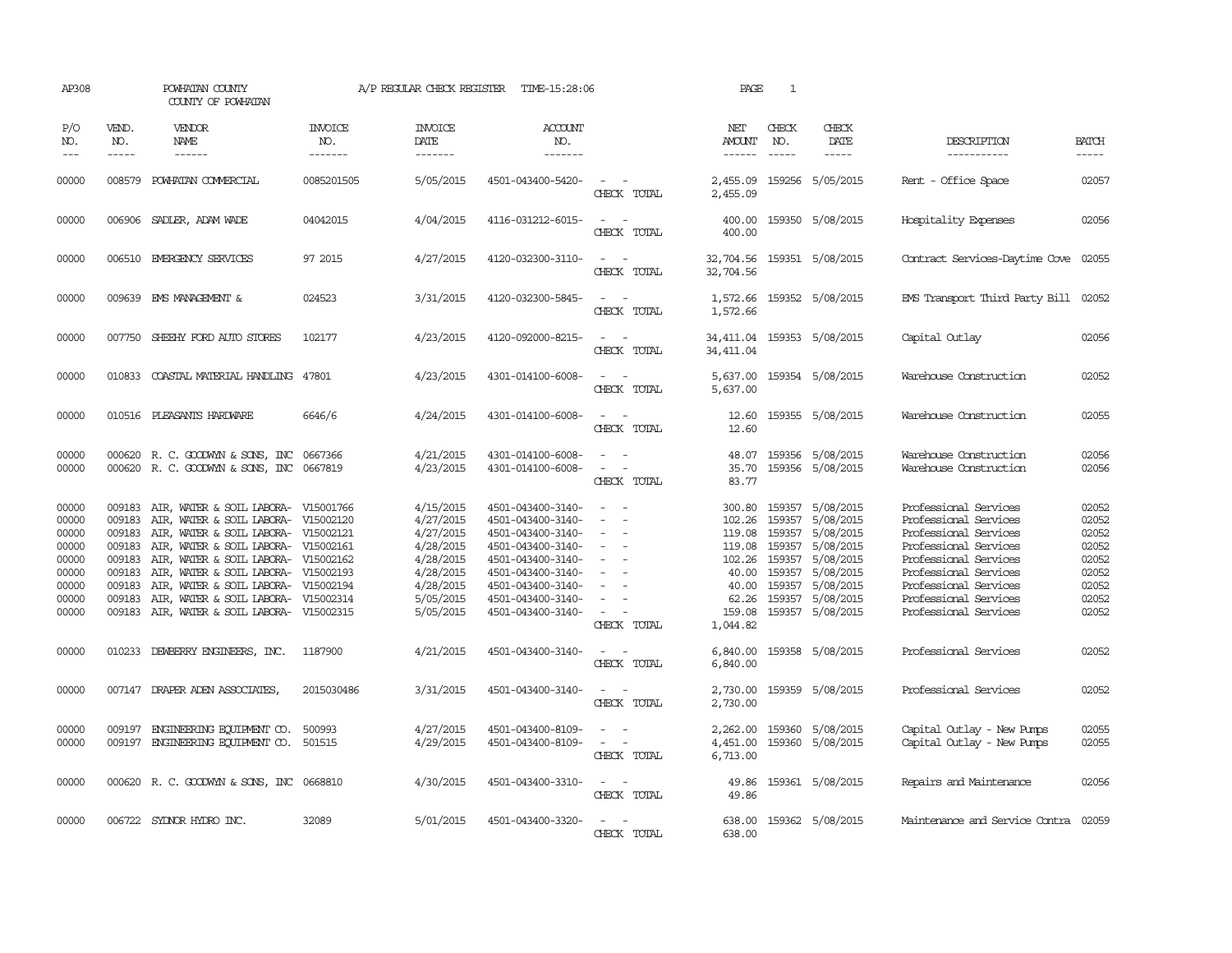| AP308                   |               | POWHATAN COUNTY<br>COUNTY OF POWHATAN                                      |                                        |                                     | A/P REGULAR CHECK REGISTER TIME-15:28:06                    |                                                   | PAGE                               | 2                |                                                          |                                                                                 |                         |
|-------------------------|---------------|----------------------------------------------------------------------------|----------------------------------------|-------------------------------------|-------------------------------------------------------------|---------------------------------------------------|------------------------------------|------------------|----------------------------------------------------------|---------------------------------------------------------------------------------|-------------------------|
| P/O<br>NO.              | VEND.<br>NO.  | VENDOR<br>NAME                                                             | <b>INVOICE</b><br>NO.                  | <b>INVOICE</b><br>DATE              | <b>ACCOUNT</b><br>NO.                                       |                                                   | NET<br>AMOUNT                      | CHECK<br>NO.     | CHECK<br>DATE                                            | DESCRIPTION                                                                     | BATCH                   |
| $---$                   | $\frac{1}{2}$ | $- - - - - -$                                                              | -------                                | -------                             | -------                                                     |                                                   | $- - - - - -$                      | $- - - - -$      | -----                                                    | -----------                                                                     | -----                   |
| 00000                   | 007843        | TENCARVA MACHINERY CO.                                                     | 500275                                 | 4/23/2015                           | 4501-043400-3310-                                           | $\sim$<br>CHECK TOTAL                             | 578.80<br>578.80                   |                  | 159363 5/08/2015                                         | Repairs and Maintenance                                                         | 02059                   |
| 00000                   |               | 007666 VIRGINIA MUNICIPAL LEAGUE PUBLICWORKSDIR                            |                                        | 4/29/2015                           | 4501-043400-3600-                                           | CHECK TOTAL                                       | 25.00<br>25.00                     |                  | 159364 5/08/2015                                         | Advertising                                                                     | 02059                   |
| 00000<br>00000<br>00000 | 008668        | 008668 BANK OF AMERICA<br>008668 BANK OF AMERICA<br>BANK OF AMERICA        | 05/01/2015<br>05/01/2015<br>05/01/2015 | 5/01/2015<br>5/01/2015<br>5/01/2015 | 4301-014100-6008-<br>4301-012400-8301-<br>4501-043400-3310- |                                                   | 134.16<br>5.00<br>99.00            | 159365           | 159365 5/12/2015<br>159365 5/12/2015<br>5/12/2015        | Warehouse Construction<br>Fire Department Equipment<br>Repairs and Maintenance  | 02061<br>02061<br>02061 |
| 00000<br>00000<br>00000 |               | 008668 BANK OF AMERICA<br>008668 BANK OF AMERICA<br>008668 BANK OF AMERICA | 05/01/2015<br>05/01/2015<br>05/01/2015 | 5/01/2015<br>5/01/2015<br>5/01/2015 | 4501-043400-5210-<br>4501-043400-5210-<br>4501-043400-6001- |                                                   | 17.70<br>7.55<br>17.50             | 159365<br>159365 | 159365 5/12/2015<br>5/12/2015<br>5/12/2015               | Postage<br>Postage<br>Office Supplies                                           | 02061<br>02061<br>02061 |
| 00000<br>00000<br>00000 |               | 008668 BANK OF AMERICA<br>008668 BANK OF AMERICA<br>008668 BANK OF AMERICA | 05/01/2015<br>05/01/2015<br>05/01/2015 | 5/01/2015<br>5/01/2015<br>5/01/2015 | 4501-043400-6001-<br>4501-043400-3310-<br>4501-043400-6015- |                                                   | 11.88<br>64.00<br>165.60           |                  | 159365 5/12/2015<br>159365 5/12/2015<br>159365 5/12/2015 | Office Supplies<br>Repairs and Maintenance<br>Lab Supplies                      | 02061<br>02061<br>02061 |
| 00000<br>00000<br>00000 |               | 008668 BANK OF AMERICA<br>008668 BANK OF AMERICA<br>008668 BANK OF AMERICA | 05/01/2015<br>05/01/2015<br>05/01/2015 | 5/01/2015<br>5/01/2015<br>5/01/2015 | 4501-043400-6015-<br>4501-043400-6015-<br>4501-043400-6015- |                                                   | 905.60<br>475.05<br>724.80- 159365 | 159365           | 5/12/2015<br>159365 5/12/2015<br>5/12/2015               | Lab Supplies<br>Lab Supplies<br>Lab Supplies                                    | 02061<br>02061<br>02061 |
| 00000<br>00000<br>00000 |               | 008668 BANK OF AMERICA<br>008668 BANK OF AMERICA<br>008668 BANK OF AMERICA | 05/01/2015<br>05/01/2015<br>05/01/2015 | 5/01/2015<br>5/01/2015<br>5/01/2015 | 4501-043400-5540-<br>4501-043400-6014-<br>4501-043400-6014- |                                                   | 168.00<br>17.50<br>752.00          | 159365           | 159365 5/12/2015<br>5/12/2015<br>159365 5/12/2015        | Conferences & Training<br>Other Operating Supplies<br>Other Operating Supplies  | 02061<br>02061<br>02061 |
| 00000<br>00000<br>00000 |               | 008668 BANK OF AMERICA<br>008668 BANK OF AMERICA<br>008668 BANK OF AMERICA | 05/01/2015<br>05/01/2015<br>05/01/2015 | 5/01/2015<br>5/01/2015<br>5/01/2015 | 4501-043400-6014-<br>4501-043400-6014-<br>4501-043400-3310- |                                                   | 689.00<br>39.35<br>141.51          | 159365<br>159365 | 159365 5/12/2015<br>5/12/2015<br>5/12/2015               | Other Operating Supplies<br>Other Operating Supplies<br>Repairs and Maintenance | 02061<br>02061<br>02061 |
| 00000<br>00000          | 008668        | BANK OF AMERICA<br>008668 BANK OF AMERICA                                  | 05/01/2015<br>05/01/2015               | 5/01/2015<br>5/01/2015              | 4501-043400-5260-<br>4501-043400-3310-                      | $\overline{\phantom{a}}$<br>CHECK TOTAL           | 895.88<br>103.72<br>3,985.20       |                  | 159365 5/12/2015<br>159365 5/12/2015                     | Internet Services<br>Repairs and Maintenance                                    | 02061<br>02061          |
| 00000                   | 000540        | CENTRAL VIRGINIA WASTE                                                     | 20147                                  | 4/29/2015                           | 4116-083500-8215-                                           | $\sim$<br>$\sim$<br>CHECK TOTAL                   | 250.00<br>250.00                   |                  | 159412 5/15/2015                                         | DEO - Grant for Litter Control                                                  | 02062                   |
| 00000                   | 006118        | POWHATAN FAIR ASSOCIATION                                                  | 05062015                               | 5/06/2015                           | 4116-083500-8215-                                           | $\overline{\phantom{a}}$<br>CHECK TOTAL           | 100.00<br>100.00                   |                  | 159413 5/15/2015                                         | DEO - Grant for Litter Control                                                  | 02063                   |
| 00000                   |               | 008578 STAPLES BUSINESS AD-                                                | 3263670329                             | 4/21/2015                           | 4116-083500-8215-                                           | $\sim$<br>CHECK TOTAL                             | 68.54<br>68.54                     |                  | 159414 5/15/2015                                         | DEO - Grant for Litter Control                                                  | 02064                   |
| 00000                   |               | 007450 THOMSON REUTERS -                                                   | 831741351                              | 5/01/2015                           | 4116-021100-6012-                                           | $\sim$<br>$\overline{\phantom{a}}$<br>CHECK TOTAL | 363.20<br>363.20                   |                  | 159415 5/15/2015                                         | Law Library Expenses                                                            | 02064                   |
| 00000                   |               | 010680 ACCENT COST CONTAINMENT                                             | 2014015526002                          | 11/15/2014                          | 3120-016050-0001-                                           | $\overline{\phantom{a}}$<br>CHECK TOTAL           | 367.95<br>367.95                   |                  | 159416 5/15/2015                                         | Fees for Rescue Transport Serv                                                  | 02063                   |
| 00000                   | 007325        | RICHMOND OXYGEN CO.                                                        | 3100 04302015                          | 4/30/2015                           | 4120-032301-6013-                                           | CHECK TOTAL                                       | 488.50<br>488.50                   |                  | 159417 5/15/2015                                         | Medical Supplies                                                                | 02063                   |
| 00000                   |               | 010641 WELLS FARGO BANK, N.A.                                              | 9674165                                | 4/07/2015                           | 4209-062000-0003-                                           | $\sim$<br>CHECK TOTAL                             | 2,547.04<br>2,547.04               |                  | 159418 5/15/2015                                         | Administration Fees                                                             | 02064                   |
| 00000<br>00000          | 008965        | MIKKON CONSTRUCTION CO.,<br>008965 MIKKON CONSTRUCTION CO.,                | $13 - 04 - ES$<br>13-04-ES             | 5/08/2015<br>5/08/2015              | 405-000200-0226-<br>405-000200-0227-                        | CHECK TOTAL                                       | 3,630.00<br>2,970.00<br>6,600.00   |                  | 159419 5/15/2015<br>159419 5/15/2015                     | MIKKON CONSTRUCTION CO. INC<br>Mikkan Construction Company, I                   | 02063<br>02063          |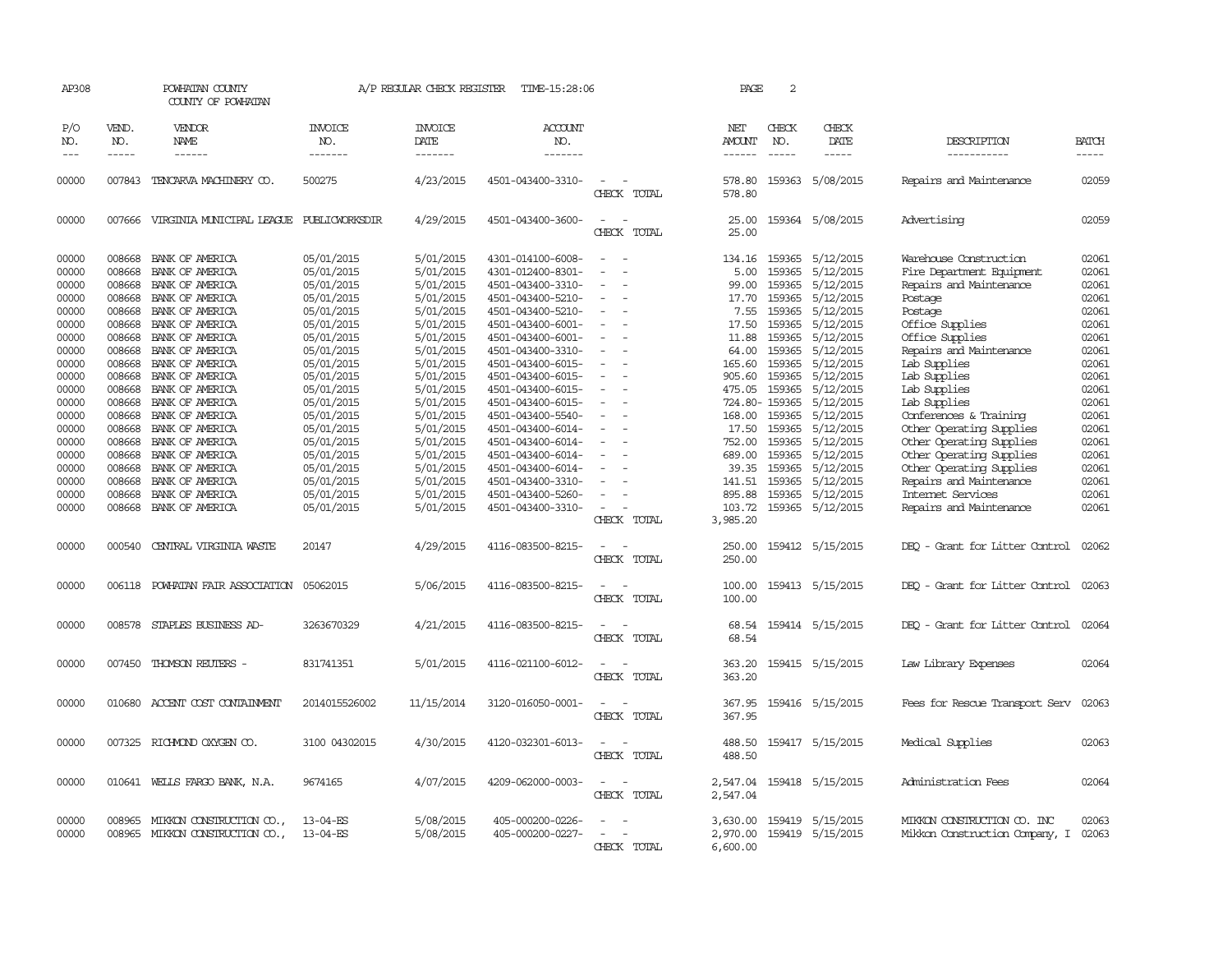| AP308                                              |                                                          | POWHATAN COUNTY<br>COUNTY OF POWHATAN                                                                                                                          |                                                                                                                | A/P REGULAR CHECK REGISTER                                                 | TIME-15:28:06                                                                                                              |                                                                                                           | PAGE                                                        | 3                                    |                                                                                                |                                                                                        |                                                    |
|----------------------------------------------------|----------------------------------------------------------|----------------------------------------------------------------------------------------------------------------------------------------------------------------|----------------------------------------------------------------------------------------------------------------|----------------------------------------------------------------------------|----------------------------------------------------------------------------------------------------------------------------|-----------------------------------------------------------------------------------------------------------|-------------------------------------------------------------|--------------------------------------|------------------------------------------------------------------------------------------------|----------------------------------------------------------------------------------------|----------------------------------------------------|
| P/O<br>NO.<br>$---$                                | VEND.<br>NO.<br>$\frac{1}{2}$                            | VENDOR<br><b>NAME</b><br>$- - - - - -$                                                                                                                         | <b>INVOICE</b><br>NO.<br>-------                                                                               | <b>INVOICE</b><br>DATE<br>-------                                          | <b>ACCOUNT</b><br>NO.<br>-------                                                                                           |                                                                                                           | NET<br>AMOUNT<br>------                                     | CHECK<br>NO.<br>$\frac{1}{2}$        | CHECK<br>DATE<br>-----                                                                         | DESCRIPTION<br>-----------                                                             | <b>BATCH</b><br>$- - - - -$                        |
| 00000<br>00000<br>00000                            | 009183<br>009183<br>009183                               | AIR, WATER & SOIL LABORA- V15002455<br>AIR, WATER & SOIL LABORA-<br>AIR, WATER & SOIL LABORA-                                                                  | V15002456<br>V15002457                                                                                         | 5/08/2015<br>5/08/2015<br>5/08/2015                                        | 4501-043400-3140-<br>4501-043400-3140-<br>4501-043400-3140-                                                                |                                                                                                           | 40.00<br>40.00<br>40.00                                     | 159420<br>159420<br>159420           | 5/15/2015<br>5/15/2015<br>5/15/2015                                                            | Professional Services<br>Professional Services<br>Professional Services                | 02062<br>02062<br>02062                            |
| 00000                                              |                                                          | 009183 AIR, WATER & SOIL LABORA-                                                                                                                               | V15002458                                                                                                      | 5/08/2015                                                                  | 4501-043400-3140-                                                                                                          | $\sim$<br>CHECK TOTAL                                                                                     | 40.00<br>160.00                                             | 159420                               | 5/15/2015                                                                                      | Professional Services                                                                  | 02062                                              |
| 00000<br>00000<br>00000<br>00000<br>00000<br>00000 | 000860<br>000860<br>000860<br>000860<br>000860<br>000860 | DOMINION VIRGINIA POWER<br>DOMINION VIRGINIA POWER<br>DOMINION VIRGINIA POWER<br>DOMINION VIRGINIA POWER<br>DOMINION VIRGINIA POWER<br>DOMINION VIRGINIA POWER | 0998223150 0515<br>1875198911 0515<br>3085476897 0515<br>6656300552 0515<br>7897055856 0515<br>9052426195 0515 | 5/04/2015<br>5/05/2015<br>5/04/2015<br>5/04/2015<br>5/04/2015<br>5/04/2015 | 4501-043400-5110-<br>4501-043400-5110-<br>4501-043400-5110-<br>4501-043400-5110-<br>4501-043400-5110-<br>4501-043400-5110- | $\overline{\phantom{a}}$<br>$\sim$<br>$\overline{\phantom{a}}$<br>$\overline{\phantom{a}}$<br>CHECK TOTAL | 142.78<br>51.74<br>124.53<br>250.15<br>2,012.97<br>2,658.36 | 159421<br>159421<br>159421<br>159421 | 5/15/2015<br>5/15/2015<br>159421 5/15/2015<br>5/15/2015<br>5/15/2015<br>76.19 159421 5/15/2015 | Electricity<br>Electricity<br>Electricity<br>Electricity<br>Electricity<br>Electricity | 02062<br>02062<br>02062<br>02062<br>02062<br>02062 |
| 00000<br>00000<br>00000                            | 007537<br>007537                                         | FERGUSON ENTERPRISES, INC<br>FERGUSON ENTERPRISES, INC<br>007537 FERGUSON ENTERPRISES, INC 1798385                                                             | 1797228<br>1797706                                                                                             | 4/16/2015<br>4/22/2015<br>4/23/2015                                        | 4501-043400-3310-<br>4501-043400-3310-<br>4501-043400-3310-                                                                | $\sim$<br>$\overline{\phantom{a}}$<br>CHECK TOTAL                                                         | 210.00<br>249.92<br>986.81<br>1,446.73                      | 159422                               | 5/15/2015<br>159422 5/15/2015<br>159422 5/15/2015                                              | Repairs and Maintenance<br>Repairs and Maintenance<br>Repairs and Maintenance          | 02063<br>02063<br>02063                            |
| 00000                                              |                                                          | 001940 STANDBY SYSTEMS, INC.                                                                                                                                   | 03150359                                                                                                       | 3/04/2015                                                                  | 4501-043400-3320-                                                                                                          | $\sim$<br>CHECK TOTAL                                                                                     | 464.98<br>464.98                                            |                                      | 159423 5/15/2015                                                                               | Maintenance and Service Contra                                                         | 02064                                              |
| 00000                                              |                                                          | 008308 TREASURER, CHESTERFIELD                                                                                                                                 | 141360 04222015                                                                                                | 4/22/2015                                                                  | 4501-043400-5112-                                                                                                          | $\overline{\phantom{a}}$<br>$\sim$<br>CHECK TOTAL                                                         | 23, 925.61 159424 5/15/2015<br>23,925.61                    |                                      |                                                                                                | Chesterfield Water Bi-monthly                                                          | 02062                                              |
| 00000<br>00000                                     | 008140<br>008140                                         | VERIZON<br>VERIZON                                                                                                                                             | 0401104444 0415<br>0401104444 0415                                                                             | 4/28/2015<br>4/28/2015                                                     | 4501-043400-5260-<br>4501-043400-5260-                                                                                     | $\overline{a}$<br>CHECK TOTAL                                                                             | 296.20<br>304.59<br>600.79                                  | 159425                               | 5/15/2015<br>159425 5/15/2015                                                                  | Internet Services<br>Internet Services                                                 | 02064<br>02064                                     |
| 00000                                              | 008710                                                   | VIRGINIA BUSINESS SYSTEMS                                                                                                                                      | 16929962                                                                                                       | 5/04/2015                                                                  | 4501-043400-3320-                                                                                                          | CHECK TOTAL                                                                                               | 235.20<br>235.20                                            |                                      | 159426 5/15/2015                                                                               | Maintenance and Service Contra                                                         | 02064                                              |
| 00000                                              |                                                          | 007415 VIRGINIA UTILITY                                                                                                                                        | 04150337                                                                                                       | 4/30/2015                                                                  | 4501-043400-3140-                                                                                                          | $\overline{\phantom{a}}$<br>$\sim$<br>CHECK TOTAL                                                         | 30.45<br>30.45                                              |                                      | 159427 5/15/2015                                                                               | Professional Services                                                                  | 02064                                              |
| 00000                                              |                                                          | 008381 JAMES RIVER PEIROLEUM                                                                                                                                   | 75E                                                                                                            | 5/13/2015                                                                  | 4501-043400-6008-                                                                                                          | $\overline{\phantom{a}}$<br>CHECK TOTAL                                                                   | 146.23<br>146.23                                            |                                      | 159453 5/19/2015                                                                               | Gas/Grease/Oil/Vehicle Repairs                                                         | 02066                                              |
| 00000                                              |                                                          | 000540 CENTRAL VIRGINIA WASTE                                                                                                                                  | 20155                                                                                                          | 5/05/2015                                                                  | 4116-083500-8215-                                                                                                          | $\sim$<br>CHECK TOTAL                                                                                     | 500.00<br>500.00                                            |                                      | 159482 5/19/2015                                                                               | DEO - Grant for Litter Control 02070                                                   |                                                    |
| 00000                                              |                                                          | 009639 EMS MANAGEMENT &                                                                                                                                        | 24754                                                                                                          | 4/30/2015                                                                  | 4120-032300-5845-                                                                                                          | $\sim$<br>CHECK TOTAL                                                                                     | 2,812.30<br>2,812.30                                        |                                      | 159483 5/19/2015                                                                               | EMS Transport Third Party Bill 02070                                                   |                                                    |
| 00000                                              |                                                          | 007310 SOUTHEASTERN EMERGENCY                                                                                                                                  | 581227                                                                                                         | 5/13/2015                                                                  | 4120-032301-6013-                                                                                                          | $\sim$<br>CHECK TOTAL                                                                                     | 1,290.41<br>1,290.41                                        |                                      | 159484 5/19/2015                                                                               | Medical Supplies                                                                       | 02070                                              |
| 00000                                              |                                                          | 008084 ACF ENVIRONMENTAL                                                                                                                                       | 637670                                                                                                         | 5/06/2015                                                                  | 4301-014100-6008-                                                                                                          | $ -$<br>CHECK TOTAL                                                                                       | 246.00<br>246.00                                            |                                      | 159485 5/19/2015                                                                               | Warehouse Construction                                                                 | 02065                                              |
| 00000                                              |                                                          | 000166 LUCK STONE CORP.                                                                                                                                        | 100342891                                                                                                      | 4/30/2015                                                                  | 4301-014100-6008-                                                                                                          | $\sim$<br>CHECK TOTAL                                                                                     | 3,258.18                                                    |                                      | 3,258.18 159486 5/19/2015                                                                      | Warehouse Construction                                                                 | 02066                                              |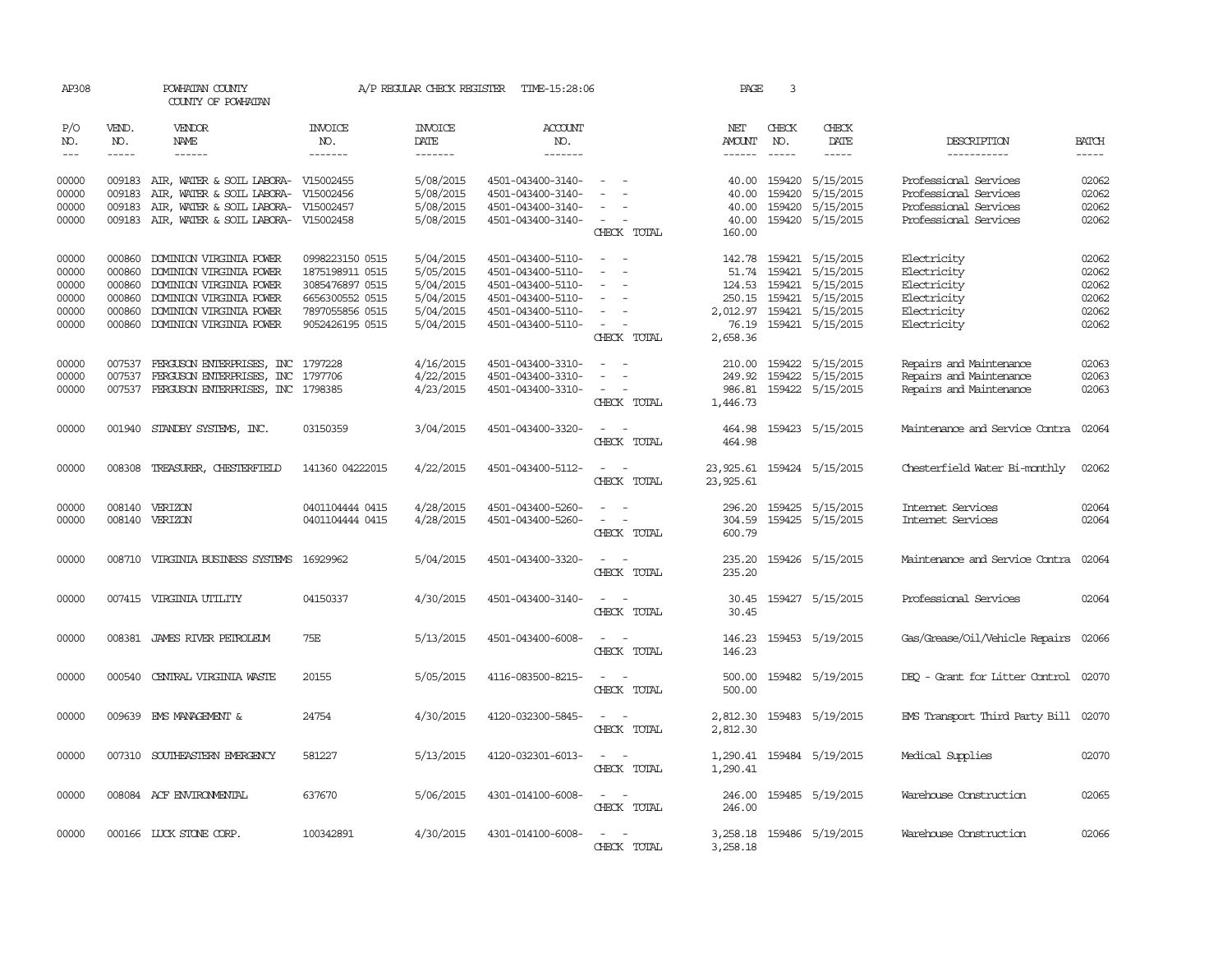| AP308                                     |                            | POWHATAN COUNTY<br>COUNTY OF POWHATAN                                                                                                                                                                         |                              | A/P REGULAR CHECK REGISTER                                    | TIME-15:28:06                                                                                         |                                                                                                                             | PAGE                                    | 4                          |                                                                                           |                                                                                                                           |                                                                                                                                                                                                                                                                                                                                                                                                                                                                                     |
|-------------------------------------------|----------------------------|---------------------------------------------------------------------------------------------------------------------------------------------------------------------------------------------------------------|------------------------------|---------------------------------------------------------------|-------------------------------------------------------------------------------------------------------|-----------------------------------------------------------------------------------------------------------------------------|-----------------------------------------|----------------------------|-------------------------------------------------------------------------------------------|---------------------------------------------------------------------------------------------------------------------------|-------------------------------------------------------------------------------------------------------------------------------------------------------------------------------------------------------------------------------------------------------------------------------------------------------------------------------------------------------------------------------------------------------------------------------------------------------------------------------------|
| P/O<br>NO.                                | VEND.<br>NO.               | <b>VENDOR</b><br>NAME                                                                                                                                                                                         | <b>INVOICE</b><br>NO.        | <b>INVOICE</b><br>DATE                                        | <b>ACCOUNT</b><br>NO.                                                                                 |                                                                                                                             | NET<br>AMOUNT                           | CHECK<br>NO.               | CHECK<br>DATE                                                                             | DESCRIPTION                                                                                                               | <b>BATCH</b>                                                                                                                                                                                                                                                                                                                                                                                                                                                                        |
| $ -$                                      | $\frac{1}{2}$              | ------                                                                                                                                                                                                        | -------                      | -------                                                       | -------                                                                                               |                                                                                                                             | $- - - - - -$                           | $- - - - -$                | -----                                                                                     | -----------                                                                                                               | $\begin{tabular}{ccccc} \multicolumn{2}{c}{} & \multicolumn{2}{c}{} & \multicolumn{2}{c}{} & \multicolumn{2}{c}{} & \multicolumn{2}{c}{} & \multicolumn{2}{c}{} & \multicolumn{2}{c}{} & \multicolumn{2}{c}{} & \multicolumn{2}{c}{} & \multicolumn{2}{c}{} & \multicolumn{2}{c}{} & \multicolumn{2}{c}{} & \multicolumn{2}{c}{} & \multicolumn{2}{c}{} & \multicolumn{2}{c}{} & \multicolumn{2}{c}{} & \multicolumn{2}{c}{} & \multicolumn{2}{c}{} & \multicolumn{2}{c}{} & \mult$ |
| 00000                                     |                            | 010664 PINEY RIDGE CONTRACTING                                                                                                                                                                                | $FOLR$ (5)                   | 4/30/2015                                                     | 4301-014100-6008-                                                                                     | $\sim$ $ \sim$<br>CHECK TOTAL                                                                                               | 10,628.38 159487 5/19/2015<br>10,628.38 |                            |                                                                                           | Warehouse Construction                                                                                                    | 02066                                                                                                                                                                                                                                                                                                                                                                                                                                                                               |
| 00000<br>00000<br>00000<br>00000          | 009183<br>009183<br>009183 | 009183 AIR, WATER & SOIL LABORA- V15002508<br>AIR, WATER & SOIL LABORA- V15002509<br>AIR, WATER & SOIL LABORA- V15002628<br>AIR, WATER & SOIL LABORA- V15002629                                               |                              | 5/11/2015<br>5/11/2015<br>5/14/2015<br>5/14/2015              | 4501-043400-3140-<br>4501-043400-3140-<br>4501-043400-3140-<br>4501-043400-3140-                      | $\sim$<br>$\sim$<br>$\overline{\phantom{a}}$<br>$\overline{\phantom{a}}$<br>$\overline{\phantom{a}}$<br>$\sim$              | 40.00<br>226.92<br>314.21               | 159488<br>159488<br>159488 | 40.00 159488 5/19/2015<br>5/19/2015<br>5/19/2015<br>5/19/2015                             | Professional Services<br>Professional Services<br>Professional Services<br>Professional Services                          | 02065<br>02065<br>02070<br>02070                                                                                                                                                                                                                                                                                                                                                                                                                                                    |
| 00000<br>00000<br>00000<br>00000          | 009183<br>009183<br>009183 | AIR, WATER & SOIL LABORA- V15002630<br>AIR, WATER & SOIL LABORA- V15002634<br>AIR, WATER & SOIL LABORA- V15002635<br>009183 AIR, WATER & SOIL LABORA- V15002636                                               |                              | 5/14/2015<br>5/14/2015<br>5/14/2015<br>5/14/2015              | 4501-043400-3140-<br>4501-043400-3140-<br>4501-043400-3140-<br>4501-043400-3140-                      | $\overline{\phantom{a}}$<br>$\overline{\phantom{a}}$<br>$\sim$<br>CHECK TOTAL                                               | 40.00<br>40.00<br>781.13                | 40.00 159488<br>159488     | 5/19/2015<br>5/19/2015<br>40.00 159488 5/19/2015<br>159488 5/19/2015                      | Professional Services<br>Professional Services<br>Professional Services<br>Professional Services                          | 02070<br>02070<br>02070<br>02070                                                                                                                                                                                                                                                                                                                                                                                                                                                    |
| 00000<br>00000                            |                            | 007436 AQUA VIRGINIA, INC.<br>007436 AQUA VIRGINIA, INC.                                                                                                                                                      | 0574661 5/15<br>1188328 5/15 | 5/12/2015<br>5/12/2015                                        | 4501-043400-5130-<br>4501-043400-5130-                                                                | $\sim$<br>$\overline{\phantom{a}}$<br>$\overline{\phantom{a}}$<br>$\overline{\phantom{a}}$<br>CHECK TOTAL                   | 17.87<br>17.87<br>35.74                 |                            | 159489 5/19/2015<br>159489 5/19/2015                                                      | Water<br>Water                                                                                                            | 02070<br>02070                                                                                                                                                                                                                                                                                                                                                                                                                                                                      |
| 00000                                     |                            | 008126 VERIZON WIRELESS                                                                                                                                                                                       | 9745156327                   | 5/06/2015                                                     | 4501-043400-5260-                                                                                     | $\sim$<br>CHECK TOTAL                                                                                                       | 20.01                                   |                            | 20.01 159490 5/19/2015                                                                    | Internet Services                                                                                                         | 02067                                                                                                                                                                                                                                                                                                                                                                                                                                                                               |
| 00000                                     |                            | 008294 POWHATAN COUNTY PUBLIC                                                                                                                                                                                 | MAY '15 PAPER                | 5/26/2015                                                     | 4501-043400-6001-                                                                                     | $\sim$<br>$\sim$<br>CHECK TOTAL                                                                                             | 23.46                                   |                            | 23.46 159586 5/28/2015                                                                    | Office Supplies                                                                                                           | 02076                                                                                                                                                                                                                                                                                                                                                                                                                                                                               |
| 00000<br>00000                            |                            | 000620 R. C. GOODWYN & SONS, INC<br>000620 R. C. GOODWYN & SONS, INC 670415                                                                                                                                   | 669243                       | 5/04/2015<br>5/11/2015                                        | 4501-043400-3310-<br>4301-014100-6008-                                                                | $\sim$<br>$\sim$<br>CHECK TOTAL                                                                                             | 24.62<br>71.41<br>96.03                 |                            | 159591 5/28/2015<br>159591 5/28/2015                                                      | Repairs and Maintenance<br>Warehouse Construction                                                                         | 02071<br>02073                                                                                                                                                                                                                                                                                                                                                                                                                                                                      |
| 00000                                     |                            | 008073 PROJECT LIFESAVER                                                                                                                                                                                      | 15-9526-973                  | 5/08/2015                                                     | 4116-031210-6015-                                                                                     | CHECK TOTAL                                                                                                                 | 95.54<br>95.54                          |                            | 159613 5/28/2015                                                                          | Project Lifesaver expenses                                                                                                | 02073                                                                                                                                                                                                                                                                                                                                                                                                                                                                               |
| 00000                                     |                            | 006466 RADIO COMMUNICATION OF VA 702004577                                                                                                                                                                    |                              | 5/20/2015                                                     | 4116-035500-0002-                                                                                     | $\frac{1}{2} \left( \frac{1}{2} \right) \left( \frac{1}{2} \right) = \frac{1}{2} \left( \frac{1}{2} \right)$<br>CHECK TOTAL | 46,885.25<br>46,885.25                  |                            | 159614 5/28/2015                                                                          | Wireless BD Replace.PSAP Equip                                                                                            | 02074                                                                                                                                                                                                                                                                                                                                                                                                                                                                               |
| 00000                                     |                            | 008581 SIGNATURE SIGN CO.                                                                                                                                                                                     | $15 - 05 - 25$               | 5/25/2015                                                     | 4120-092000-8215-                                                                                     | $\sim$<br>CHECK TOTAL                                                                                                       | 750.00                                  |                            | 750.00 159615 5/28/2015                                                                   | Capital Outlay                                                                                                            | 02076                                                                                                                                                                                                                                                                                                                                                                                                                                                                               |
| 00000<br>00000                            | 007310                     | SOUTHEASTERN EMERGENCY<br>007310 SOUTHEASTERN EMERGENCY                                                                                                                                                       | 581624<br>582515             | 5/15/2015<br>5/21/2015                                        | 4120-032301-6013-<br>4120-032301-6013-                                                                | $\omega_{\rm{max}}$ and $\omega_{\rm{max}}$<br>CHECK TOTAL                                                                  | 314.87<br>364.39                        |                            | 49.52 159616 5/28/2015<br>159616 5/28/2015                                                | Medical Supplies<br>Medical Supplies                                                                                      | 02071<br>02074                                                                                                                                                                                                                                                                                                                                                                                                                                                                      |
| 00000                                     |                            | 000166 LUCK STONE CORP.                                                                                                                                                                                       | IV-100353159                 | 5/15/2015                                                     | 4301-014100-6008-                                                                                     | $\sim$ $\sim$<br>CHECK TOTAL                                                                                                | 1,849.33                                |                            | 1,849.33 159617 5/28/2015                                                                 | Warehouse Construction                                                                                                    | 02072                                                                                                                                                                                                                                                                                                                                                                                                                                                                               |
| 00000                                     |                            | 000620 R. C. GOODWYN & SONS, INC 669852                                                                                                                                                                       |                              | 5/07/2015                                                     | 4301-014100-6008-                                                                                     | $\sim$ $\sim$<br>CHECK TOTAL                                                                                                | 124.98<br>124.98                        |                            | 159618 5/28/2015                                                                          | Warehouse Construction                                                                                                    | 02073                                                                                                                                                                                                                                                                                                                                                                                                                                                                               |
| 00000<br>00000<br>00000<br>00000<br>00000 | 009183<br>009183<br>009183 | AIR, WATER & SOIL LABORA- V15000982<br>AIR, WATER & SOIL LABORA- V15000983<br>AIR, WATER & SOIL LABORA- V15001509<br>009183 AIR, WATER & SOIL LABORA- V15001925<br>009183 AIR, WATER & SOIL LABORA- V15002746 |                              | 3/05/2015<br>3/05/2015<br>4/02/2015<br>4/21/2015<br>5/19/2015 | 4501-043400-3140-<br>4501-043400-3140-<br>4501-043400-3140-<br>4501-043400-3140-<br>4501-043400-3140- | $\sim$<br>$\sim$<br>$\sim$                                                                                                  | 40.00<br>40.00<br>40.00<br>70.00        | 159619<br>159619           | 159619 5/28/2015<br>5/28/2015<br>5/28/2015<br>159619 5/28/2015<br>119.08 159619 5/28/2015 | Professional Services<br>Professional Services<br>Professional Services<br>Professional Services<br>Professional Services | 02071<br>02071<br>02071<br>02071<br>02071                                                                                                                                                                                                                                                                                                                                                                                                                                           |